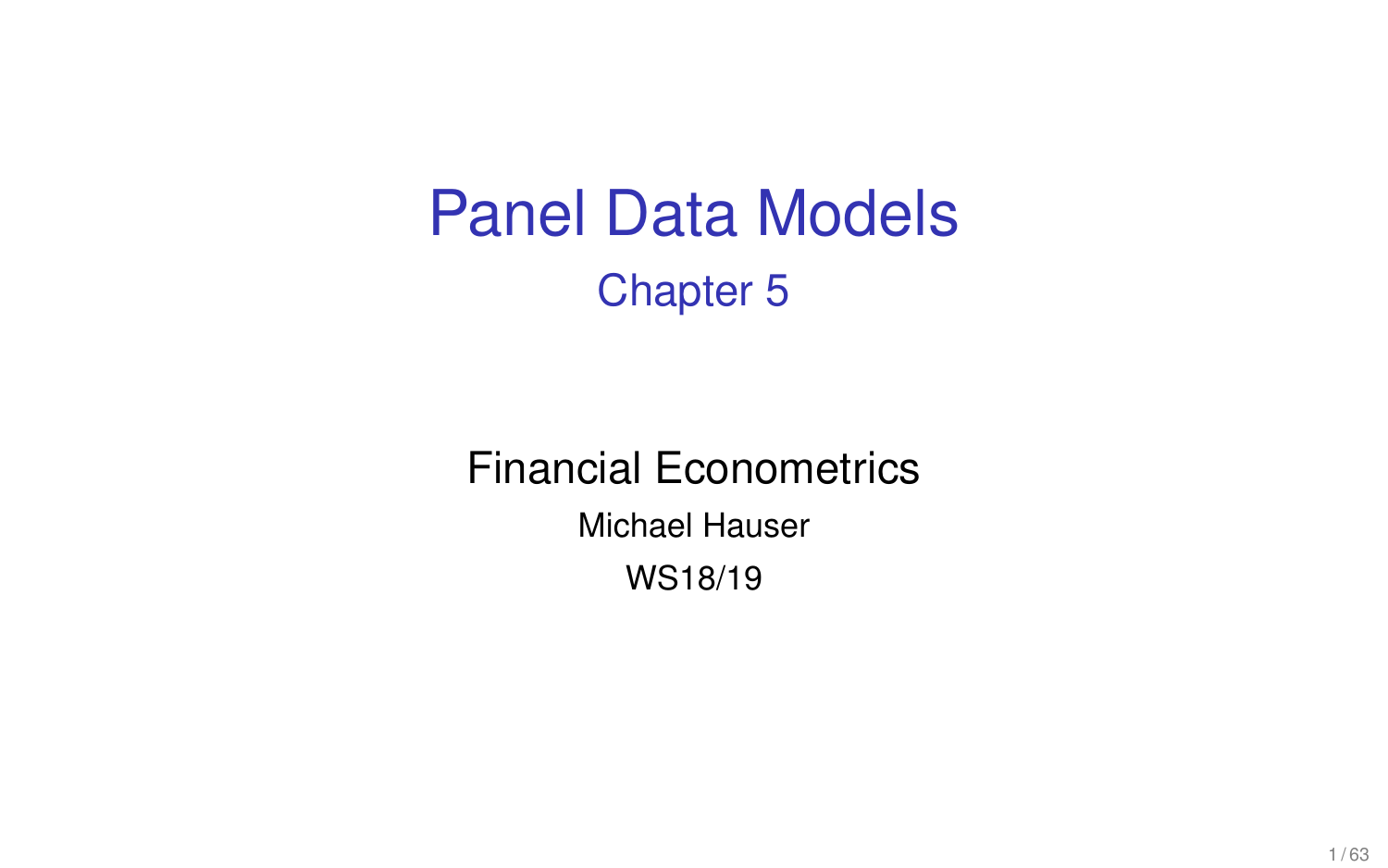# **Content**

 $\blacktriangleright$  Data structures:

Times series, cross sectional, panel data, pooled data

- $\triangleright$  Static linear panel data models: fixed effects, random effects, estimation, testing
- $\blacktriangleright$  Dynamic panel data models: estimation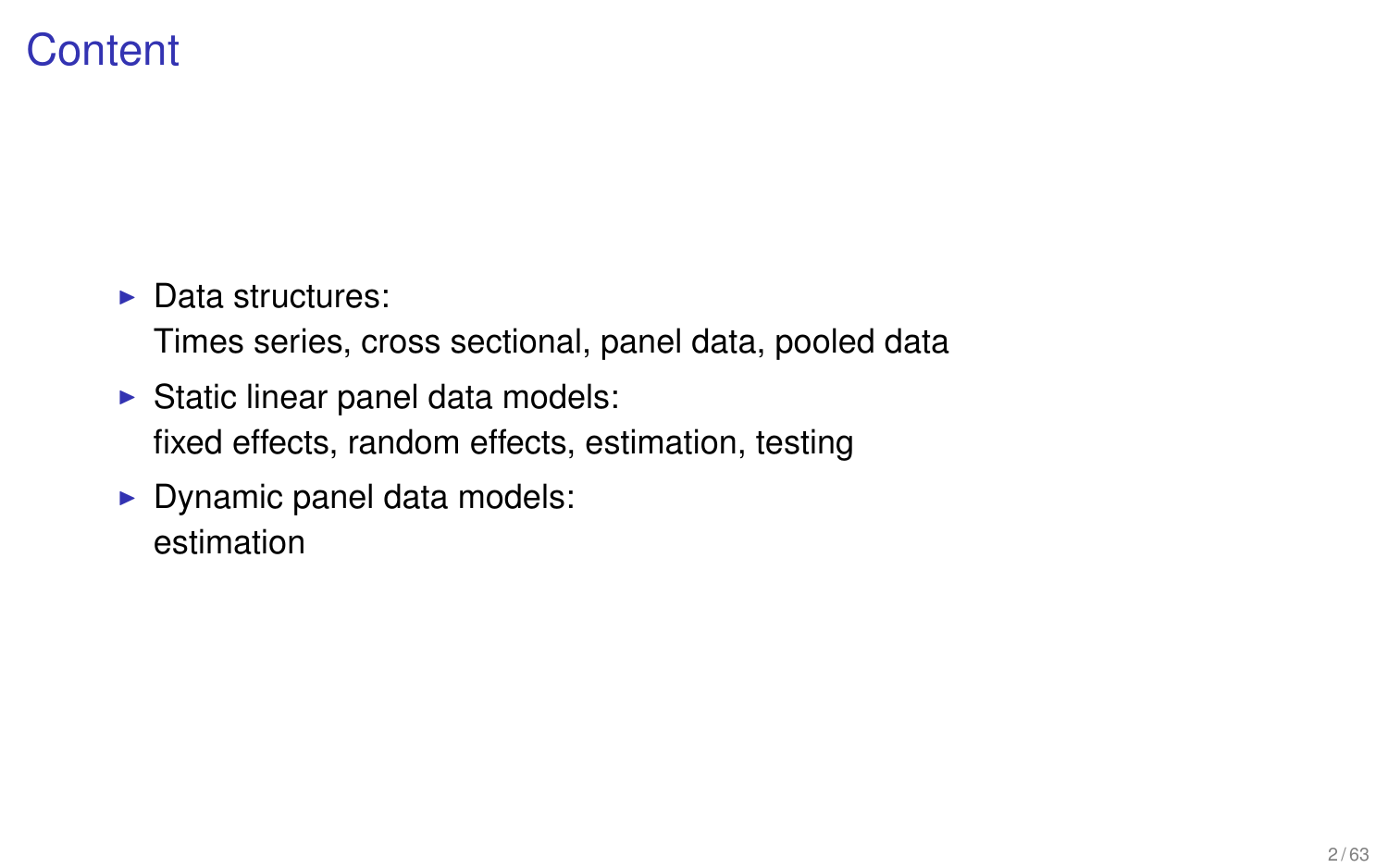**Data structures**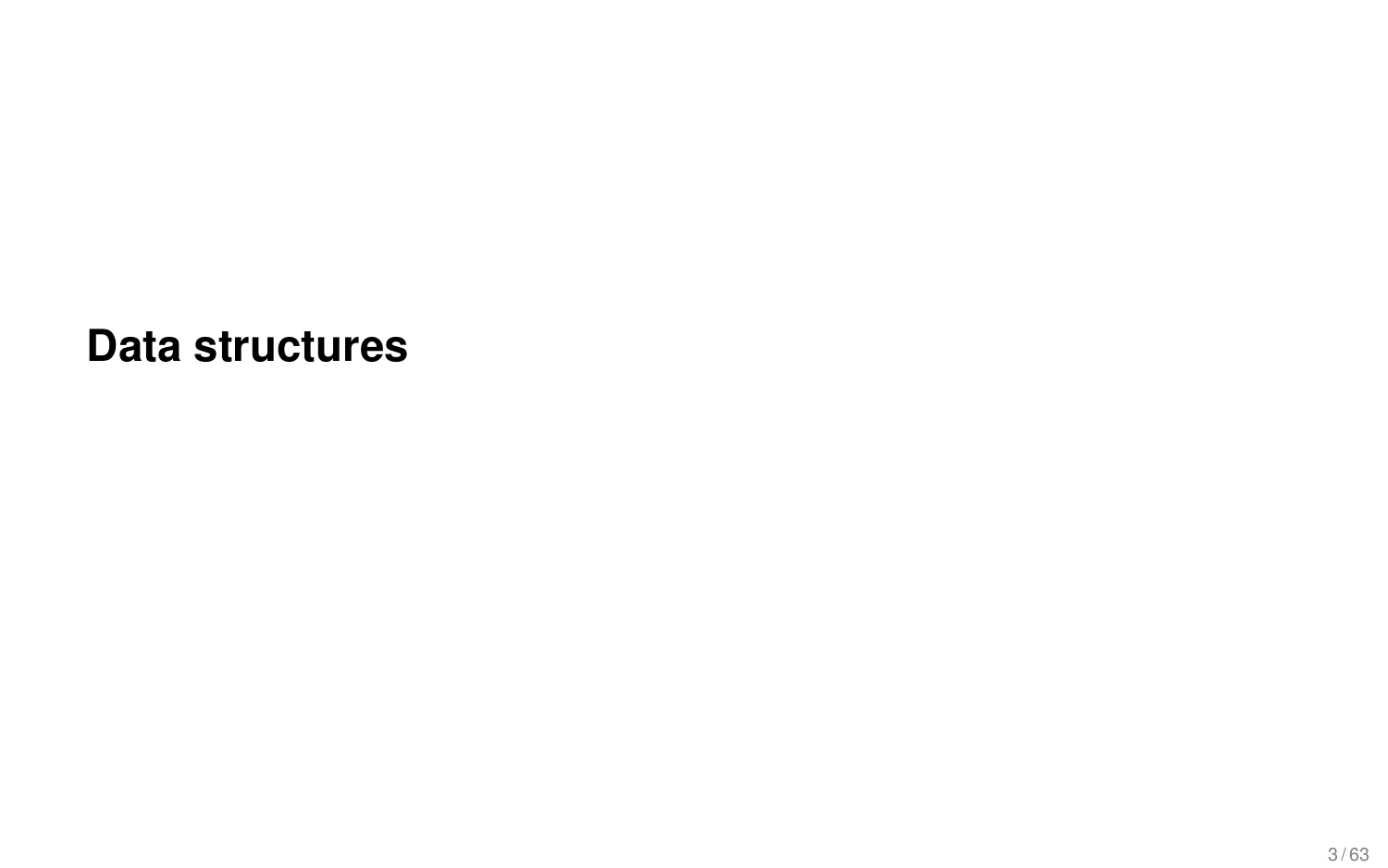### Data structures

We distinguish the following data structures

#### **Fime series data:**

- $\blacktriangleright \ \{x_t, t=1,\ldots,T\},$  univariate series, e.g. a price series: Its path over time is modeled. The path may also depend on third variables.
- $\blacktriangleright$  Multivariate, e.g. several price series: Their individual as well as their common dynamics is modeled. Third variables may be included.
- **Cross sectional data** are observed at a single point of time for several individuals, countries, assets, etc.,

 $x_i, i = 1, \ldots, N.$ 

The interest lies in modeling the distinction of single individuals, the *heterogeneity across individuals*.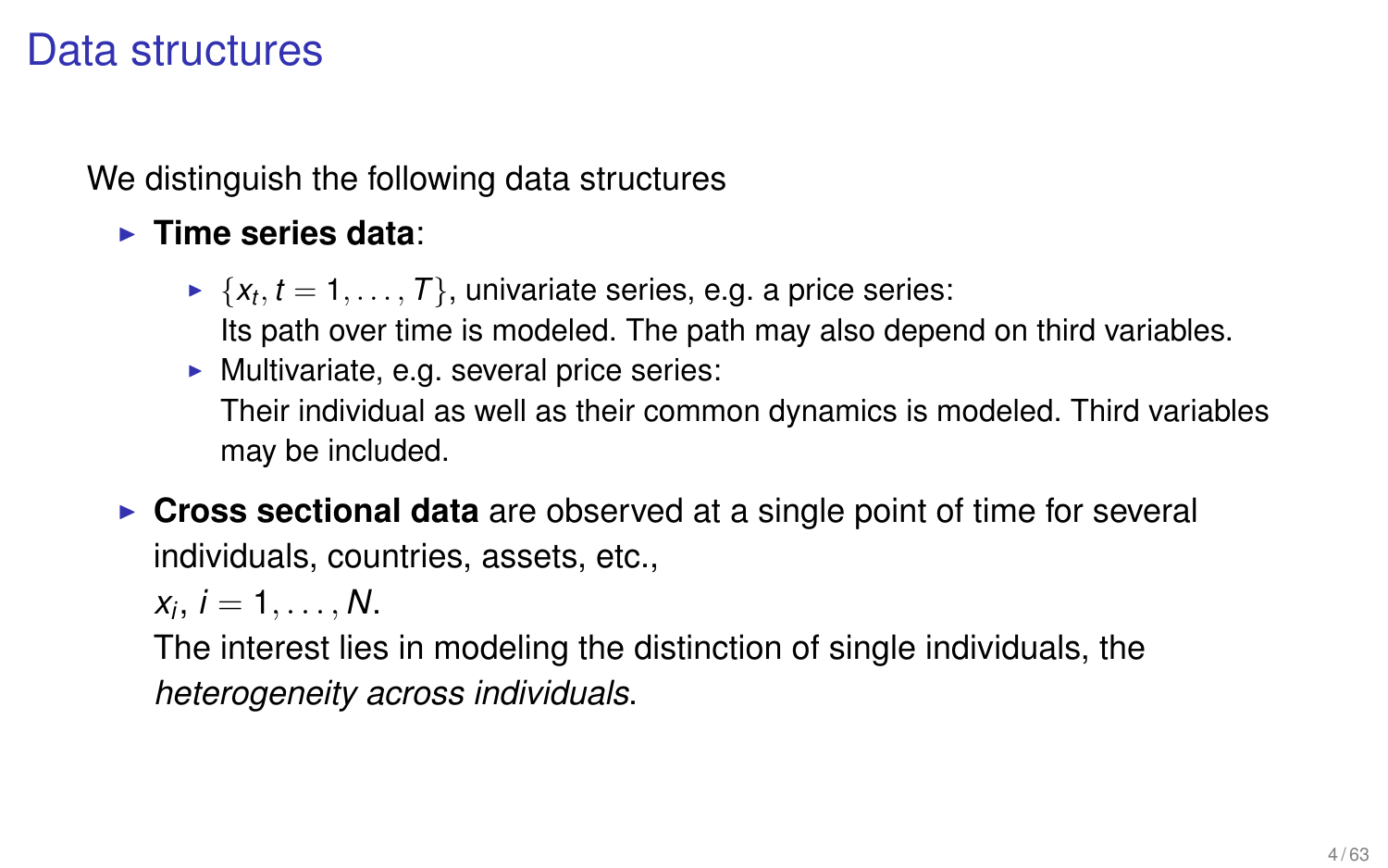*Pooling data* refers to two or more *independent* data sets of the same type.

#### **Pooled time series:**

We observe e.g. return series of several sectors, which are assumed to be independent of each other, together with explanatory variables. The number of sectors, *N*, is usually small.

Observations are viewed as repeated measures at each point of time. So parameters can be estimated with higher precision due to an increased sample size.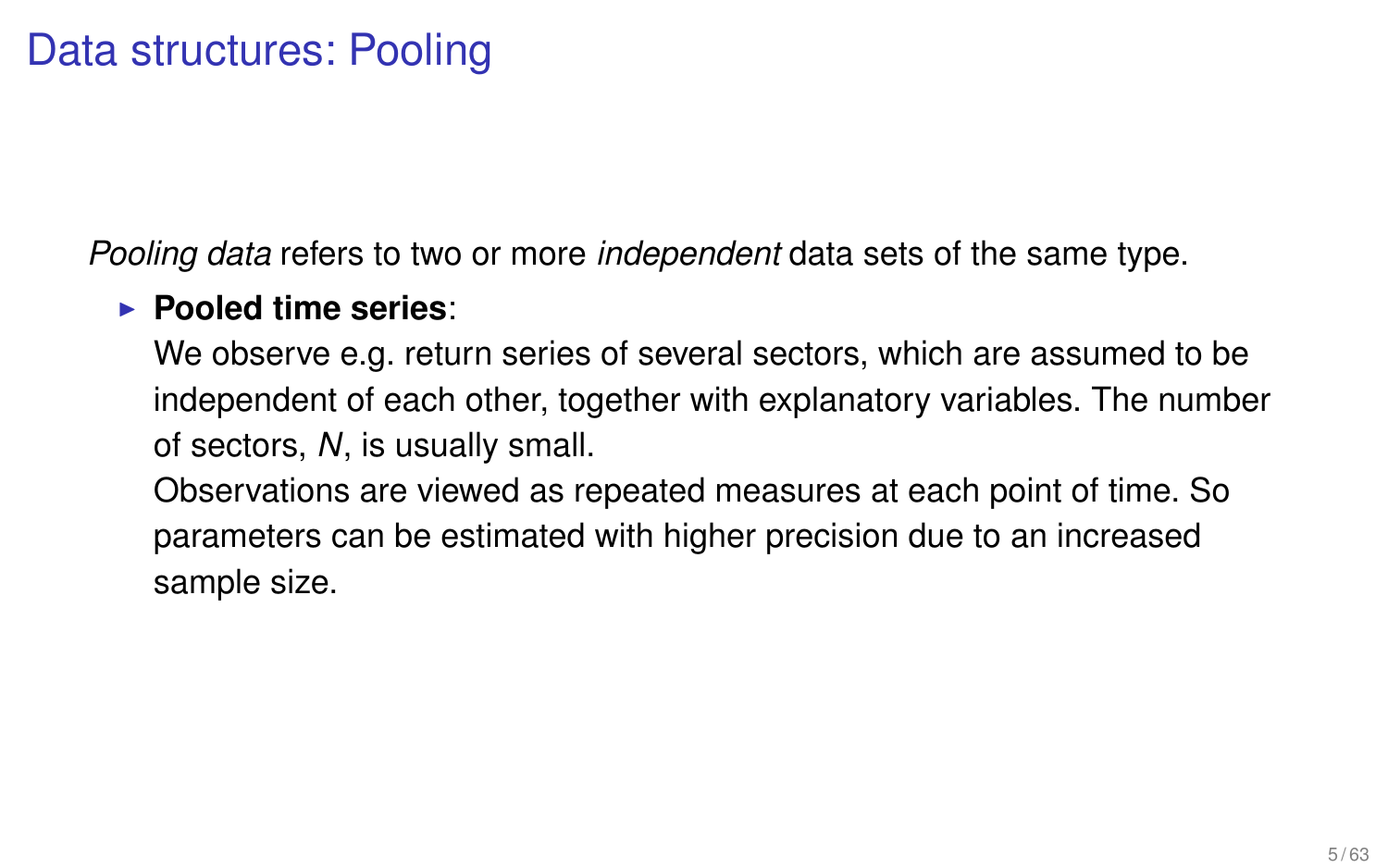# Data structures: Pooling

#### **Pooled cross sections:**

Mostly these type of data arise in surveys, where people are asked about e.g. their attitudes to political parties. This survey is repeated, *T* times, before elections every week. *T* is usually small.

So we have several cross sections, but the persons asked are chosen randomly. Hardly any person of one cross section is member of another one. The cross sections are independent.

Only overall questions can be answered, like the attitudes within males or women, but no individual (even anonymous) paths can be identified.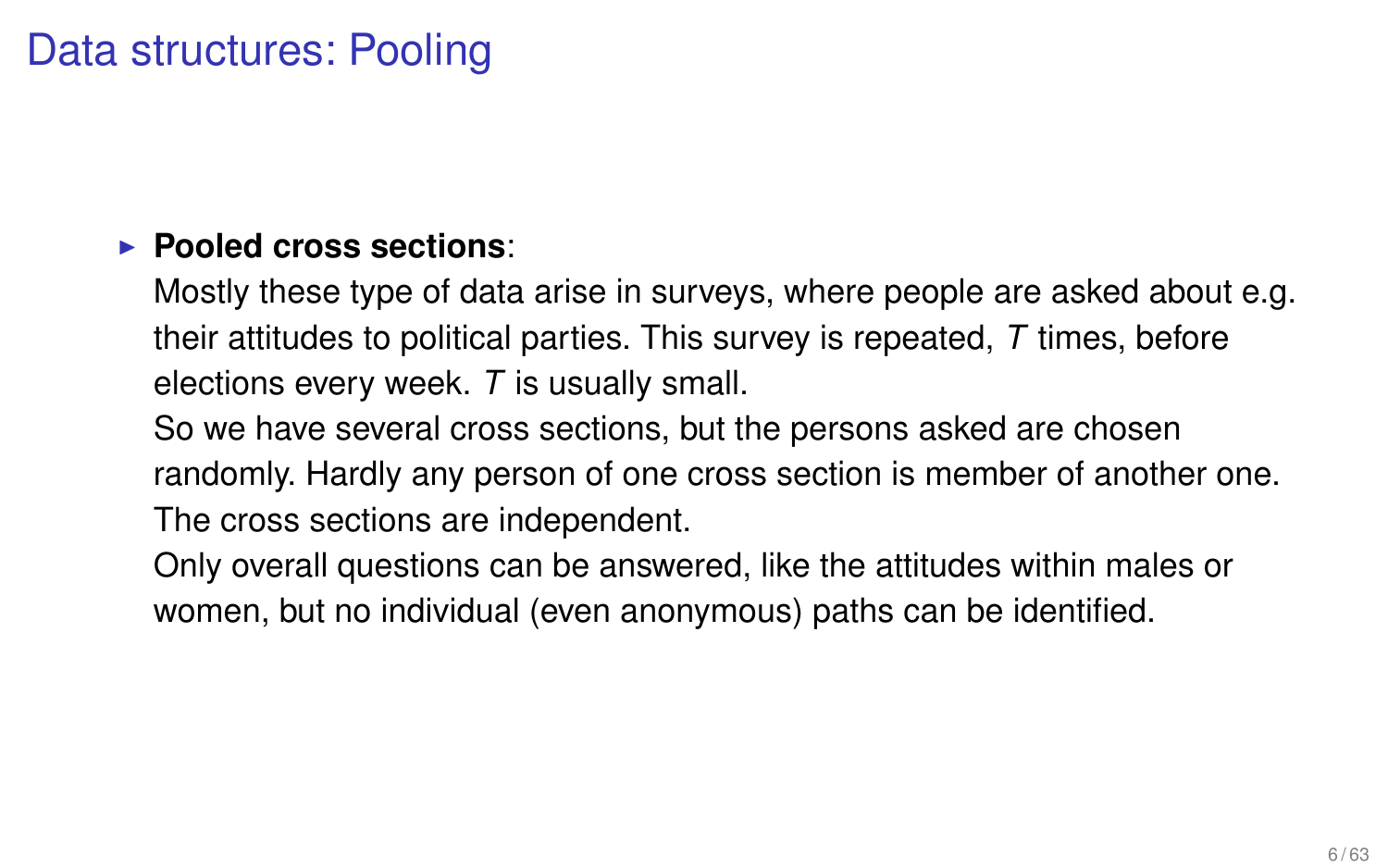### Data structures: Panel data

A **panel data** set (also **longitudinal data**) has both a cross-sectional and a time series dimension, where all cross section units are observed during the whole time period.

 $x_i, i = 1, \ldots, N, t = 1, \ldots, T$ . *T* is usually small.

We can distinguish between *balanced* and *unbalanced* panels.

#### *Example for a balanced panel:*

The Mikrozensus in Austria is a household, hh, survey, with the same size of 22.500 each quarter. Each hh has to record its consumption expenditures for 5 quarters. So each quarter 4500 members enter/leave the Mikrozensus. This is a *balanced panel*.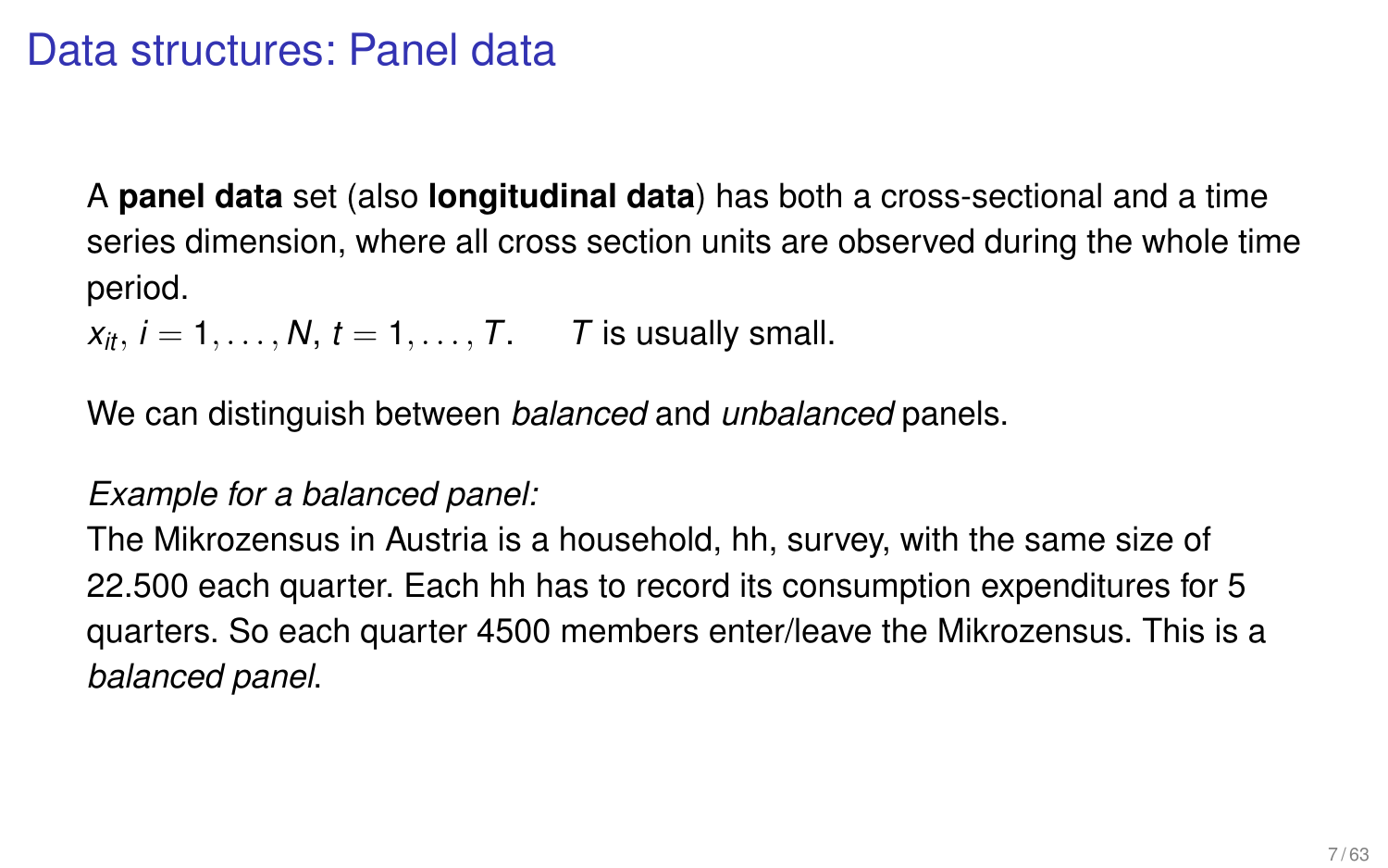A special case of a balanced panel is a *fixed panel*. Here we require that all individuals are present in all periods.

An *unbalanced panel* is one where individuals are observed a different number of times, e.g. because of missing values.

We are concerned only with balanced/fixed panels.

In general panel data models are more 'efficient' than pooling cross-sections, since the observation of one individual for several periods reduces the variance compared to repeated random selections of individuals.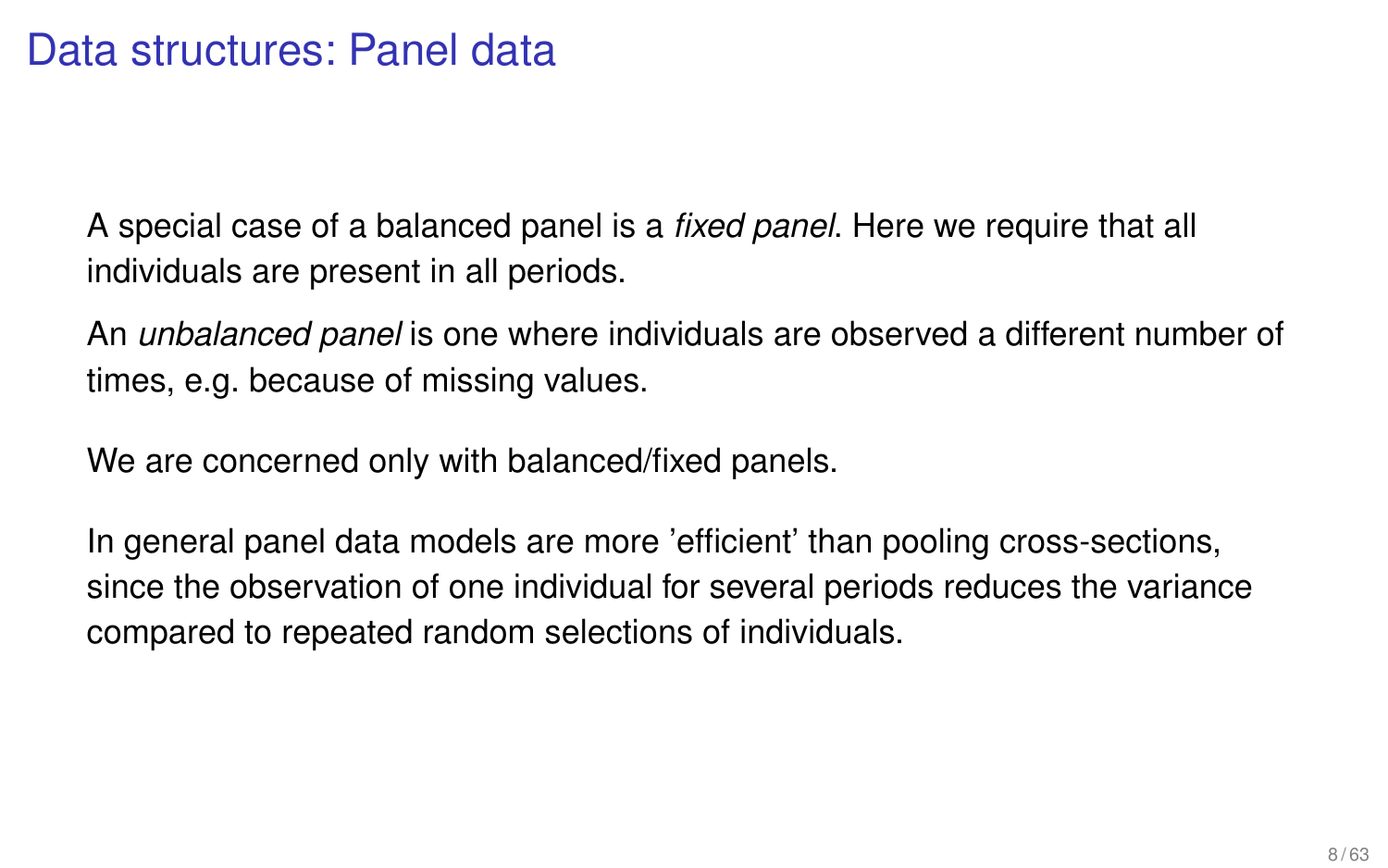## Pooling time series: estimation

We consider *T* relatively large, *N* small.

$$
y_{it} = \alpha + \beta x_{it} + u_{it}
$$

In case of heteroscedastic errors,  $\sigma_j^2 \neq \sigma^2 (= \sigma_{\!u}^2)$ , individuals with large errors will dominate the fit. A correction is necessary. It is similar to a GLS and can be performed in 2 steps.

First estimate under assumption of const variance for each indiv *i* and calculate the individual residual variances, *s* 2 *i* .

$$
s_i^2=\frac{1}{T-2}\sum_t(y_{it}-a-b\,x_{it})^2
$$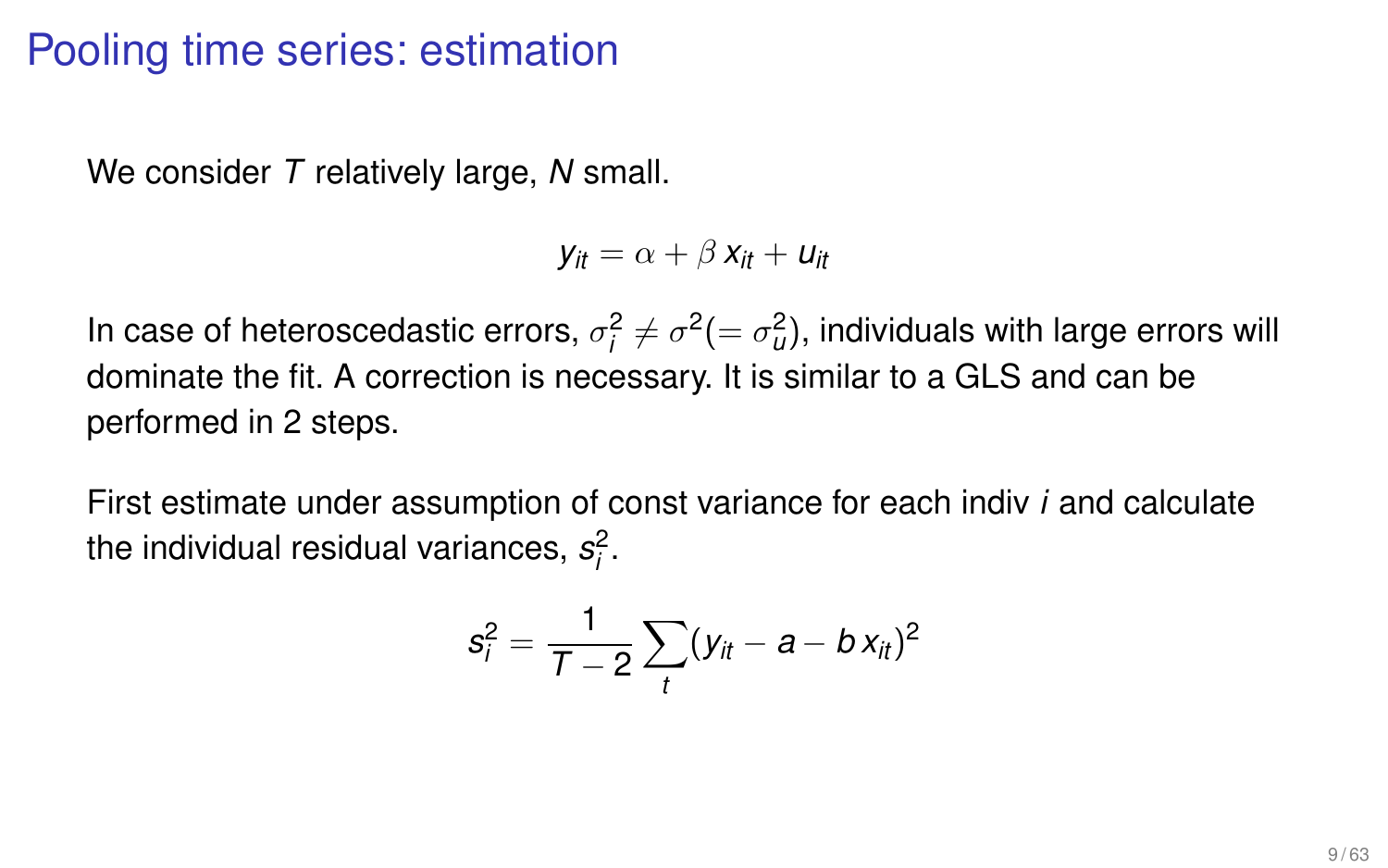Secondly, normalize the data with *s<sup>i</sup>* and estimate

$$
\left(y_{it}/s_i\right) = \alpha\left(1/s_i\right) + \beta\left(x_{it}/s_i\right) + \tilde{u}_{it}
$$

 $\tilde{u}_{it} = u_{it}/s_i$  has (possibly) the required constant variance, is homoscedastic. *Remark:*  $V(\tilde{u}_{it}) = V(u_{it}/s_i) \approx 1$ 

Dummies may be used for different cross sectional intercepts.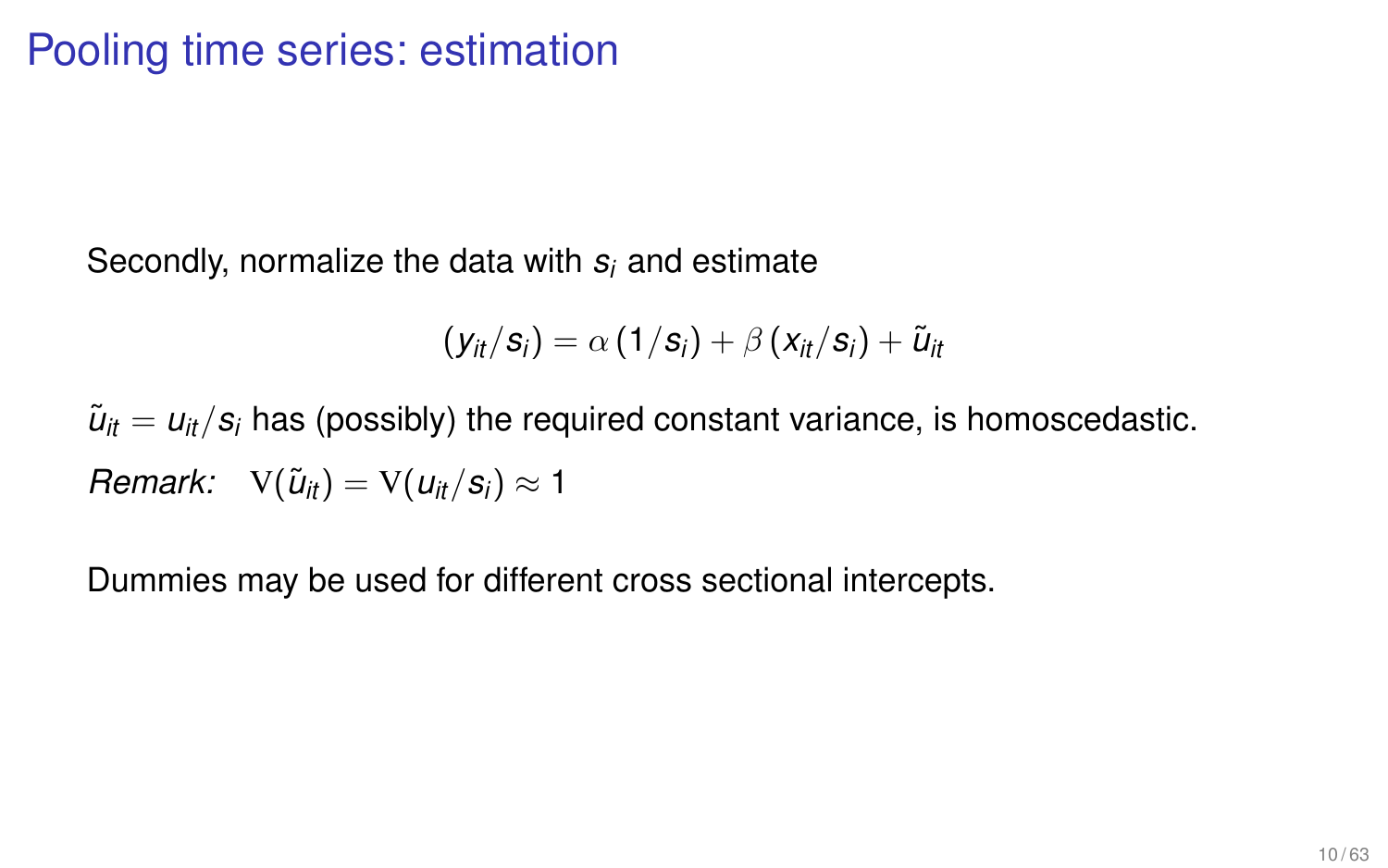**Panel data modeling**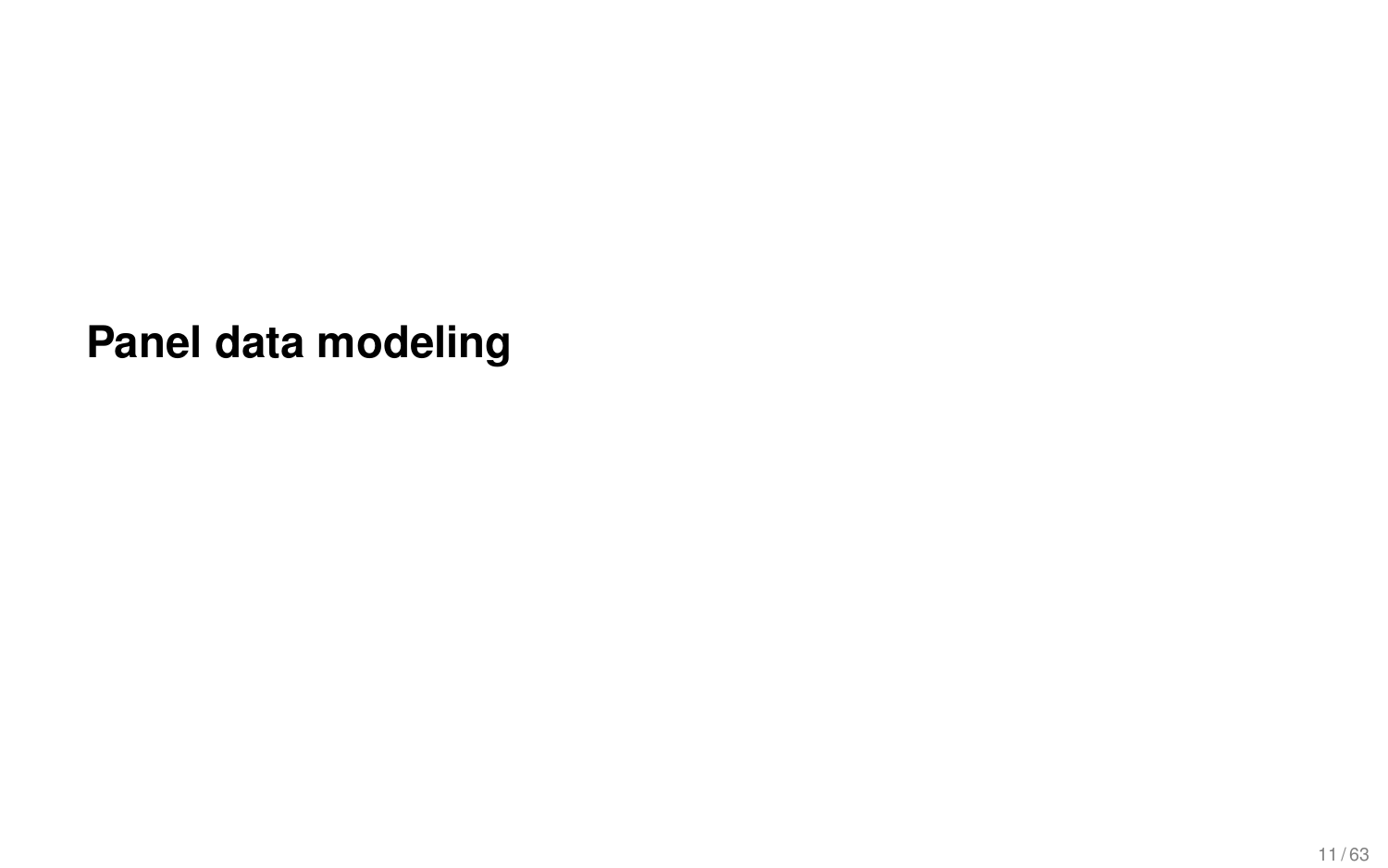# Example

Say, we observe the weekly returns of 1000 stocks in two consecutive weeks.

The pooling model is appropriate, if the stocks are chosen randomly in each period. The panel model applies, if the same stocks are observed in both periods.

We could ask the question, what are the characteristics of stocks with high/low returns in general.

For panel models we could further analyze, whether a stock with high/low return in the first period also has a high/low return in the second.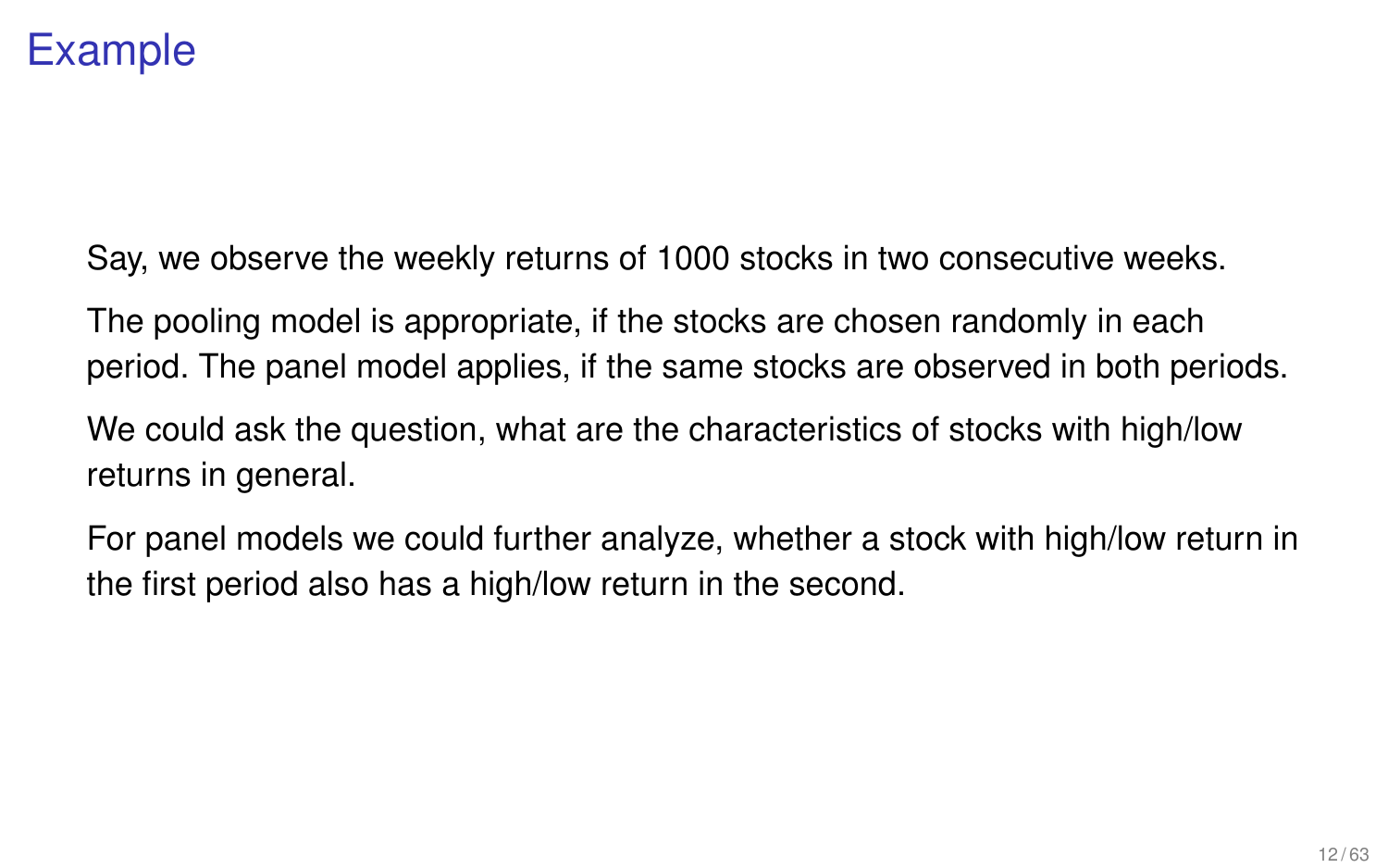#### Panel data model

The standard static model with  $i = 1, \ldots, N$ ,  $t = 1, \ldots, T$  is

$$
y_{it} = \beta_0 + \mathbf{x}_{it}'\boldsymbol{\beta} + \epsilon_{it}
$$

*xit* is a *K*-dimensional vector of explanatory variables, without a const term.  $\beta_0$ , the intercept, is independent of *i* and *t*.  $\beta$ , a ( $K \times 1$ ) vector, the slopes, is independent of *i* and *t*.  $\epsilon_{it}$ , the error, varies over *i* and *t*.

Individual characteristics (which do not vary over time), *z<sup>i</sup>* , may be included

$$
y_{it} = \beta_0 + \mathbf{x}_{it}'\boldsymbol{\beta}_1 + \mathbf{z}_{i}'\boldsymbol{\beta}_2 + \epsilon_{it}
$$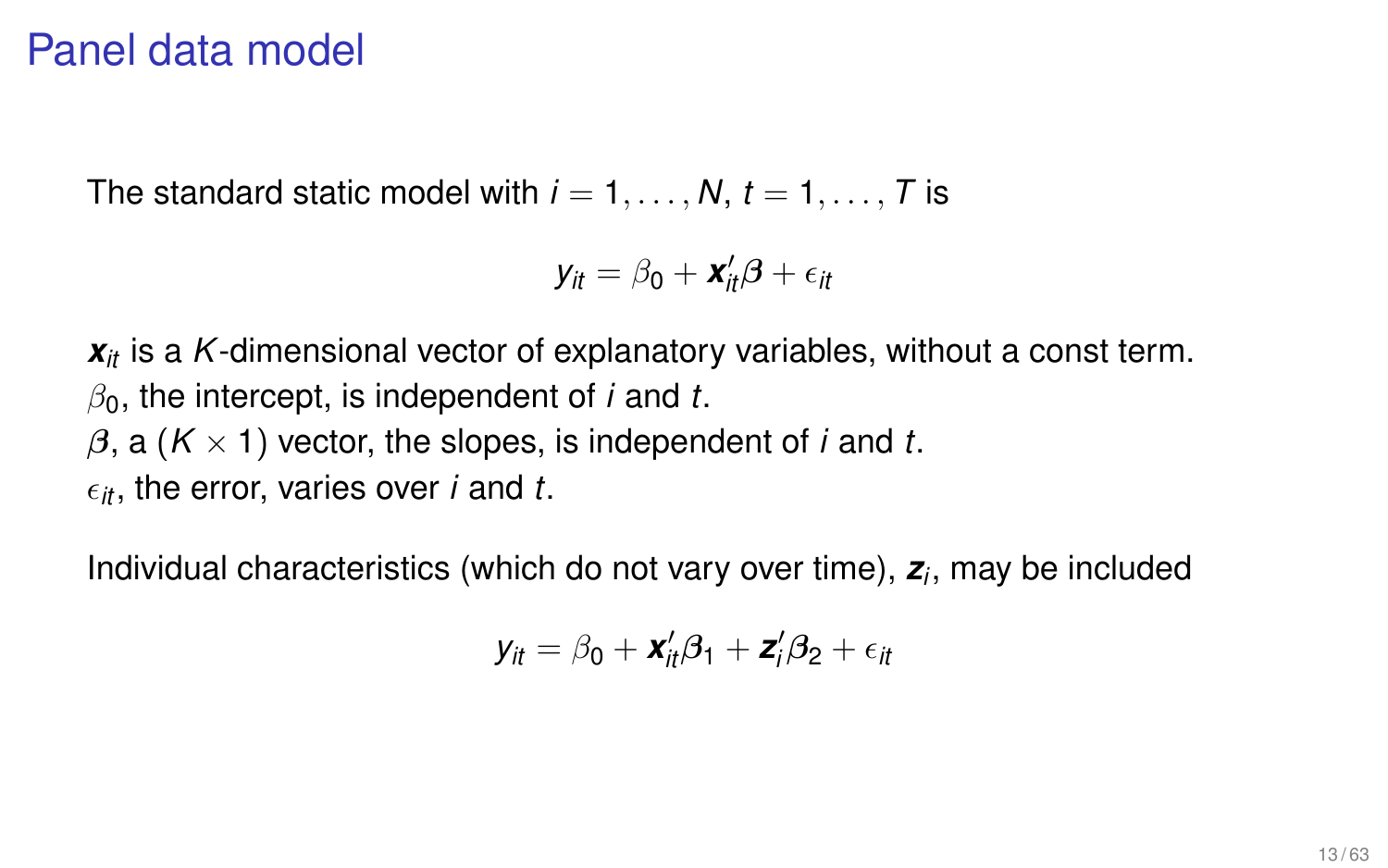Two problems: endogeneity and autocorr in the errors

#### **• Consistency/exogeneity:**

Assuming iid errors and applying OLS we get consistent estimates, if  $E(\epsilon_{it}) = 0$  and  $E(\mathbf{x}_{it} \epsilon_{it}) = \mathbf{0}$ , if the  $\mathbf{x}_{it}$  are weakly exogenous.

<sup>I</sup> *Autocorrelation in the errors:* Since individual *i* is repeatedly observed (contrary to pooled data)

$$
\text{Corr}(\epsilon_{i,s},\epsilon_{i,t})\neq 0
$$

with  $s \neq t$  is very likely. Then,

- $\triangleright$  standard errors are misleading (similar to autocorr residuals),
- $\triangleright$  OLS is inefficient (cp. GLS).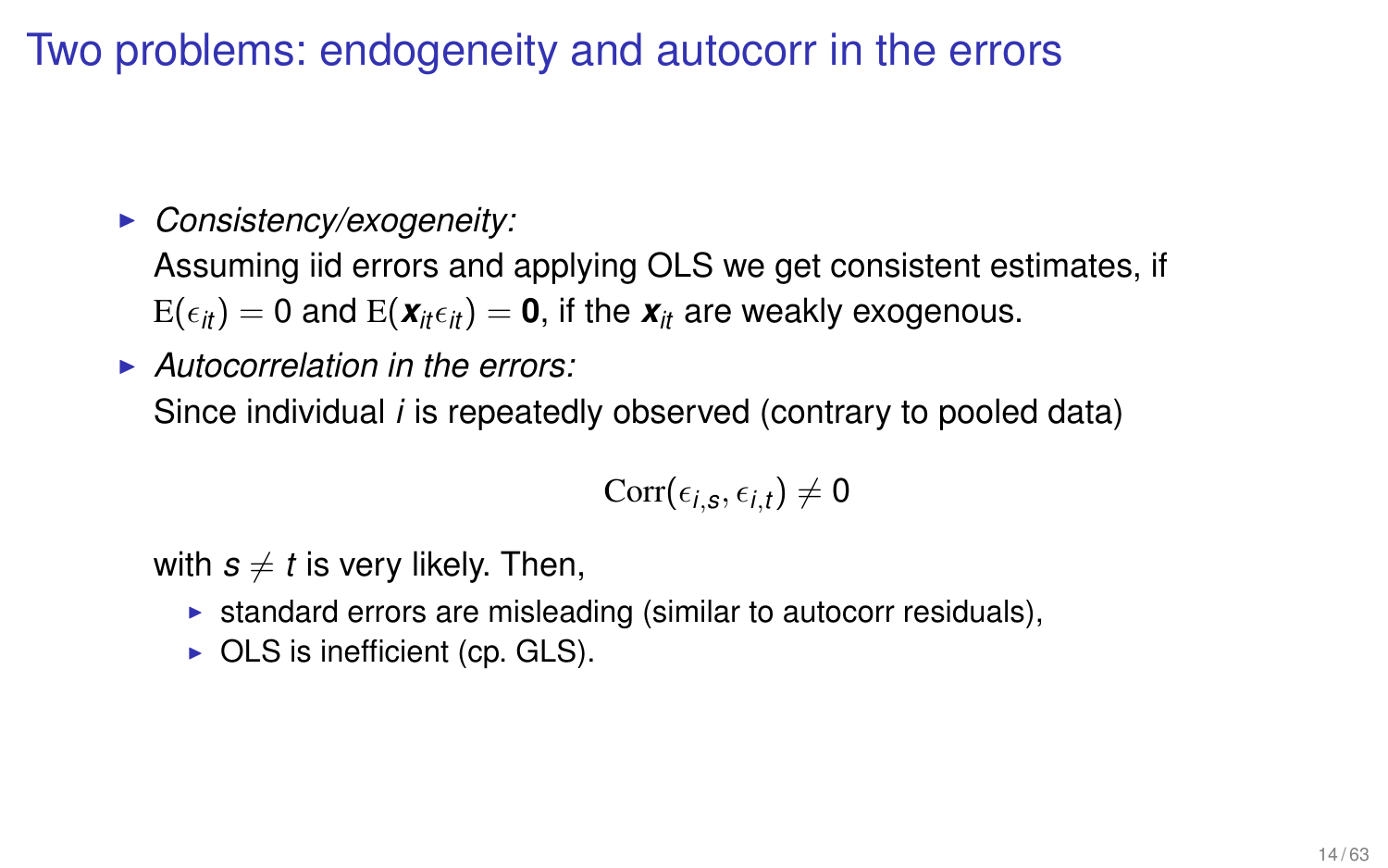# Common solution for individual unobserved heterogeneity

Unobserved (const) individual factors, i.e. if not all *z<sup>i</sup>* variables are available, may be captured by  $\alpha_i$ . E.g. we decompose  $\epsilon_{it}$  in

$$
\epsilon_{it} = \alpha_i + u_{it} \quad \text{with} \quad u_{it} \quad \text{iid}(0, \sigma_u^2)
$$

 $u_{it}$  has mean 0, is homoscedastic and not serially correlated.

In this decomposition *all individual characteristics* - including all observed, z<sup>*i*</sup><sub>1</sub>β<sub>2</sub>, as well as all unobserved ones, which do not vary over time - are *summarized in the*  $\alpha_i$ 's.

We distinguish *fixed effects* (FE), and *random effects* (RE) models.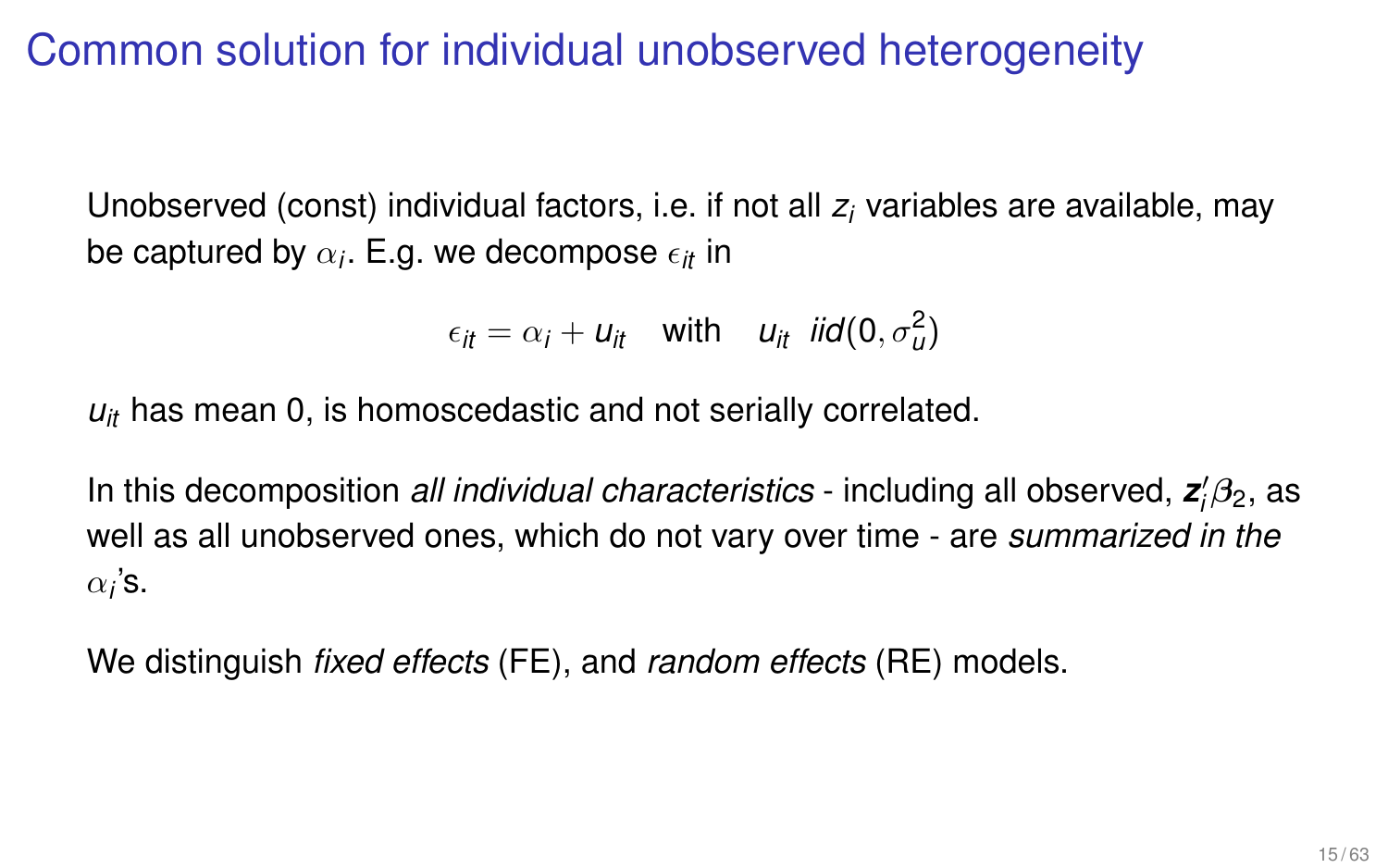#### Fixed effects model, FE

#### **Fixed effects model, FE:**

α*<sup>i</sup>* are *individual intercepts* (fixed for given *N*).

$$
y_{it} = \alpha_i + \mathbf{x}_{it}'\boldsymbol{\beta} + u_{it}
$$

No overall intercept is (usually) included in the model.

Under FE, consistency does not require, that the individual intercepts (whose  $\text{coefficients}$  are the  $\alpha_i$ 's) and  $u_{it}$  are uncorrelated. Only  $\text{E}(\textbf{\textit{x}}_{it}u_{it}) = \textbf{0}$  must hold.

There are *N* − 1 additional parameters for capturing the individual heteroscedasticity.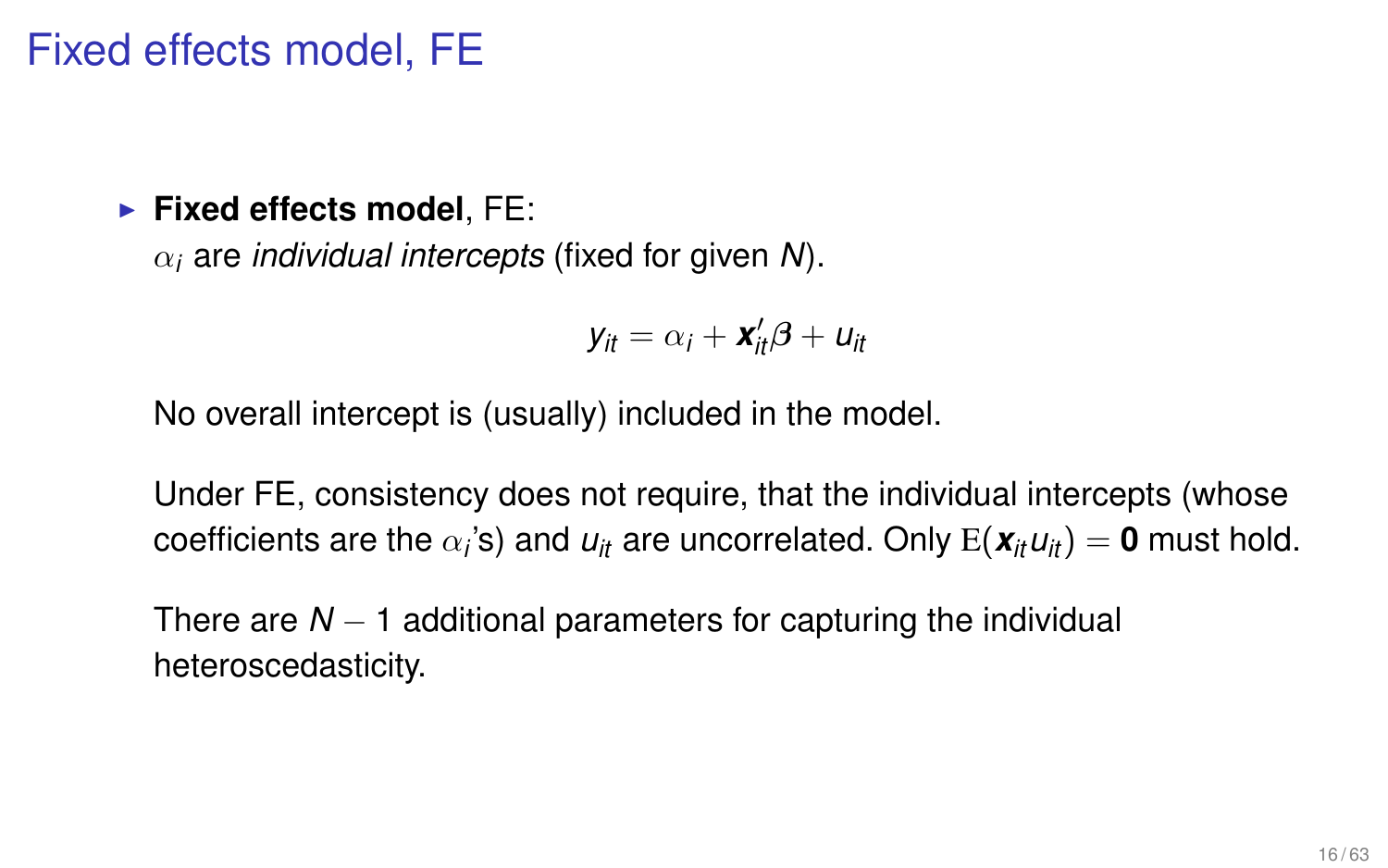#### Random effects model, RE

► **Random effects model**, RE:

 $\alpha_i \sim \textit{iid}(0, \sigma_{\alpha}^2)$  $y_{it} = \beta_0 + \mathbf{x}'_{it} \beta + \alpha_i + u_{it}, \quad u_{it} \sim \text{iid}(0, \sigma_u^2)$ 

The  $\alpha_i$ 's are *rvs* with the same variance. The value  $\alpha_i$  is specific for individual *i*. The  $\alpha$ 's of different indivs are independent, have a mean of zero, and their distribution is assumed to be not too far away from normality. The overall mean is captured in  $\beta_0$ .

 $\alpha_i$  is time invariant and homoscedastic across individuals.

There is only one additional parameter  $\sigma_{\alpha}^2.$ 

Only  $\alpha_i$  contributes to  $\text{Corr}(\epsilon_{i,s},\epsilon_{i,t})$ .  $\quad \alpha_i$  determines both  $\epsilon_{i,s}$  and  $\epsilon_{i,t}.$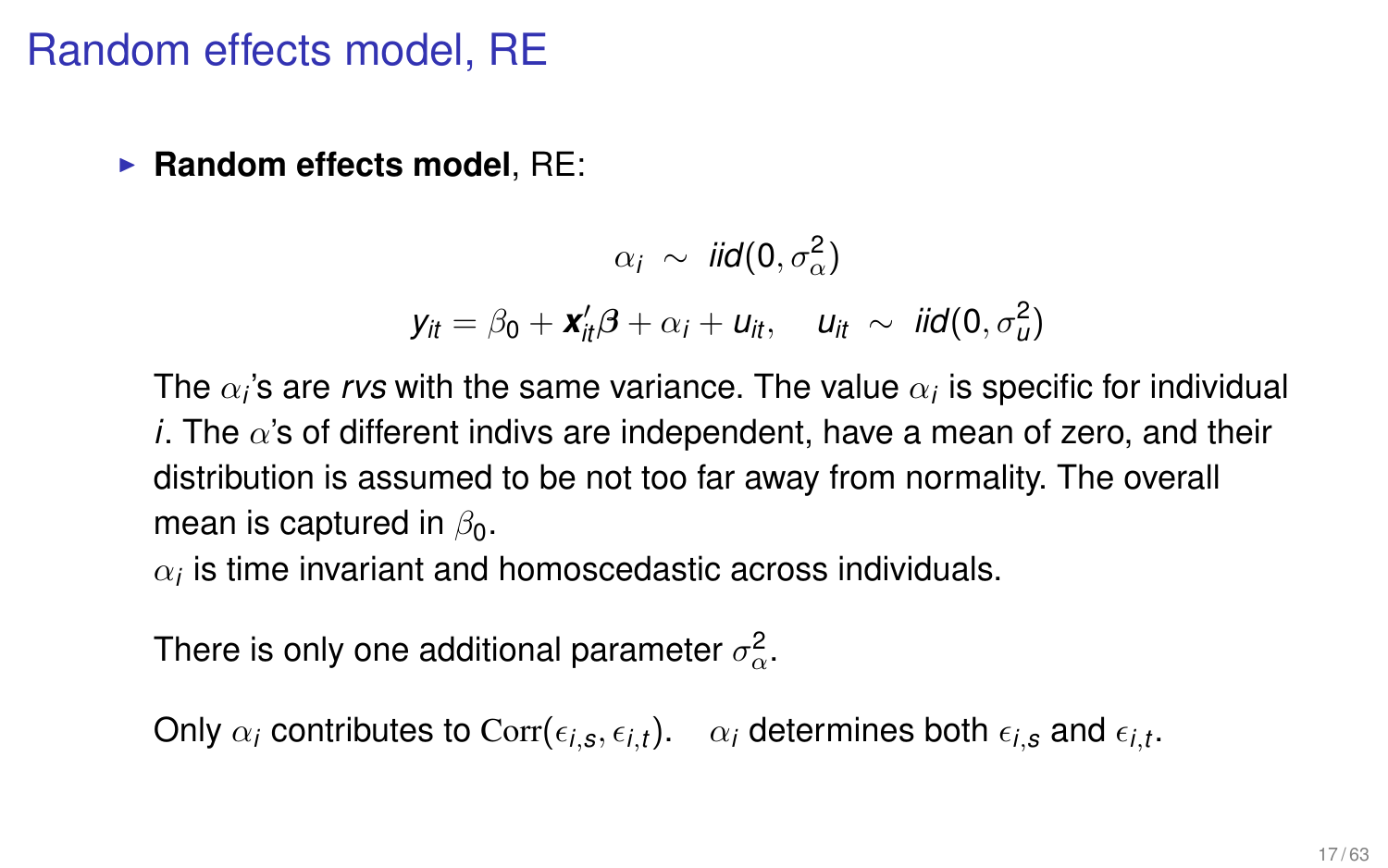# RE some discussion

**• Consistency:** 

As long as  $E[\mathbf{x}_{i\in\mathcal{i}}] = E[\mathbf{x}_{i\in\mathcal{i}}(\alpha_i + u_{i\infty})] = 0$ , i.e.  $\mathbf{x}_{i\in\mathcal{i}}$  are uncorrelated with  $\alpha_i$ *and u<sub>it</sub>*, the explanatory vars are exogenous, the estimates are consistent.

There are relevant cases where this exogeneity assumption is likely to be *violated*:

E.g. when modeling investment decisions the firm specific heteroscedasticity  $\alpha_i$  might correlate with (the explanatory variable of) the cost of capital of firm *i*. The resulting *inconsistency* can be avoided by considering a FE model instead.

#### <sup>I</sup> *Estimation*:

The model can be estimated by (feasible) GLS which is in general more 'efficient' than OLS.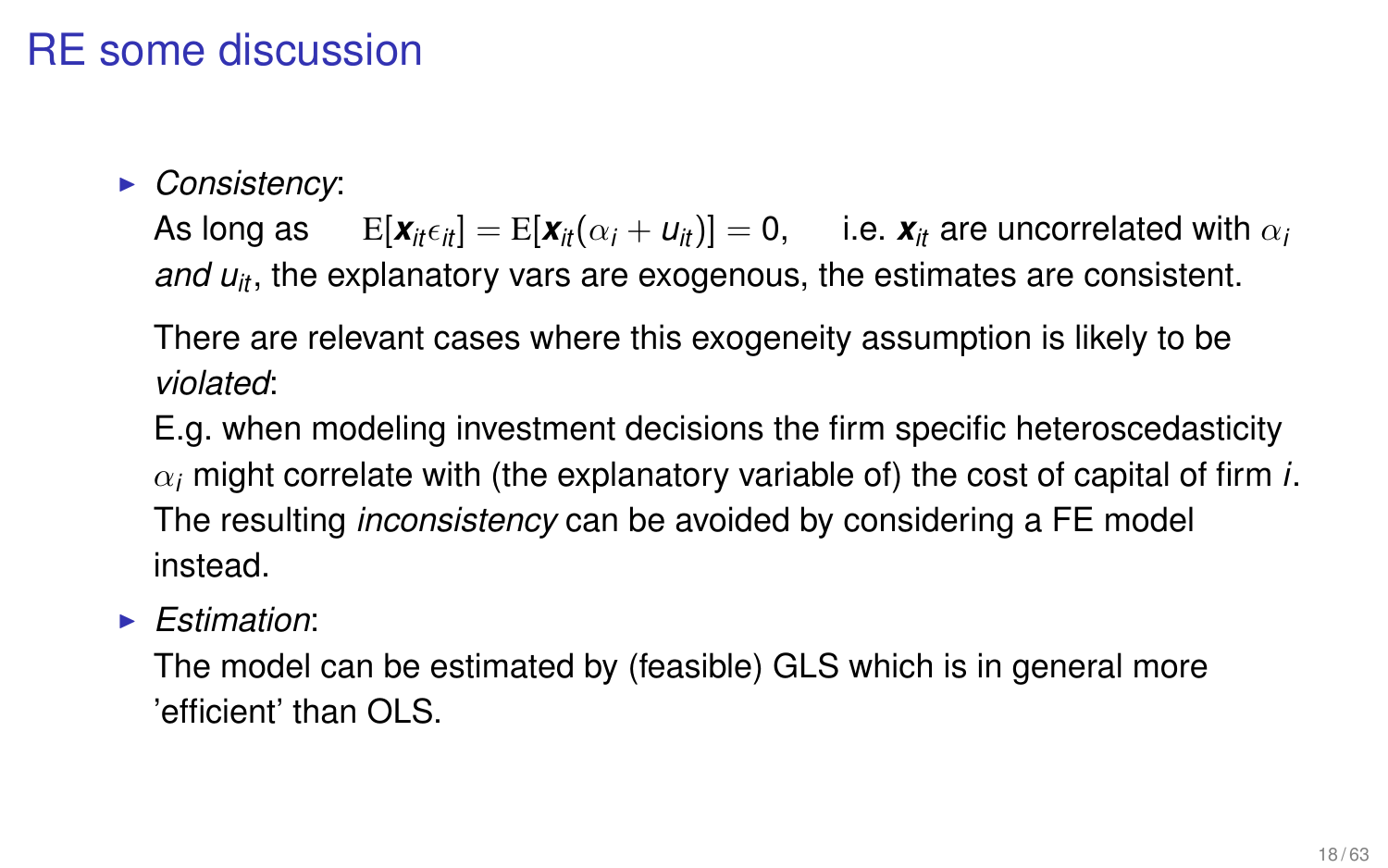# **The static linear model – the fixed effects model**

- **3 Estimators:**
- **Least square dummy variable estimator, LSDV**
- **Within estimator, FE**
- **First difference estimator, FD**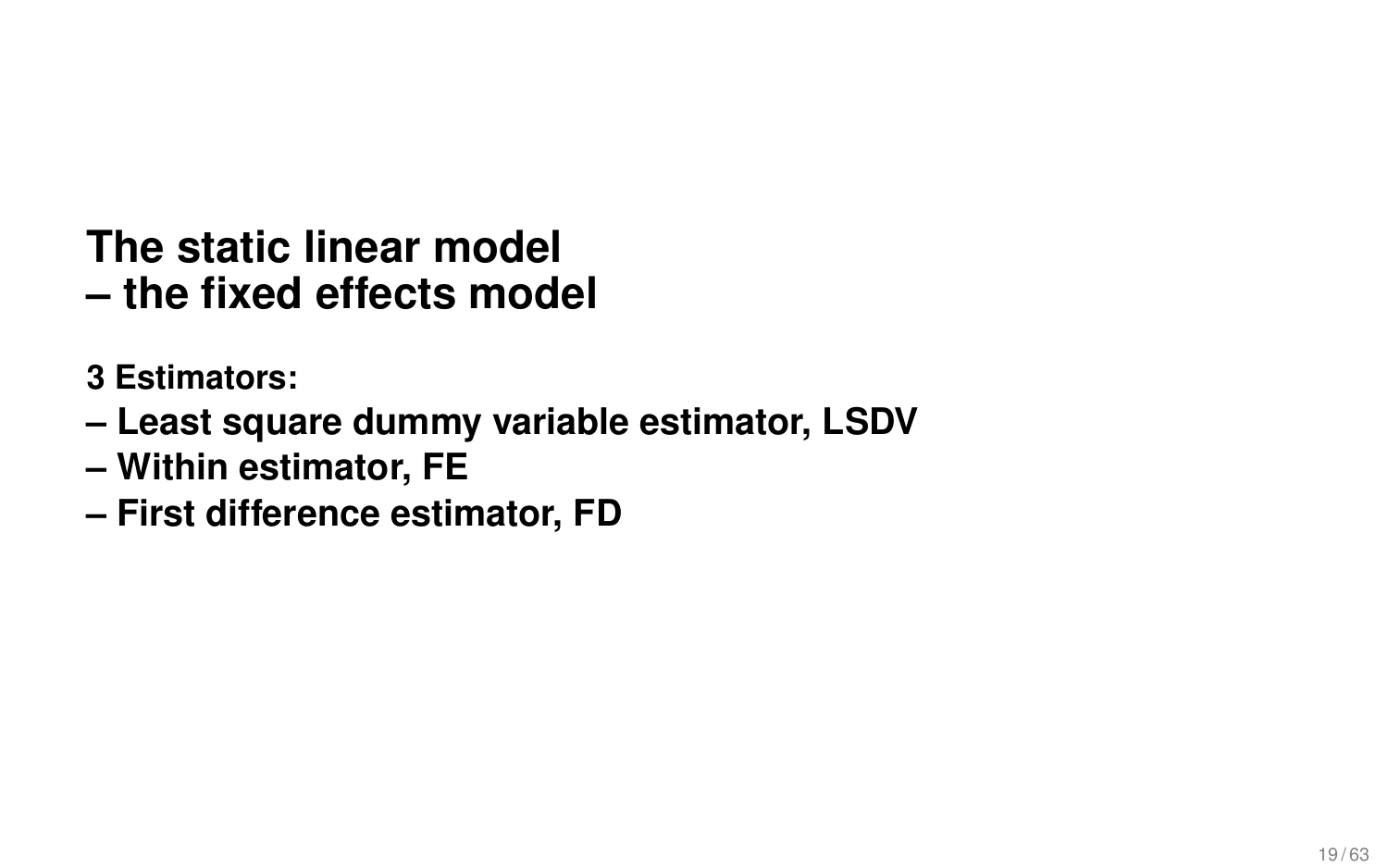# [LSDV] Fixed effects model: LSDV estimator

We can write the FE model using *N* dummy vars indicating the individuals.

$$
y_{it} = \sum_{j=1}^N \alpha_j d_{it}^j + \mathbf{x}_{it}'\boldsymbol{\beta} + u_{it} \qquad u_{it} \sim \text{ iid}(0, \sigma_u^2)
$$

with dummies  $d^j$ , where  $d^j_{it} = 1$  if  $i = j$ , and 0 else.

The parameters can be estimated by OLS. The implied estimator for  $\beta$  is called the **LS dummy variable estimator**, LSDV.

Instead of exploding computer storage by increasing the number of dummy variables for large *N* the *within estimator* is used.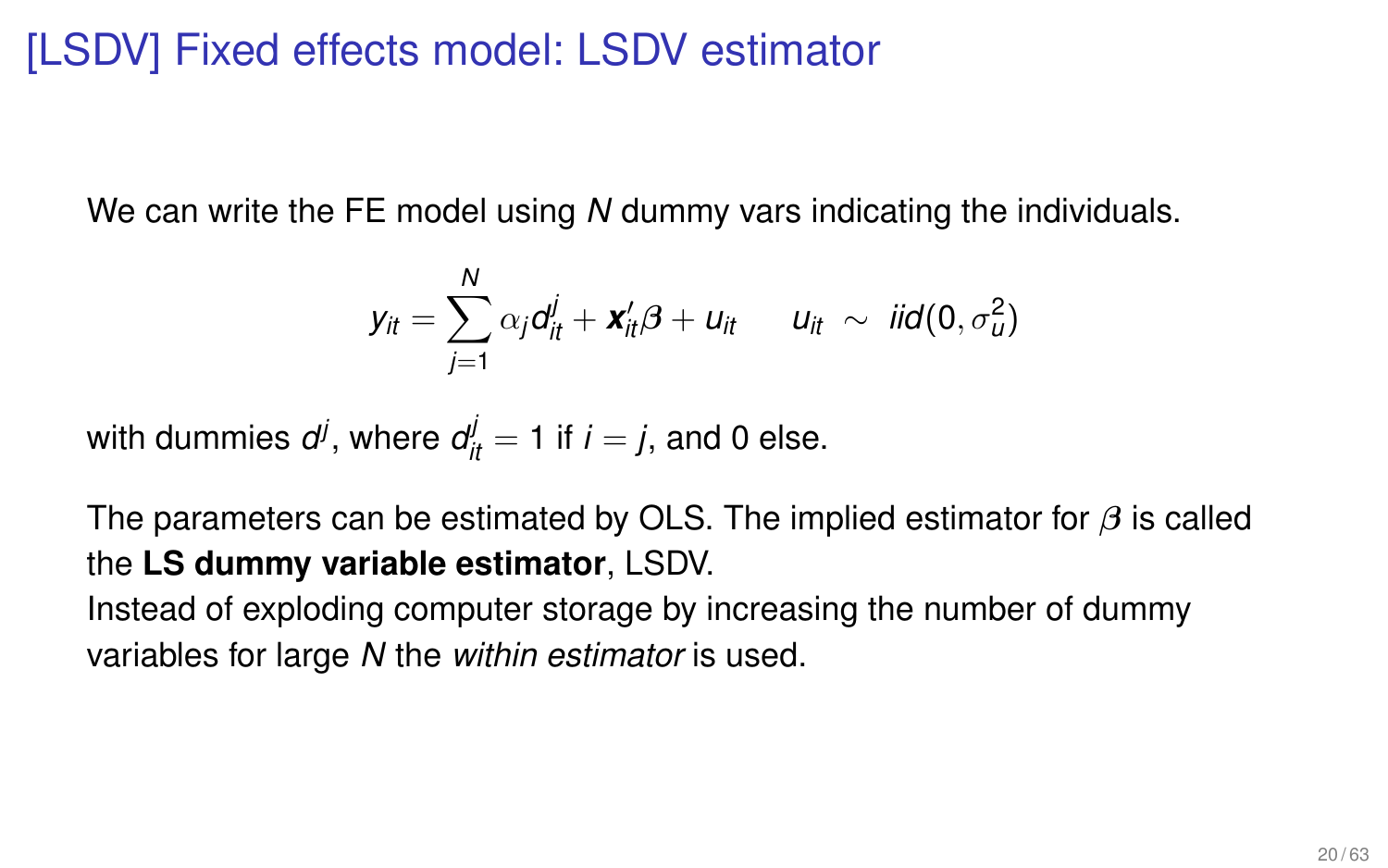# [LSDV] Testing the significance of the group effects

Apart from *t-*tests for single  $\alpha_i$  (which are hardly used) we can test, whether the indivs have 'the same intercepts' wrt 'some have different intercepts' by an *F*-test.

The pooled model (all intercepts are *restricted* to be the same),  $H_0$ , is

$$
y_{it} = \beta_0 + \mathbf{x}_{it}'\boldsymbol{\beta} + u_{it}
$$

the fixed effects model (intercepts may be different, are *unrestricted*), *HA*,

$$
y_{it} = \alpha_i + \mathbf{x}_{it}'\boldsymbol{\beta} + u_{it} \quad i = 1, \ldots, N
$$

The *F* ratio for comparing the pooled with the FE model is

$$
F_{N-1,N}T_{-N-K} = \frac{(R_{LSDV}^2 - R_{Pooled}^2)/(N-1)}{(1 - R_{LSDV}^2)/(N T - N - K)}
$$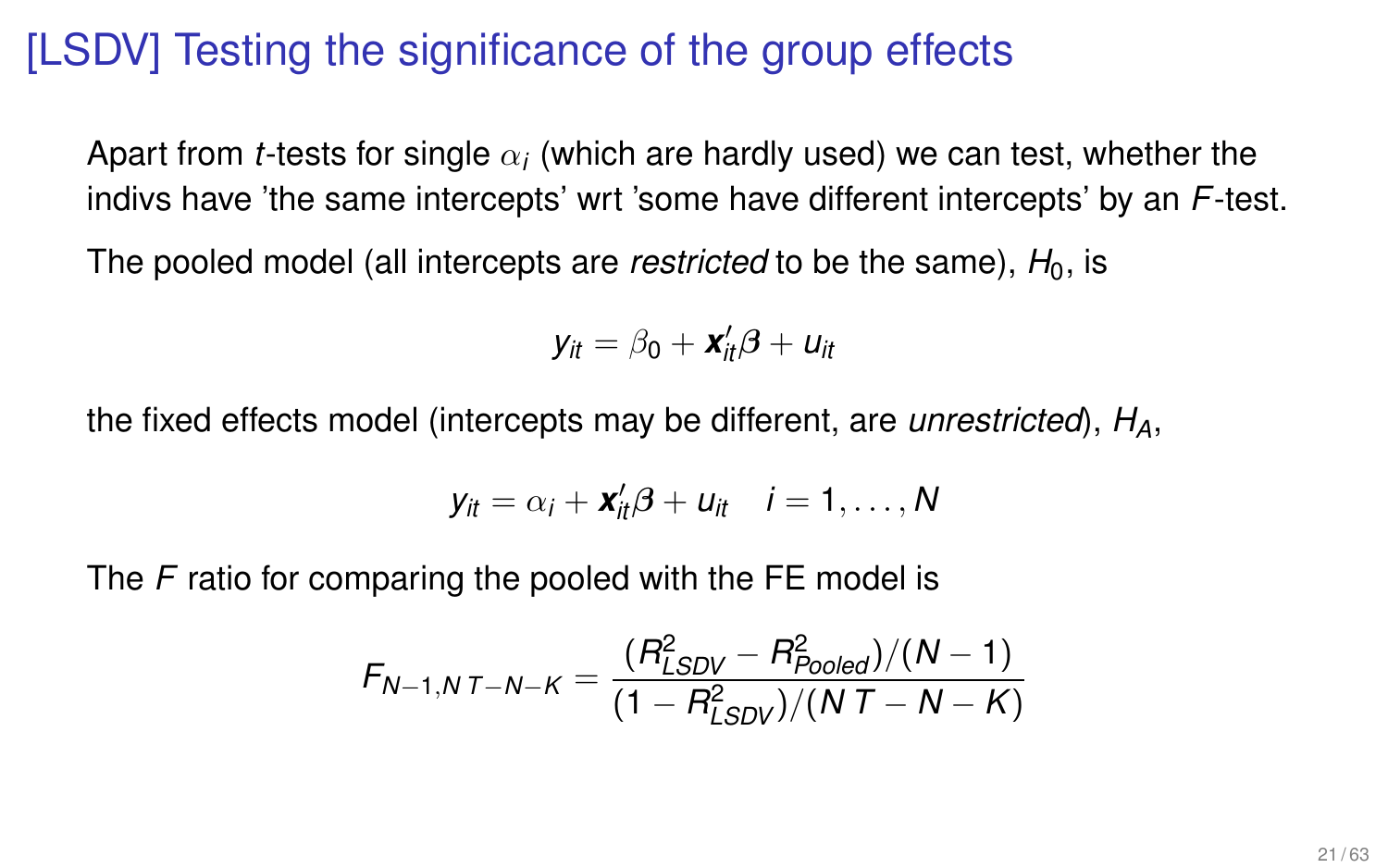# [FE] Within transformation, within estimator

The FE estimator for  $\beta$  is obtained, if we use the deviations from the individual means as variables. The model in individual means is with  $\bar{y}_i = \sum_t y_{it}/\mathit{T}$  and  $\bar{\alpha}_i = \alpha_i$ ,  $\bar{u}_i = 0$ 

$$
\bar{y}_i = \alpha_i + \bar{\mathbf{x}}_i^{\prime} \boldsymbol{\beta} + \bar{u}_i
$$

Subtraction from  $y_{it} = \alpha_i + \mathbf{x}'_{it} \beta + u_{it}$  gives

$$
y_{it} - \bar{y}_i = (\mathbf{x}_{it} - \bar{\mathbf{x}}_i)' \boldsymbol{\beta} + (u_{it} - \bar{u}_i)
$$

where the intercepts vanish. Here the deviation of  $y_{it}$  from  $\bar{y}_i$  is explained (not the difference between different individuals,  $\bar{y}_i$  and  $\bar{y}_j$ ).

The estimator for β is called the **within** or **FE estimator**.

Within refers to the variability (over time) among observations of individual *i*.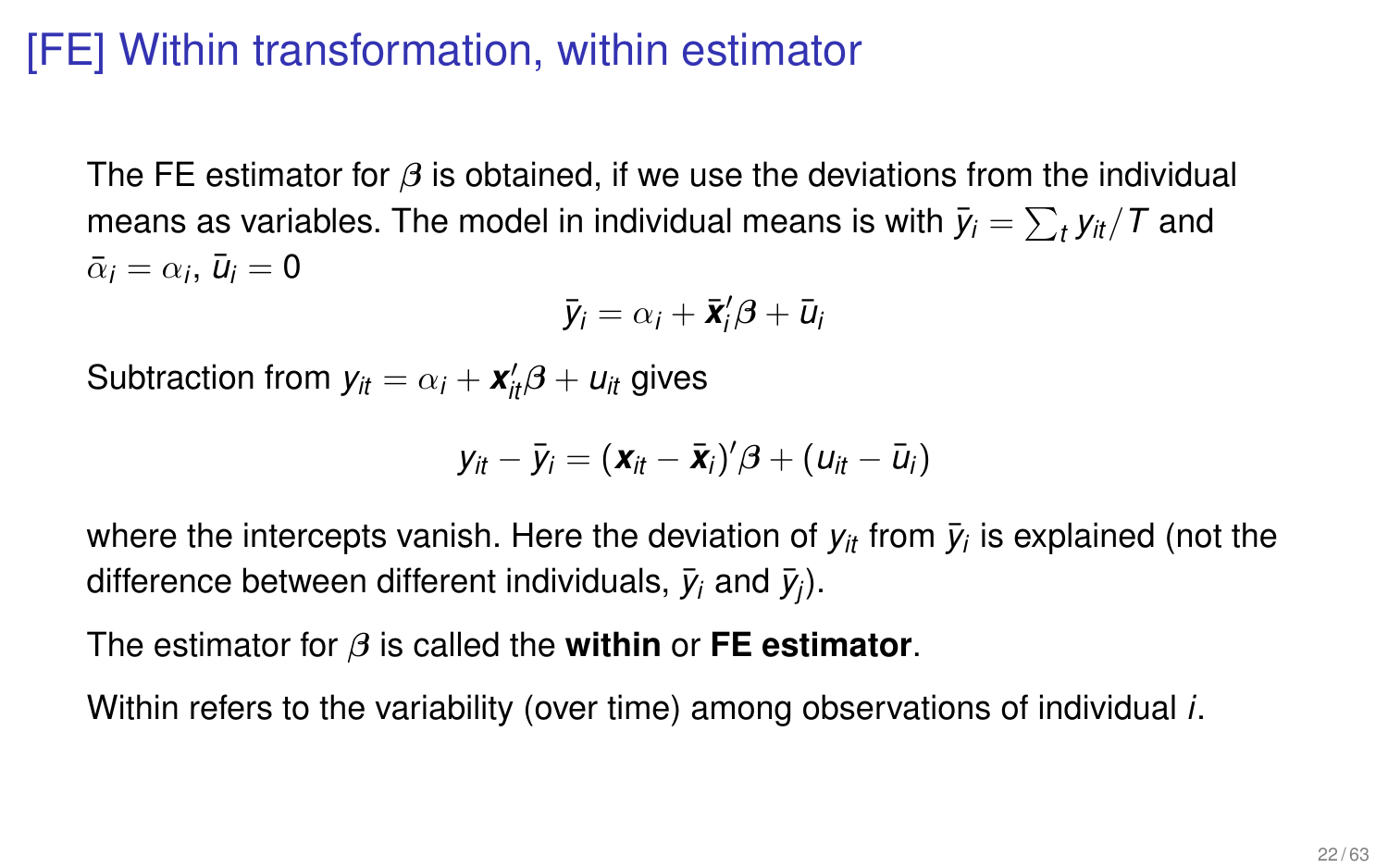The within/FE estimator is

$$
\hat{\beta}_{FE} = \left(\sum_i \sum_t (\boldsymbol{x}_{it} - \bar{\boldsymbol{x}}_i)(\boldsymbol{x}_{it} - \bar{\boldsymbol{x}}_i)'\right)^{-1} \sum_i \sum_t (\boldsymbol{x}_{it} - \bar{\boldsymbol{x}}_i)(y_{it} - \bar{y}_i)
$$

This expression is identical to the well known formula  $\hat{\beta} = (\boldsymbol{X}'\boldsymbol{X})^{-1}\boldsymbol{X}'\boldsymbol{y}$  for  $\boldsymbol{\mathsf{N}}$ (demeaned wrt individual *i*) data with *T repeated* observations.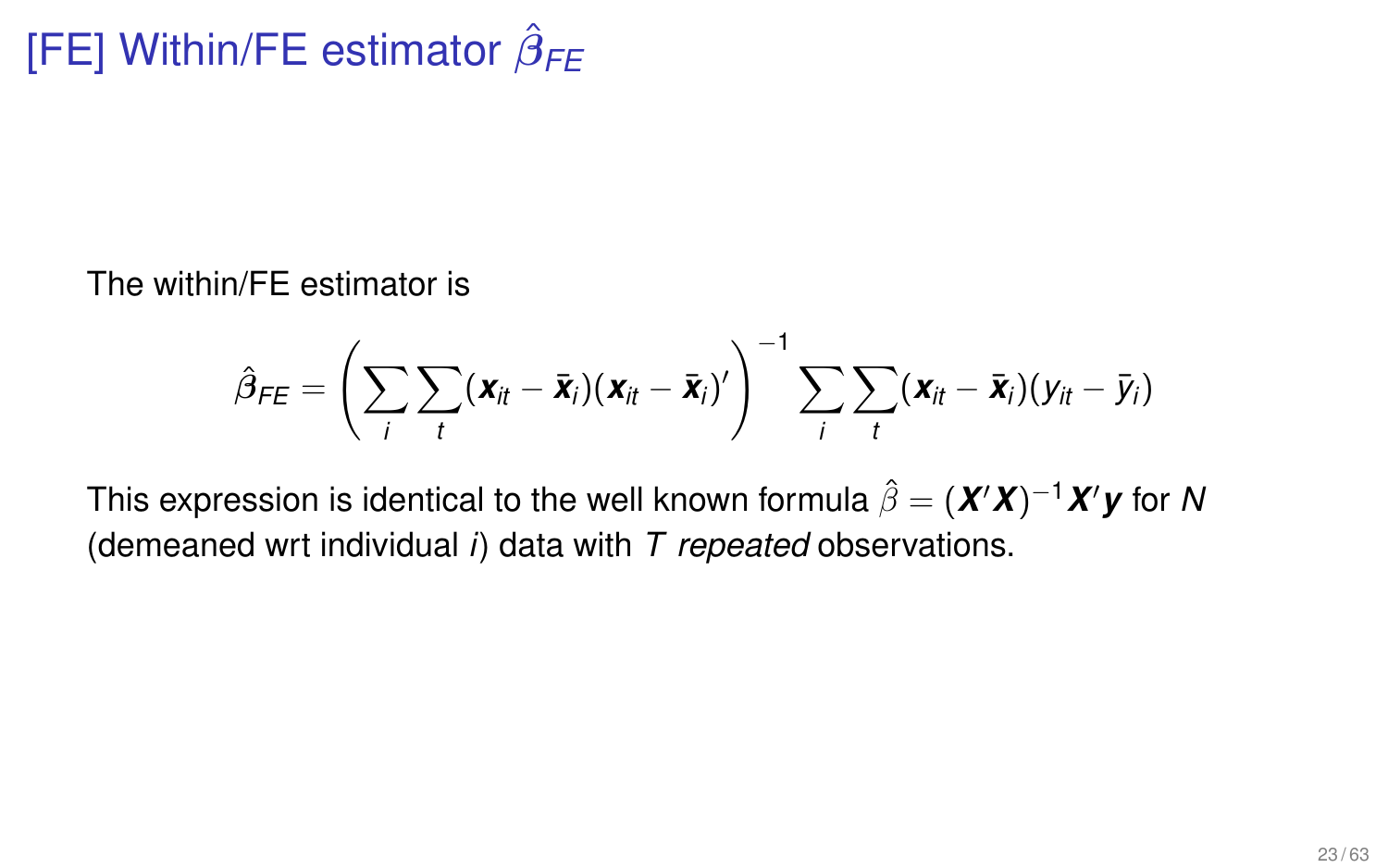# [FE] Finite sample properties of  $\hat{\beta}_{\textit{FE}}$

Finite samples:

- $\blacktriangleright$  *Unbiasedness:* if all  $\boldsymbol{x}_{it}$  are independent of all  $u_{is}$ , strictly exogenous.
- $\triangleright$  *Normality:* if in addition  $u_{it}$  is normal.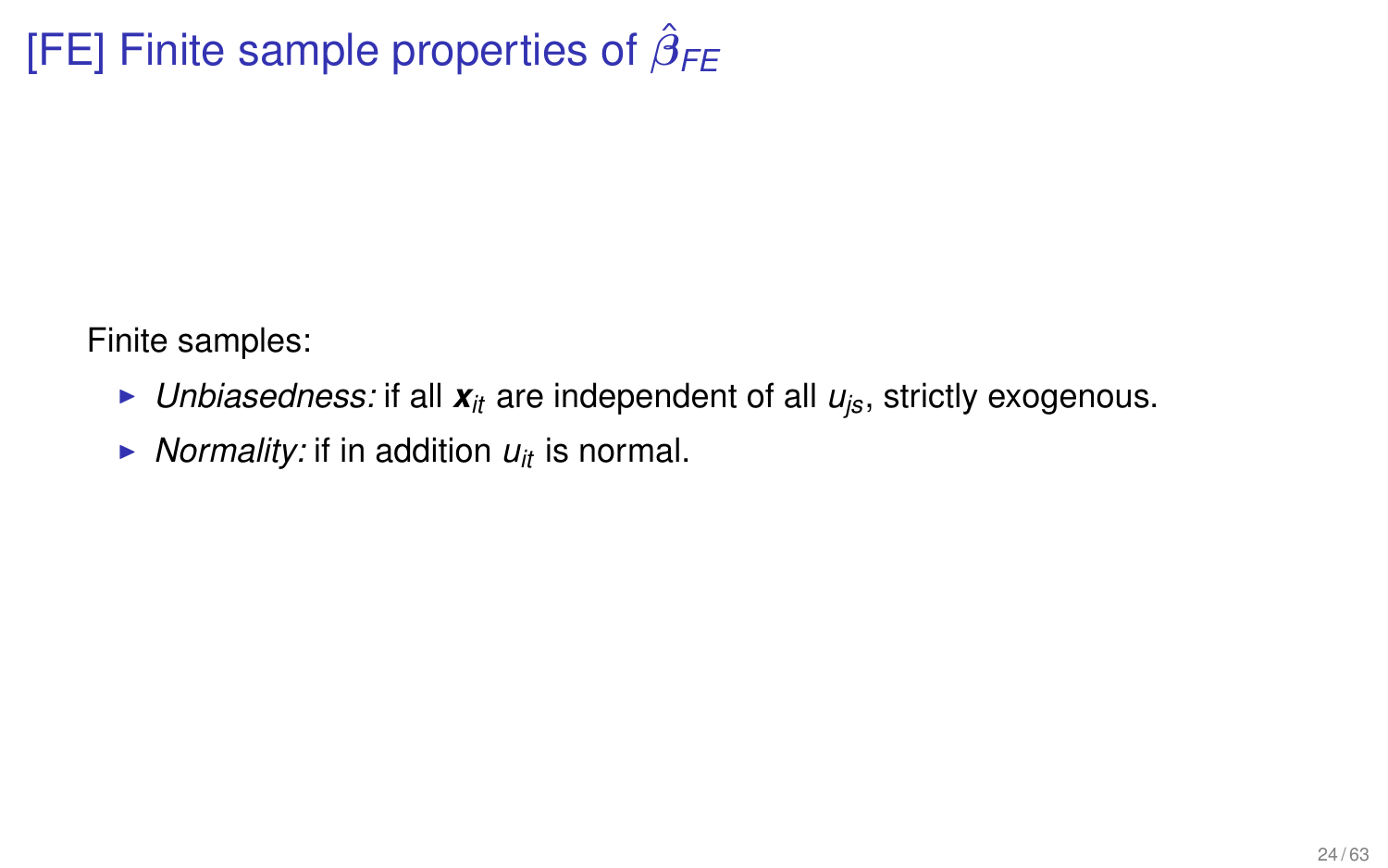# [FE] Asymptotic samples properties of  $\hat{\beta}_{\textit{FE}}$

Asymptotically:

 $\triangleright$  Consistency wrt *N* → ∞, *T* fix: if E[ $(\mathbf{x}_{it} - \bar{\mathbf{x}}_i)u_{it}$ ] = 0. I.e. *both*  $\mathbf{x}_{it}$  *and*  $\bar{\mathbf{x}}_i$  are uncorrelated with the error,  $u_{it}$ . This (as  $\bar{\bm{x}}_i = \sum_{t} x_{i,t} / T$ ) implies that  $\bm{x}_{it}$  is *strictly exogenous*:

 $E[\mathbf{x}_i, u_i] = \mathbf{0}$  for all *s*, *t* 

 $x<sub>it</sub>$  has not to depend on current, past or future values of the error term of individual *i*. This excludes

- $\blacktriangleright$  lagged dependent vars
- **Example 2** any  $x_i$ , which depends on the history of *y*

Even large *N* do not mitigate possible violations.

▶ Asymptotic normality: under consistency and weak conditions on *u*.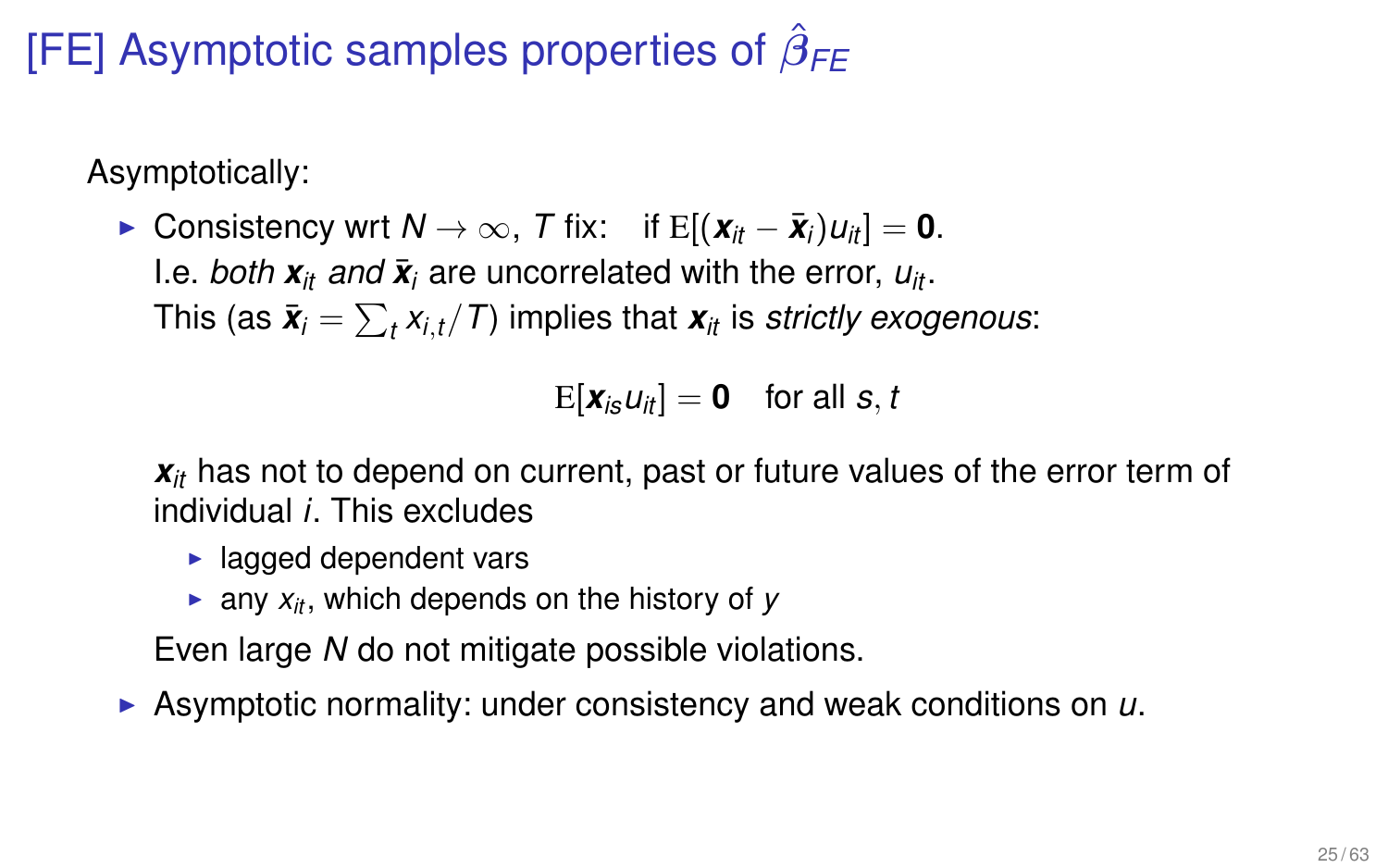# [FE] Properties of the *N* intercepts,  $\hat{\alpha}_i$ , and  $V(\hat{\beta}_{FE})$

► Consistency of  $\hat{\alpha}_i$  wrt  $T \rightarrow \infty$ : if  $E[(\mathbf{x}_i - \bar{\mathbf{x}}_i)u_{i}]=0$ . There is no convergence wrt to N, even if N gets large. Cp.  $\bar{y}_i = (1/T) \sum_t y_{it}.$ 

The estimates for the  $\boldsymbol{N}$  intercepts,  $\hat{\alpha}_{i}$ , are simply

$$
\hat{\alpha}_i = \bar{y}_i - \bar{\mathbf{x}}_i^{\prime} \hat{\boldsymbol{\beta}}_{FE}
$$

Reliable estimates for  $\mathrm{V}(\hat{\beta}_{\mathsf{FE}})$  are obtained from the LSDV model. A consistent estimate for  $\sigma^2_u$  is

$$
\hat{\sigma}_{u}^{2} = \frac{1}{NT - N - K} \sum_{i} \sum_{t} \hat{u}_{it}^{2}
$$

 $w$ ith  $\hat{u}_{it} = y_{it} - \hat{\alpha}_i - \mathbf{x}'_{it} \hat{\beta}_{FE}$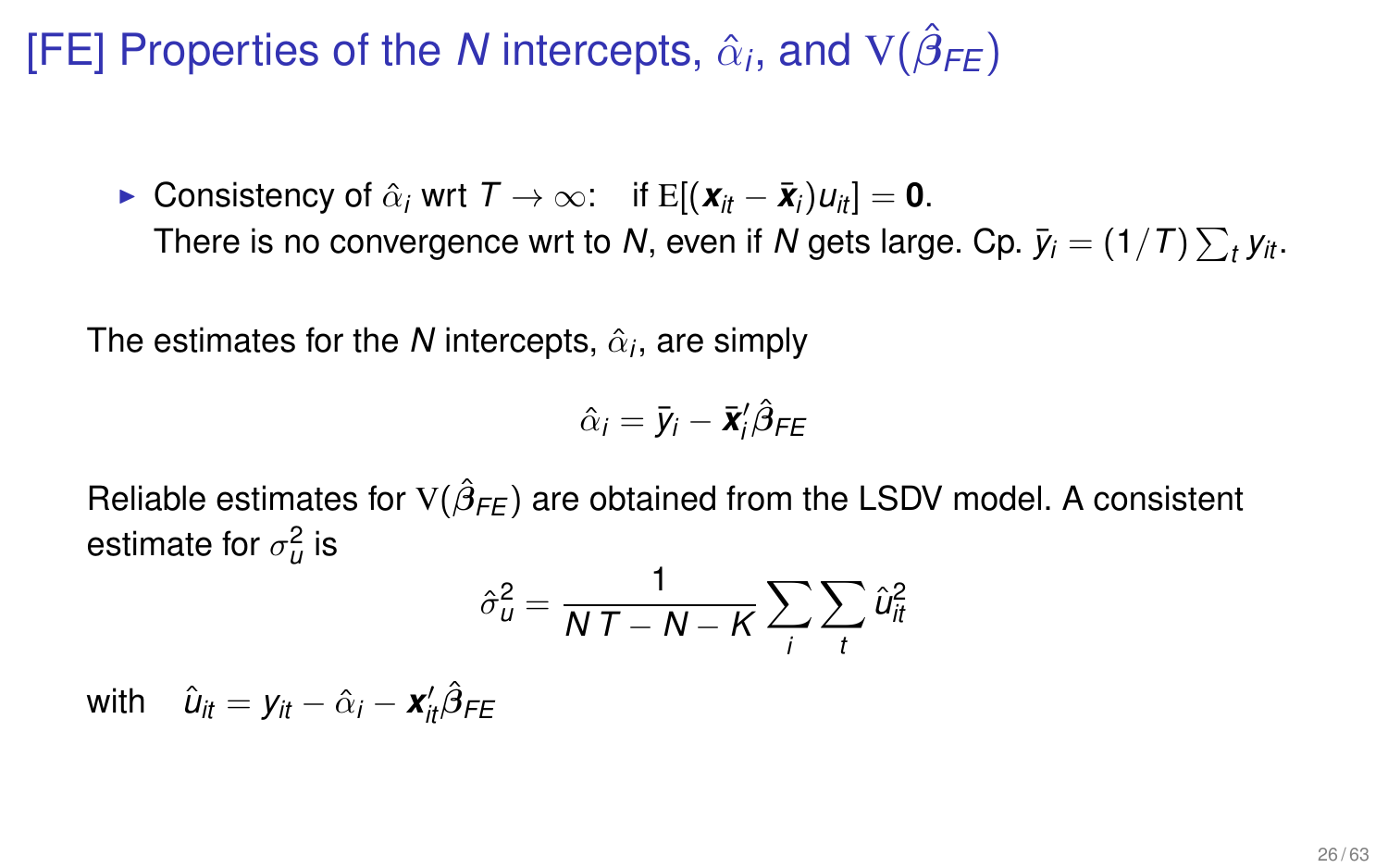# [FD] The first difference, FD, estimator for the FE model

An alternative way to eliminate the individual effects  $\alpha_i$  is to take first differences (wrt time) of the FE model.

$$
y_{it}-y_{i,t-1}=(\mathbf{x}_{it}-\mathbf{x}_{i,t-1})'\boldsymbol{\beta}+(u_{it}-u_{i,t-1})
$$

or

$$
\Delta y_{it} = \Delta \mathbf{x}_{it}'\boldsymbol{\beta} + \Delta u_{it}
$$

Here also, all variables, which are only indiv specific - they do not change with *t* drop out.

Estimation with OLS gives the **first-difference estimator**

$$
\hat{\beta}_{FD} = \left(\sum_{i}\sum_{t=2}^{T}\Delta \boldsymbol{x}_{it}\Delta \boldsymbol{x}_{it}'\right)^{-1}\sum_{i}\sum_{t=2}^{T}\Delta \boldsymbol{x}_{it}\Delta y_{it}
$$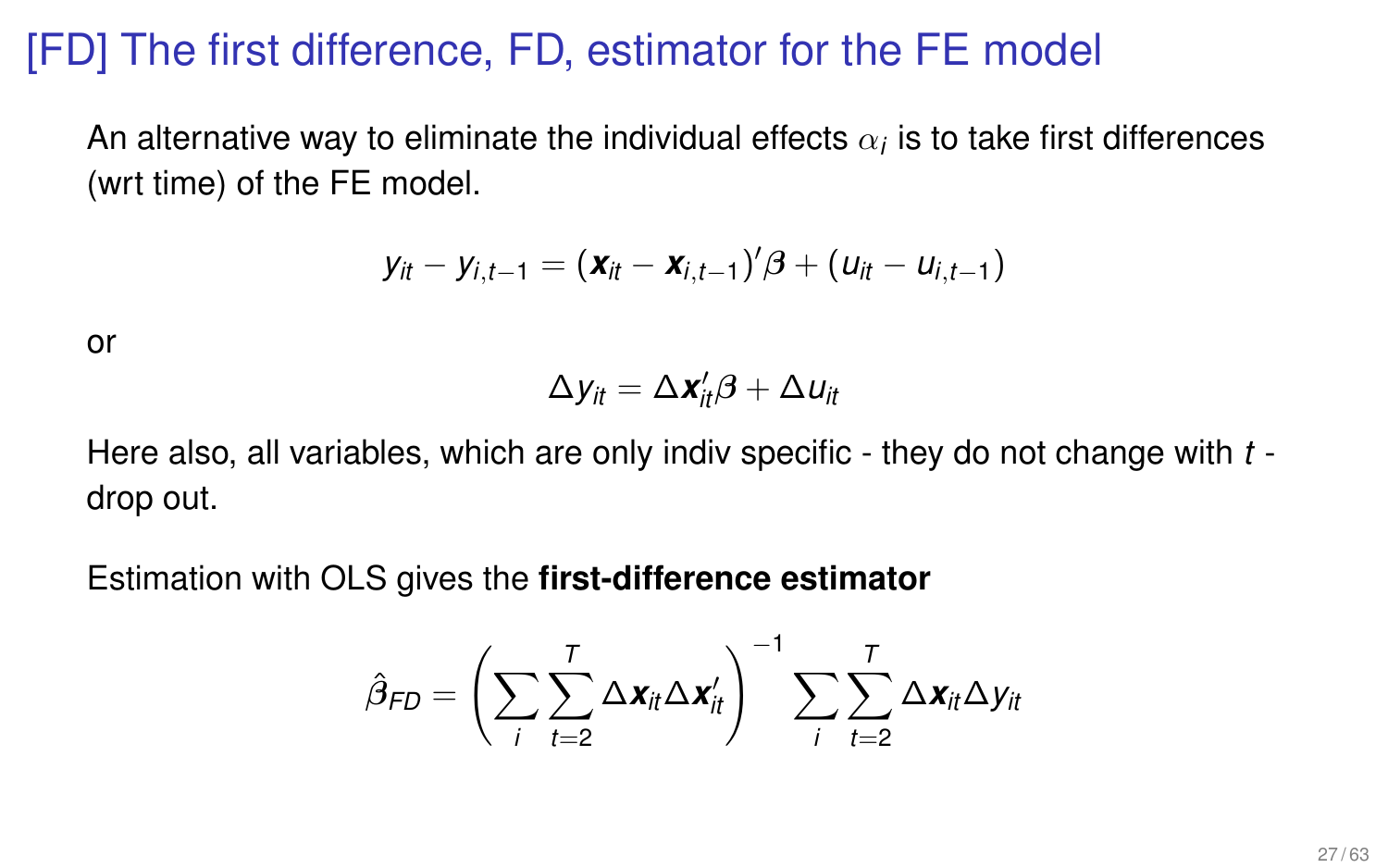# [FD] Properties of the FD estimator

- $\triangleright$  Consistency for  $N \to \infty$ : if E[ $\Delta x_{it} \Delta u_{it}$ ] = 0. This is slightly less demanding than for the within estimator, which is based on strict exogeneity. FD allows e.g. correlation between  $\mathbf{x}_{it}$  and  $u_{i,t-2}$ .
- $\triangleright$  The FD estimator is slightly less efficient than the FE, as ∆*uit* exhibits serial correlation, even if *uit* 's are uncorrelated.
- $\triangleright$  FD looses one time dimension for each *i*. FE looses one degree of freedom for each *i* by using  $\bar{y}_i$ ,  $\bar{x}_i$ .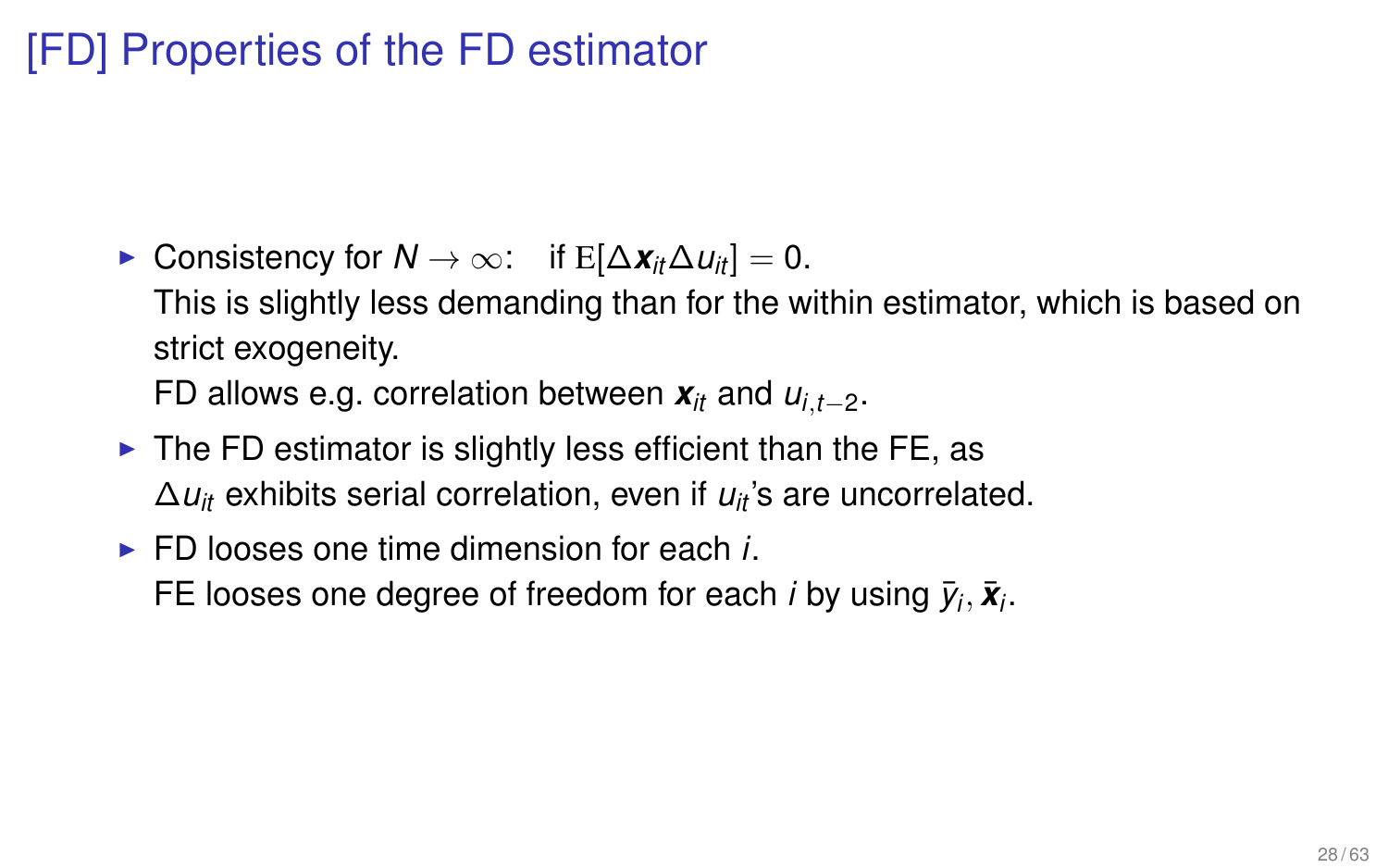# **The static linear model – estimation of the random effects model**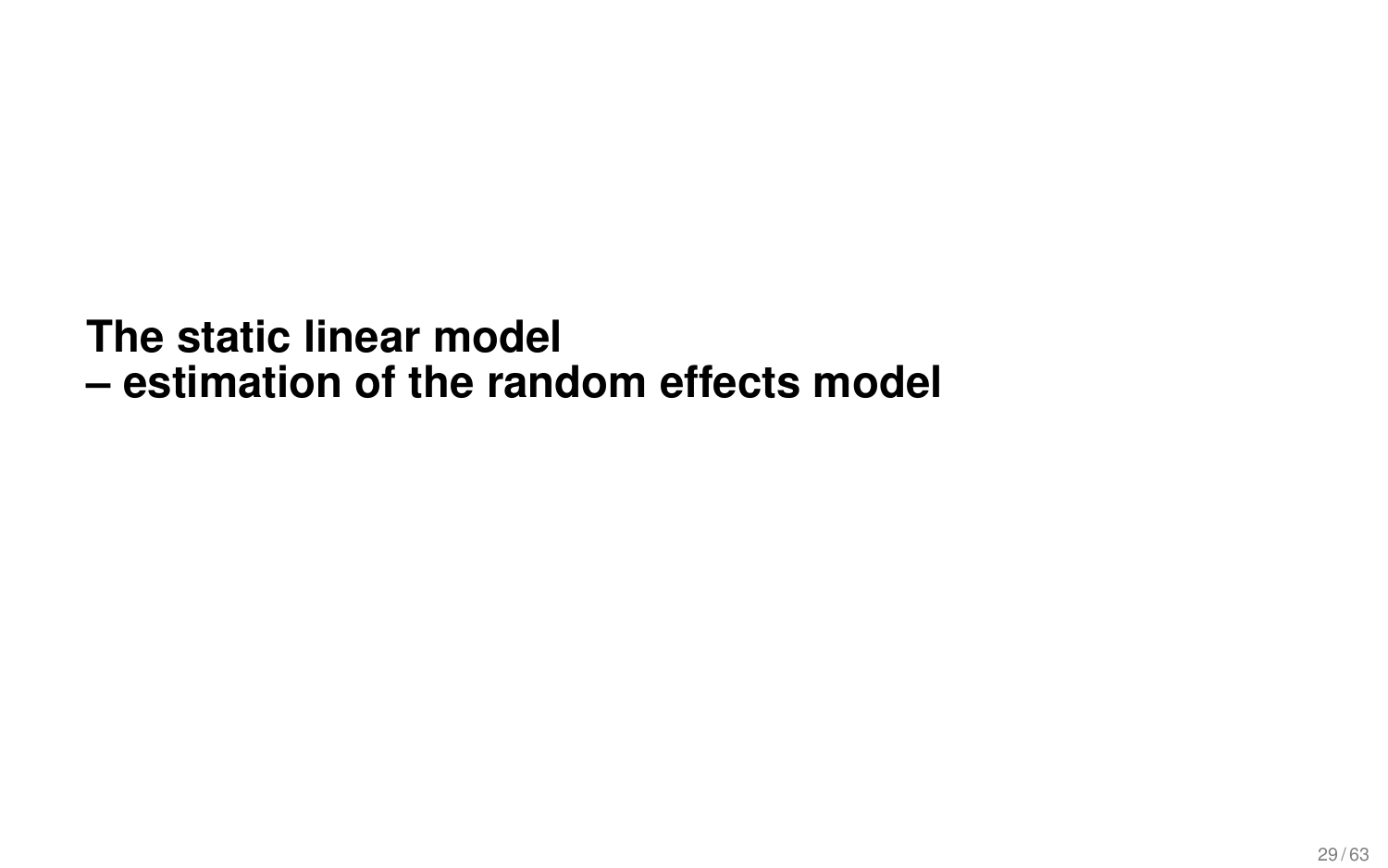# Estimation of the random effects model

$$
\mathbf{y}_{it} = \beta_0 + \mathbf{x}_{it}'\boldsymbol{\beta} + \alpha_i + \mathbf{u}_{it}, \quad \mathbf{u}_{it} \sim \text{iid}(0, \sigma_u^2), \quad \alpha_i \sim \text{ iid}(0, \sigma_\alpha^2)
$$

where  $(\alpha_i + u_{it})$  is an error consisting of 2 components:

- $\blacktriangleright$  an individual specific component, which does not vary over time,  $\alpha_i$ .
- $\triangleright$  a remainder, which is uncorrelated wrt *i* and *t*,  $u_{it}$ .
- $\triangleright$   $\alpha_i$  and  $u_{it}$  are mutually independent, and indep of all  $\mathbf{x}_{is}$ .

As simple OLS does not take this specific error structure into account, so GLS is used.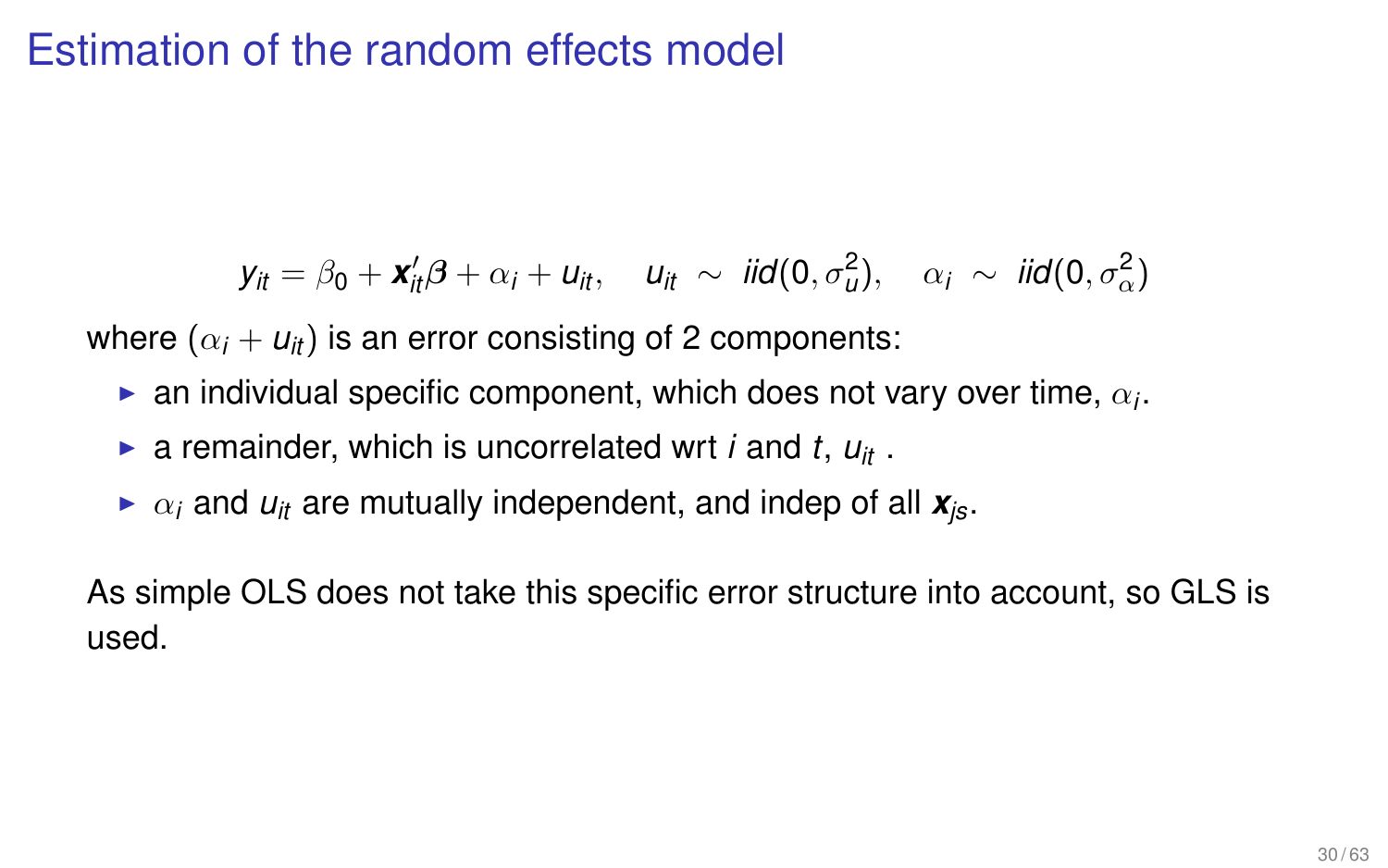# [RE] GLS estimation

In the following we stack the errors of individual *i*,  $\alpha_i$  and  $u_{it}$ . Ie, we put each of them into a column vector.  $(\alpha_i + u_i)$  reads then as

 $\alpha_i \iota_{\tau} + \iota_{\iota}$ 

 $\alpha_i$  is constant for individual *i* 

 $\boldsymbol{\iota}_T = (1,\ldots,1)'$  is a  $(T\times 1)$  vector of only ones.  $u_i = (u_{i1}, \ldots, u_{iT})'$  is a vector collecting all  $u_{it}$ 's for indiv *i*. *I<sup>T</sup>* is the *T*-dimensional identity matrix.

Since the errors of different indiv's are independent, the covar-matrix consists of *N identical blocks in the diagonal*. Block *i* is

$$
V(\alpha_i \iota_T + \mathbf{u}_i) = \mathbf{\Omega} = \sigma_\alpha^2 \iota_T \iota_T' + \sigma_u^2 \mathbf{I}_T
$$

*Remark:* The inverse of a block-diag matrix is a block-diag matrix with the inverse blocks in the diag. So it is enough to consider indiv blocks.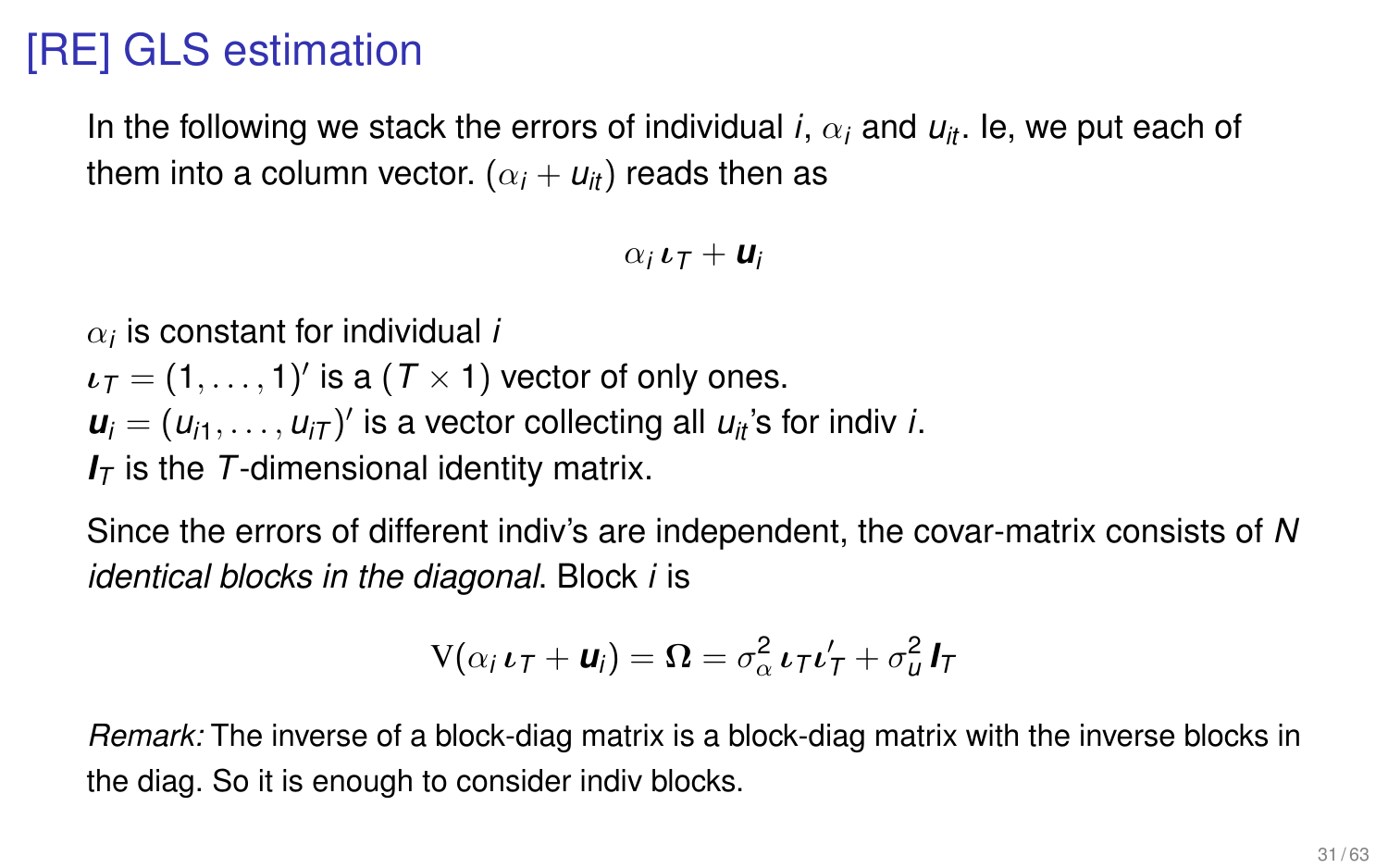# [RE] GLS estimation

GLS corresponds to premultiplying the vectors  $(y_{i1},\ldots,y_{iT})',$  etc. by  $\Omega^{-1/2}.$  Where

$$
\Omega^{-1} = \sigma_u^{-2} \left[ \mathbf{I}_T - \tilde{\psi} \, \mathbf{t}_T \mathbf{t}_T' \right] \quad \text{with} \quad \tilde{\psi} = \frac{\sigma_\alpha^2}{\sigma_u^2 + T \sigma_\alpha^2}
$$

and

$$
\psi = \frac{\sigma_u^2}{\sigma_u^2 + T\sigma_\alpha^2}
$$

*Remark:* The GLS for the classical regression model is

$$
\hat{\boldsymbol{\beta}}_{\text{GLS}} = (\boldsymbol{X}' \boldsymbol{\Omega}^{-1} \boldsymbol{X})^{-1} \boldsymbol{X}' \boldsymbol{\Omega}^{-1} \boldsymbol{y}
$$

where  $\mathbf{u} \sim .(\mathbf{0}, \Omega)$  is heteroscedastic.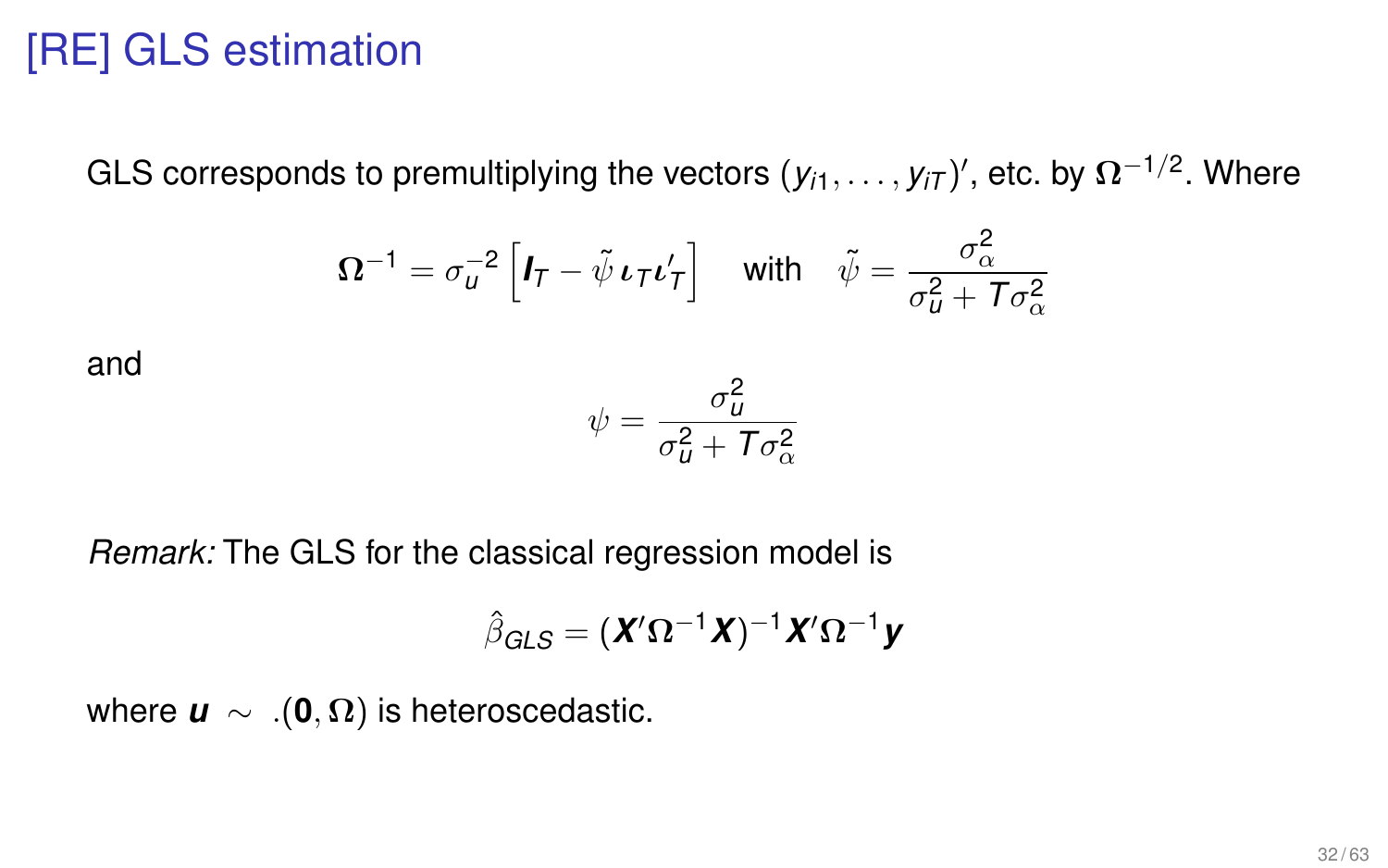# [RE] GLS estimator

The GLS estimator can be written as

$$
\hat{\beta}_{GLS} = \left(\sum_{i}\sum_{t}(\mathbf{x}_{it} - \bar{\mathbf{x}}_{i})(\mathbf{x}_{it} - \bar{\mathbf{x}}_{i})' + \psi \sum_{i}T(\bar{\mathbf{x}}_{i} - \bar{\mathbf{x}})(\bar{\mathbf{x}}_{i} - \bar{\mathbf{x}})^{\prime}\right)^{-1} \times \left(\sum_{i}\sum_{t}(\mathbf{x}_{it} - \bar{\mathbf{x}}_{i})(\mathbf{y}_{it} - \bar{\mathbf{y}}_{i})' + \psi \sum_{i}T(\bar{\mathbf{x}}_{i} - \bar{\mathbf{x}})(\bar{\mathbf{y}}_{i} - \bar{\mathbf{y}})^{\prime}\right)
$$

- ► If  $\psi = 0$ , ( $\sigma_u^2 = 0$ ), the GLS estimator is equal to the FE estimator. As if *N* individual intercepts were included.
- $\blacktriangleright$  If  $\psi =$  1, ( $\sigma_{\alpha}^{2} =$  0). The GLS becomes the OLS estimator. Only 1 overall intercept is included, as in the pooled model.
- If  $T \to \infty$  then  $\psi \to 0$ . I.e.: The FE and RE estimators for  $\beta$  are equivalent for large *T*. (But *not* for *T* fix and  $N \to \infty$ .) *Remark*:  $(\sum_i \sum_t + \sum_i T)/(N\,T)$  is finite as *N* or *T* or both  $\rightarrow \infty$  .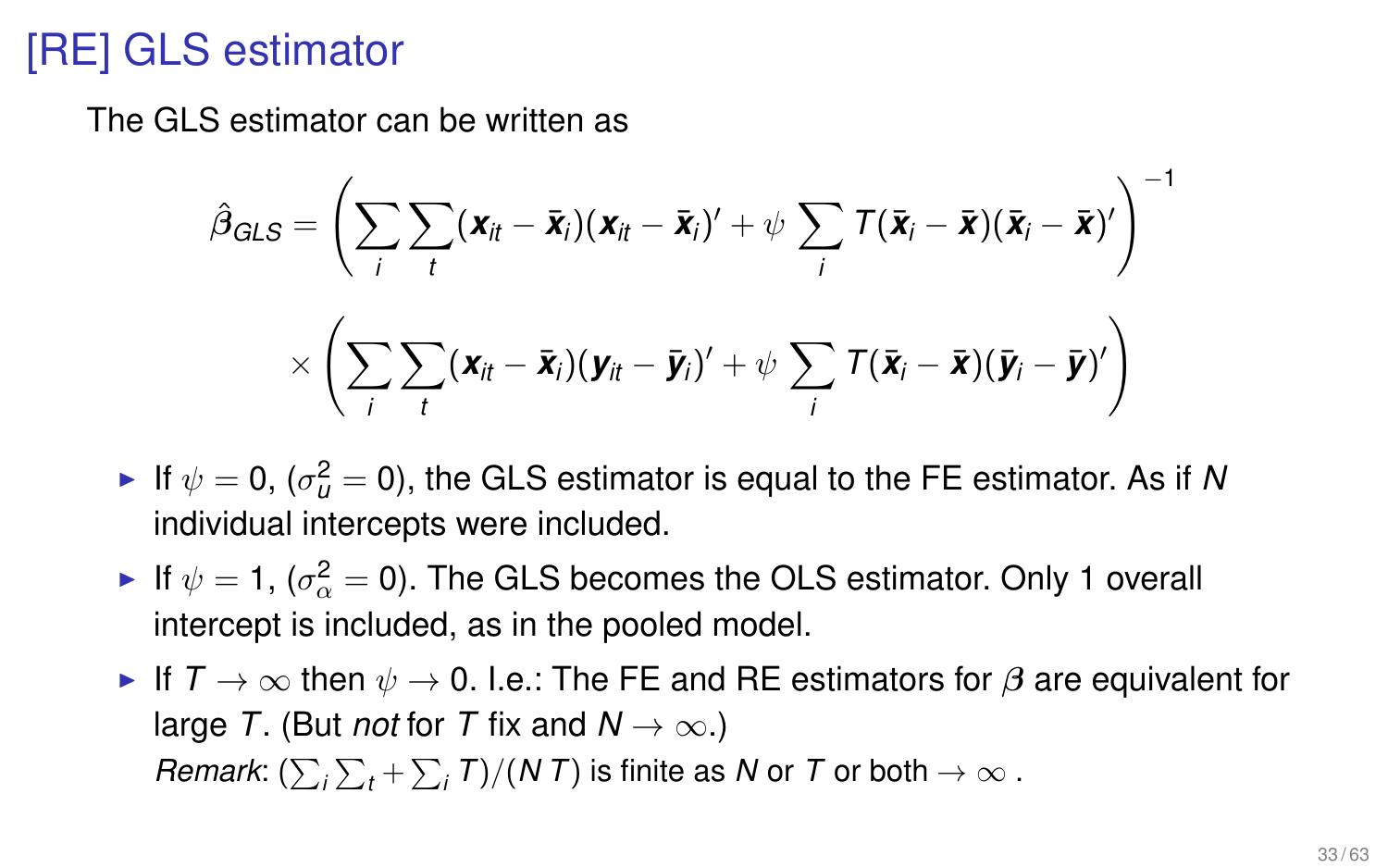### Interpretation of within and between,  $\psi = 1$

*Within* refers to the variation within one individual (over time), *between* measures the variation between the individuals.

The within and between components

$$
(y_{it}-\bar{y})=(y_{it}-\bar{y}_i)+(\bar{y}_i-\bar{y})
$$

are orthogonal. So

$$
\sum_{i} \sum_{t} (y_{it} - \bar{y})^2 = \sum_{i} \sum_{t} (y_{it} - \bar{y}_{i})^2 + \mathcal{T} \sum_{i} (\bar{y}_{i} - \bar{y})^2
$$

The variance of *y* may be decomposed into the sum of variance within and the variance between.

$$
\bar{y}_i = (1/T) \sum_t y_{it}
$$
 and  $\bar{y} = (1/(N T) \sum_i \sum_t y_{it}$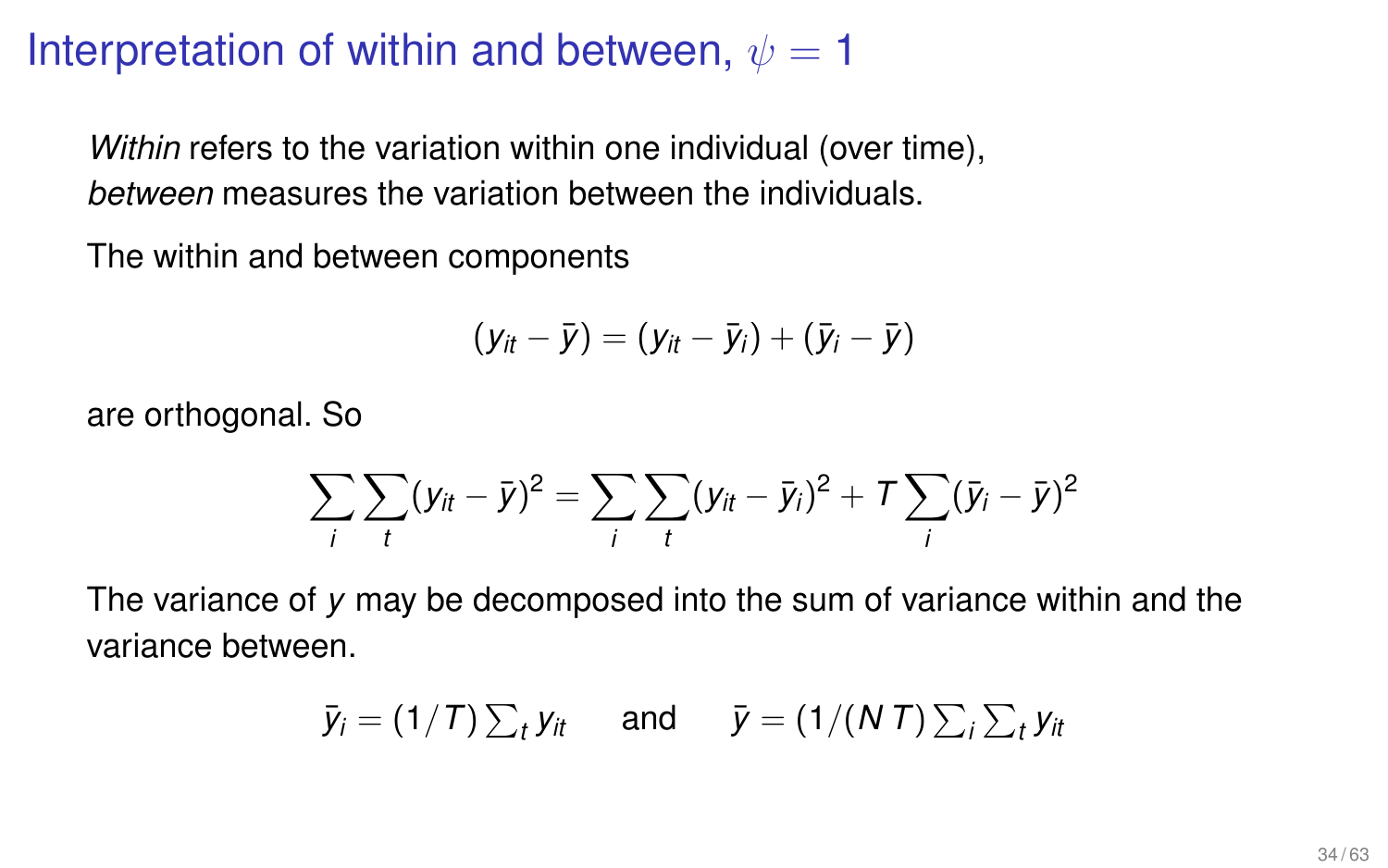# [RE] Properties of the GLS

- $\blacktriangleright$  GLS is unbiased, if the *x*'s are independent of all  $u_{it}$  and  $\alpha_i$ .
- $\triangleright$  The GLS will be more efficient than OLS in general under the RE assumptions.

► Consistency for 
$$
N \rightarrow \infty
$$
 (T fix, or  $T \rightarrow \infty$ ):  
if E[( $\mathbf{x}_{it} - \bar{\mathbf{x}}_i$ ) $u_{it}$ ] = 0 and E[ $\bar{\mathbf{x}}_i \alpha_i$ ] = 0  
holds.

Inder weak conditions (errors need not be normal) the feasible GLS is asymptotically normal.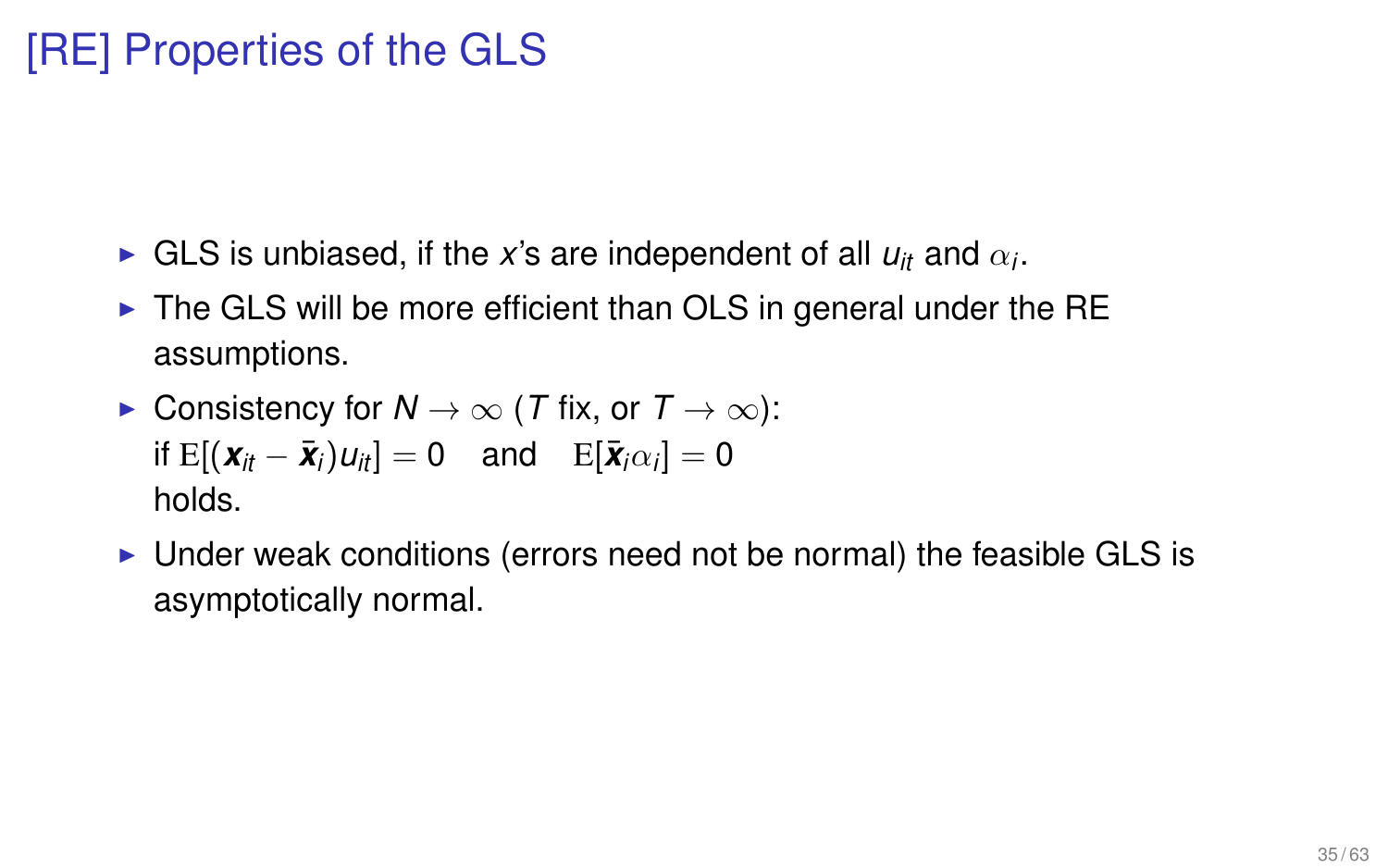# **Comparison and testing of FE and RE**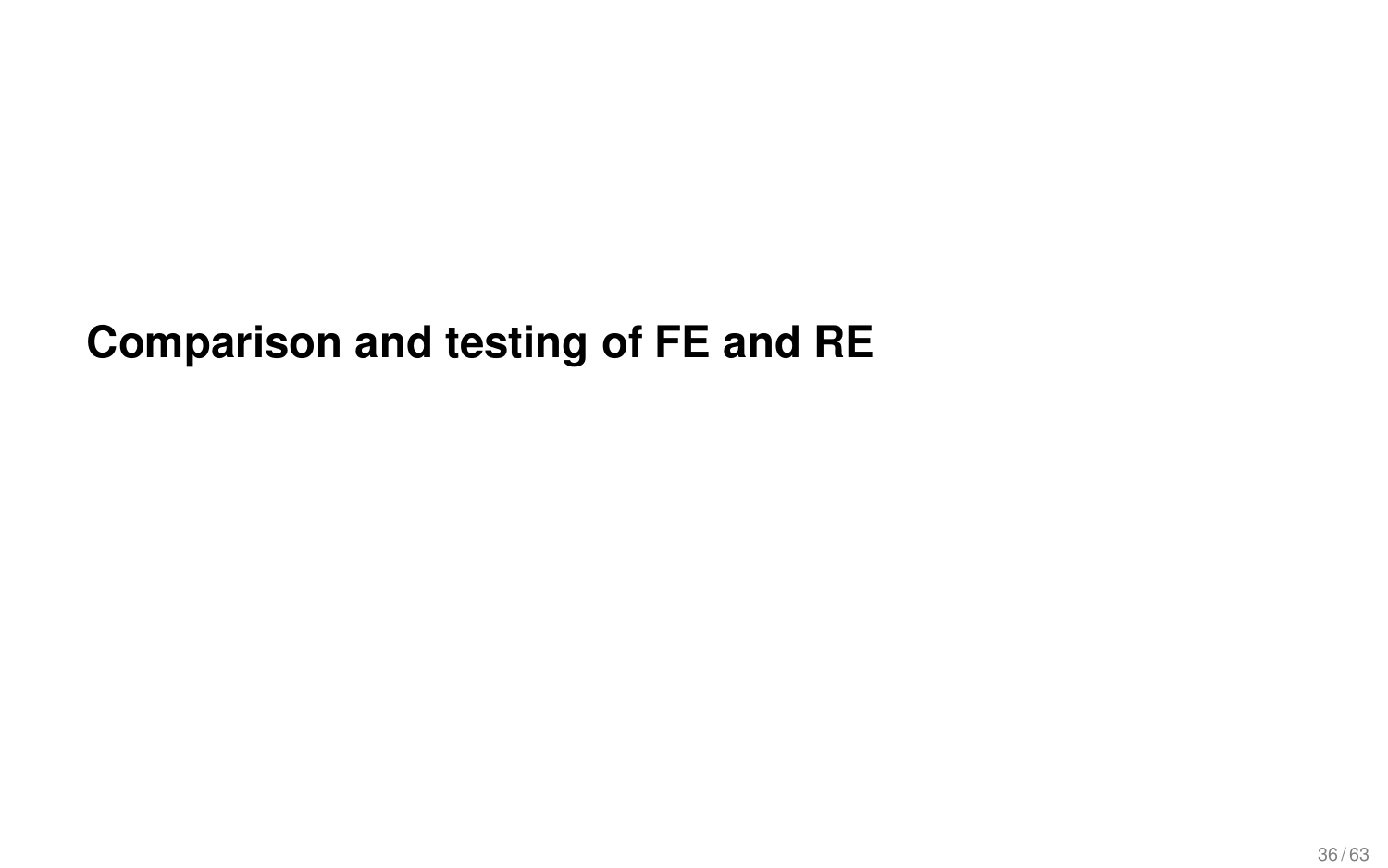### Interpretation: FE and RE

Fixed effects: The distribution of  $v_{it}$  is seen conditional on  $\mathbf{x}_{it}$  and individual dummies *d<sup>i</sup>* .

$$
E[y_{it}|\boldsymbol{x}_{it},\boldsymbol{d}_i]=\boldsymbol{x}_{it}\boldsymbol{\beta}+\alpha_i
$$

This is plausible if the individuals are *not a random draw*, like in samples of large companies, countries, sectors.

**• Random effects: The distribution of**  $y_i$  **is not conditional on single individual** characteristics. Arbitrary indiv effects have a fixed variance. Conclusions *wrt a population* are drawn.

$$
E[y_{it}|\boldsymbol{x}_{it},1]=\boldsymbol{x}_{it}\boldsymbol{\beta}+\beta_0
$$

If the *d<sup>i</sup>* are expected to be correlated with the *x*'s, FE is *preferred*. RE increases only efficiency, if exogeneity is guaranteed.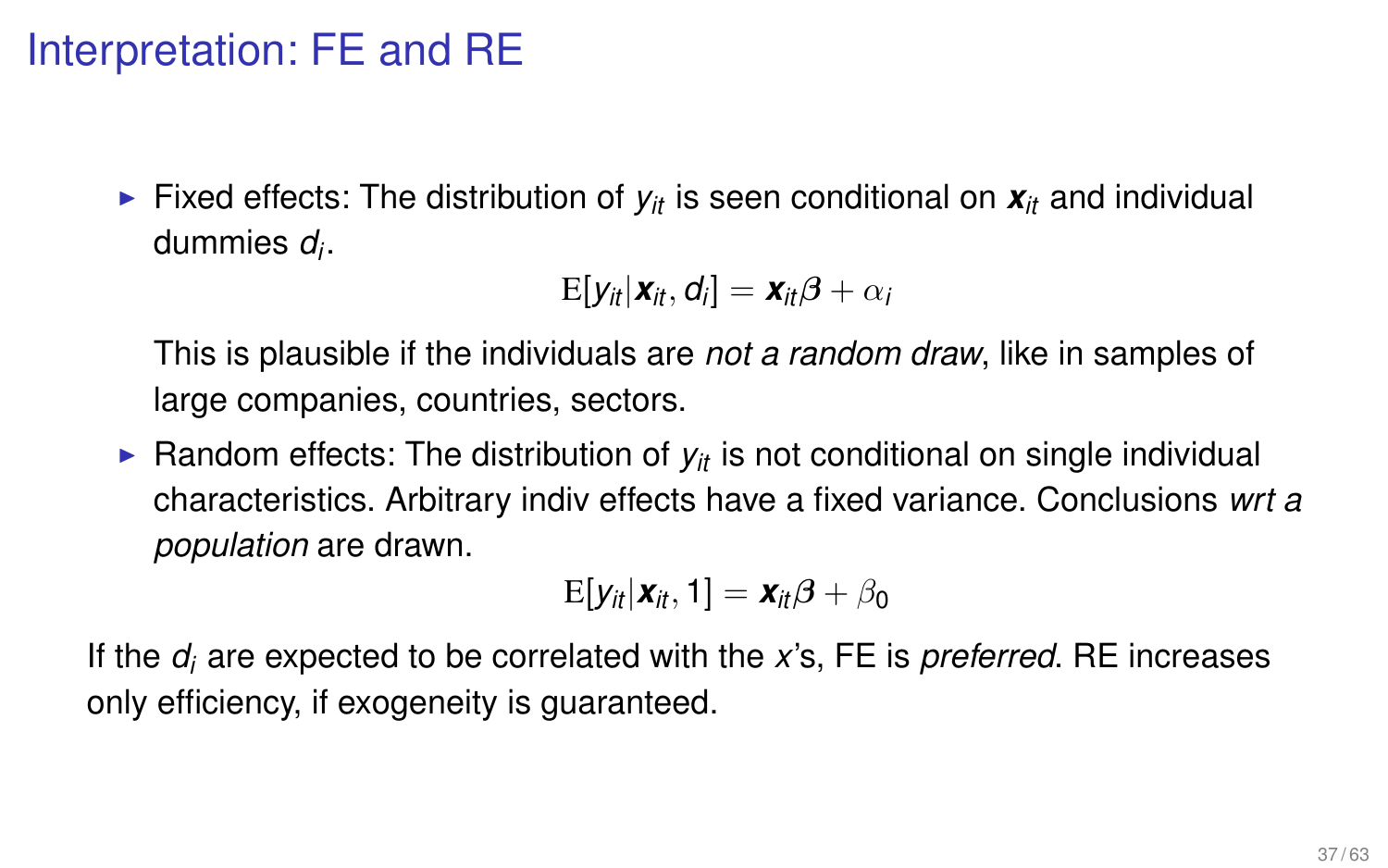# Interpretation: FE and RE (*T* fix)

The FE estimator,  $\hat{\beta}_{\textit{FE}}$ , is

- **► consistent (** $N \rightarrow \infty$ **) and efficient under the FE model assumptions.**
- $\triangleright$  consistent, but not efficient, under the RE model assumptions, as the correlation structure of the errors is not taken into account (replaced only by different intercepts). As the error variance is not estimated consistently, the *t*-values are not correct.

The RE estimator is

- **►** consistent ( $N \rightarrow \infty$ ) and efficient under the assumptions of the RE model.
- $\blacktriangleright$  not consistent under the FE assumptions, as the true explanatory vars  $(d_i, x_{it})$ are correlated with  $(\alpha_i + u_{it})$  [with  $\hat{\psi} \neq 0$  and  $\bar{x}_i \neq \bar{x}$  biased for fix *T*].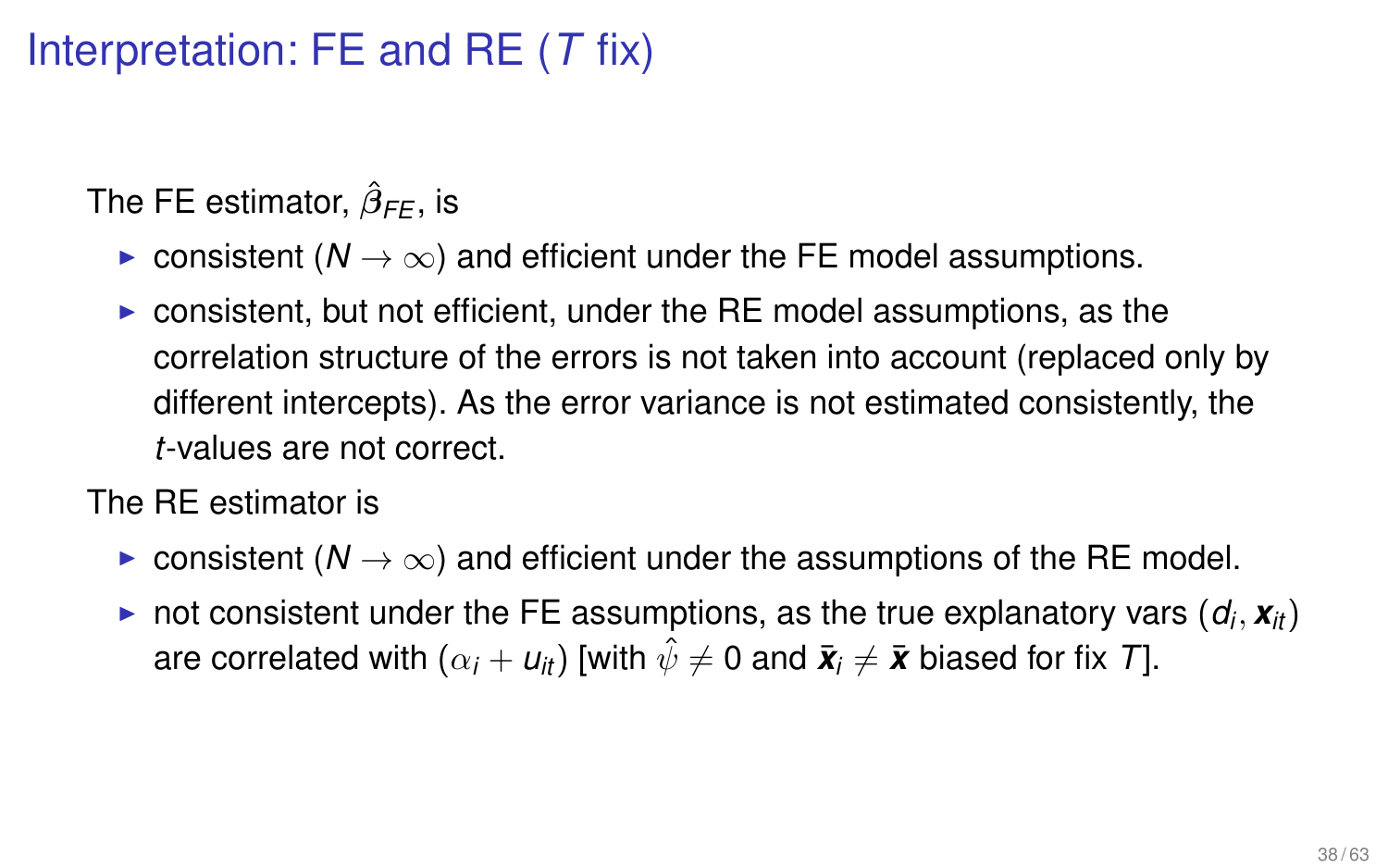#### Hausman test

Hausman tests the  $H_0$  that  $\mathbf{x}_i$  and  $\alpha_i$  are uncorrelated. We compare therefore two estimators

- $\triangleright$  one, that is consistent under both hypotheses, and
- $\triangleright$  one, that is consistent (and efficient) only under the null.

A significant difference between both indicates that  $H_0$  is unlikely to hold.

 $H_0$  is the RE model

$$
y_{it} = \beta_0 + \mathbf{x}_{it}'\boldsymbol{\beta} + \alpha_i + \mathbf{u}_{it}
$$

*H<sup>A</sup>* is the FE model

$$
y_{it} = \alpha_i + \mathbf{x}_{it}'\boldsymbol{\beta} + u_{it}
$$

- $\triangleright$   $\hat{\beta}_{RE}$  is consistent (and efficient), under  $H_0$ , not under  $H_A$ .
- $\triangleright$   $\hat{\beta}_{FE}$  is consistent, under  $H_0$  and  $H_A$ .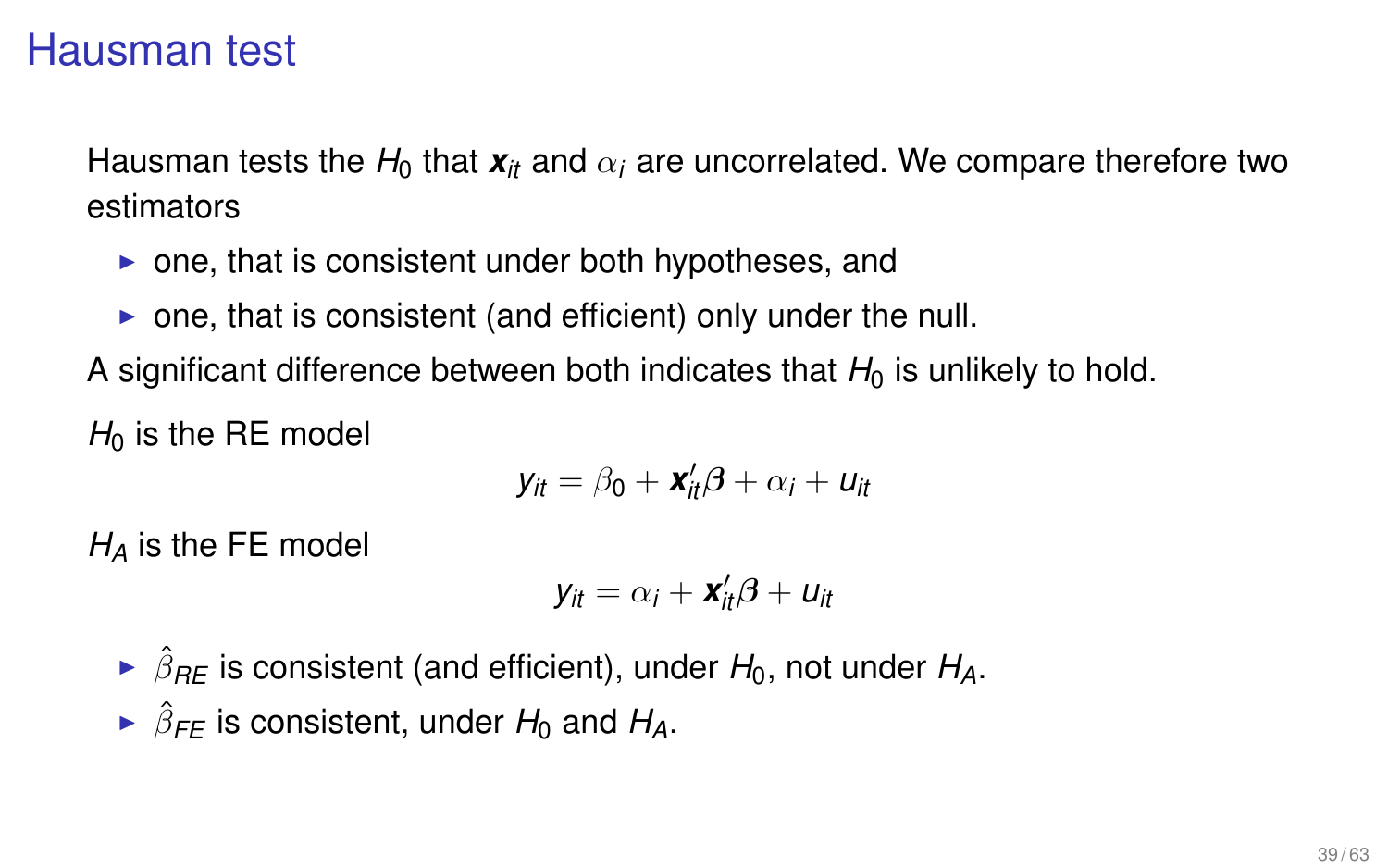# Test FE against RE: Hausman test

We consider the difference of both estimators. If it is large, we reject the null.

 $\hat{\beta}_{\textsf{FE}}-\hat{\beta}_{\textsf{RE}}$ 

Since  $\hat{\beta}_{\textit{RE}}$  is efficient under  $H_0$ , it holds

$$
V(\hat{\beta}_{FE} - \hat{\beta}_{RE}) = V(\hat{\beta}_{FE}) - V(\hat{\beta}_{RE})
$$

The Hausman statistic under  $H_0$  is

$$
(\hat{\beta}_{FE} - \hat{\beta}_{RE})' [\hat{V}(\hat{\beta}_{FE}) - \hat{V}(\hat{\beta}_{RE})]^{-1} (\hat{\beta}_{FE} - \hat{\beta}_{RE}) \stackrel{asy}{\sim} \chi^2(K)
$$

If in finite samples  $\ [\hat{V}(\hat{\beta}_{\textit{FE}}) - \hat{V}(\hat{\beta}_{\textit{RE}})]$  is not positive definite, testing is performed only for a subset of  $\beta$ .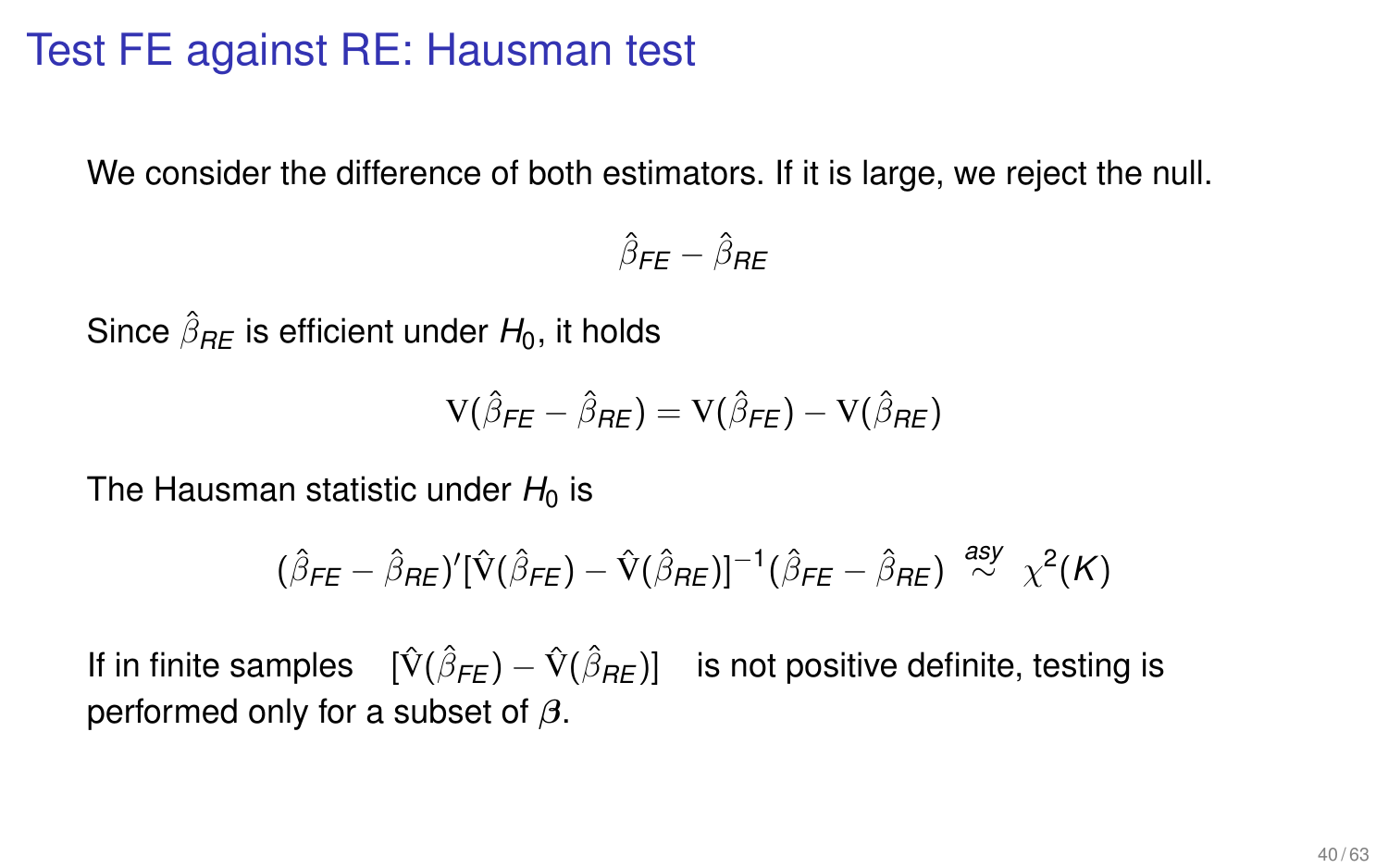# Comparison via goodness-of-fit, *R*<sup>2</sup> wrt  $\hat{\beta}$

We are often interested in a distinction between the *within R*<sup>2</sup> and the *between R*<sup>2</sup>. The *within R*<sup>2</sup> for any arbitrary estimator is given by

$$
R^2_{within}(\hat{\beta}) = \text{Corr}^2[\hat{y}_{it} - \hat{y}_i, y_{it} - \bar{y}_i]
$$

and *between R*<sup>2</sup> by

$$
R_{between}^2(\hat{\beta}) = \text{Corr}^2[\hat{y}_i, \, \bar{y}_i]
$$
  
where  $\hat{y}_{it} = \mathbf{x}_{it}'\hat{\beta}, \quad \hat{y}_i = \bar{\mathbf{x}}_i'\hat{\beta} \quad \text{and} \quad \hat{y}_{it} - \hat{y}_i = (\mathbf{x}_{it} - \bar{\mathbf{x}}_i)'\hat{\beta}.$ 

The *overall R*<sup>2</sup> is

$$
R^2_{\text{overall}}(\hat{\beta}) = \text{Corr}^2[\hat{y}_{it}, y_{it}]
$$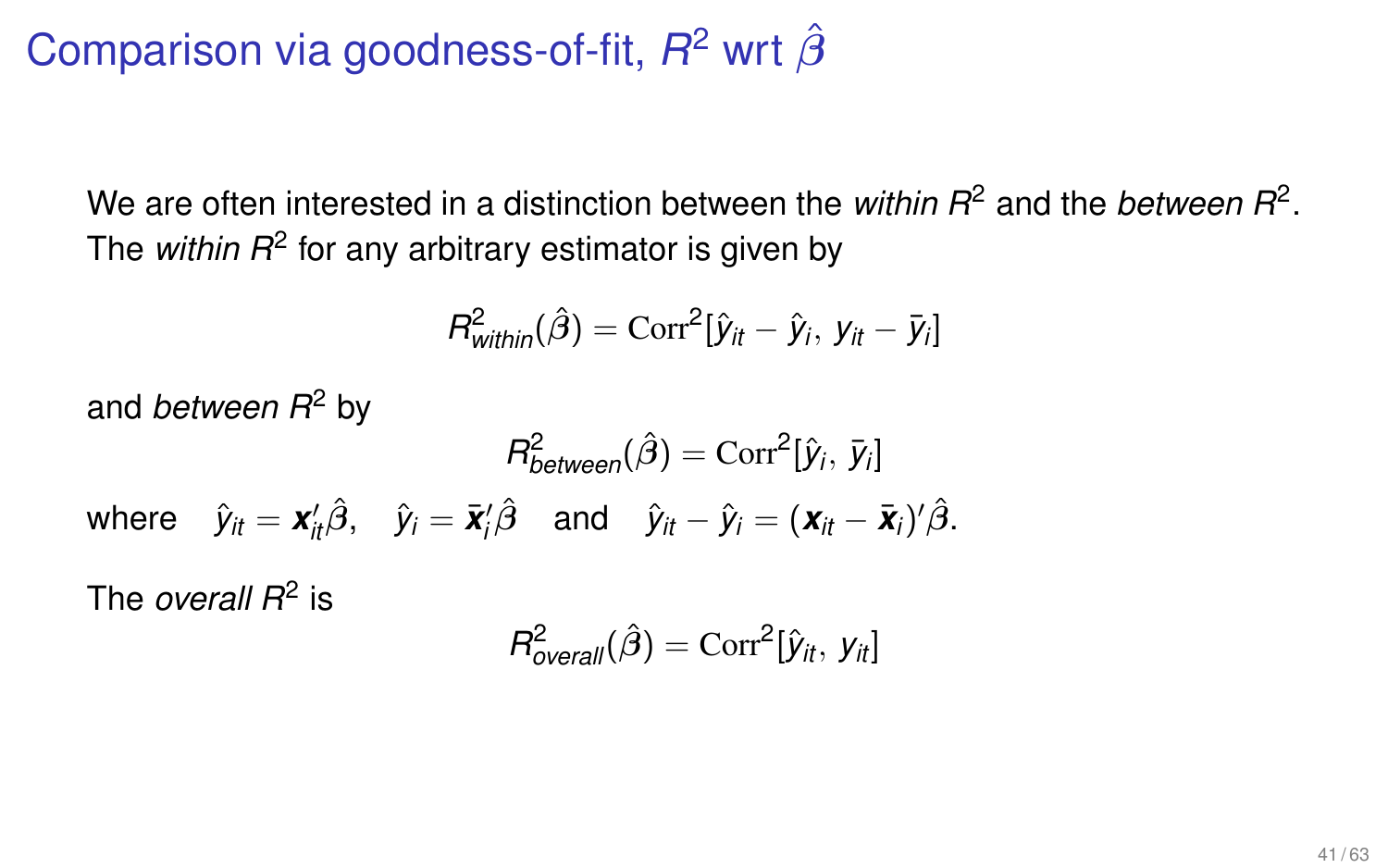# Goodness-of-fit, *R* 2

- $\blacktriangleright$  The usual  $R^2$  is valid for comparison of the pooled model estimated by OLS and the FE model.
- ► The comparison of the FE and RE via  $R^2$  is not valid as in the FE the  $\alpha_i$ 's are considered as explanatory variables, while in the RE model they belong to the unexplained error.
- $\triangleright$  Comparison via  $R^2$  should be done only within the same class of models and estimators.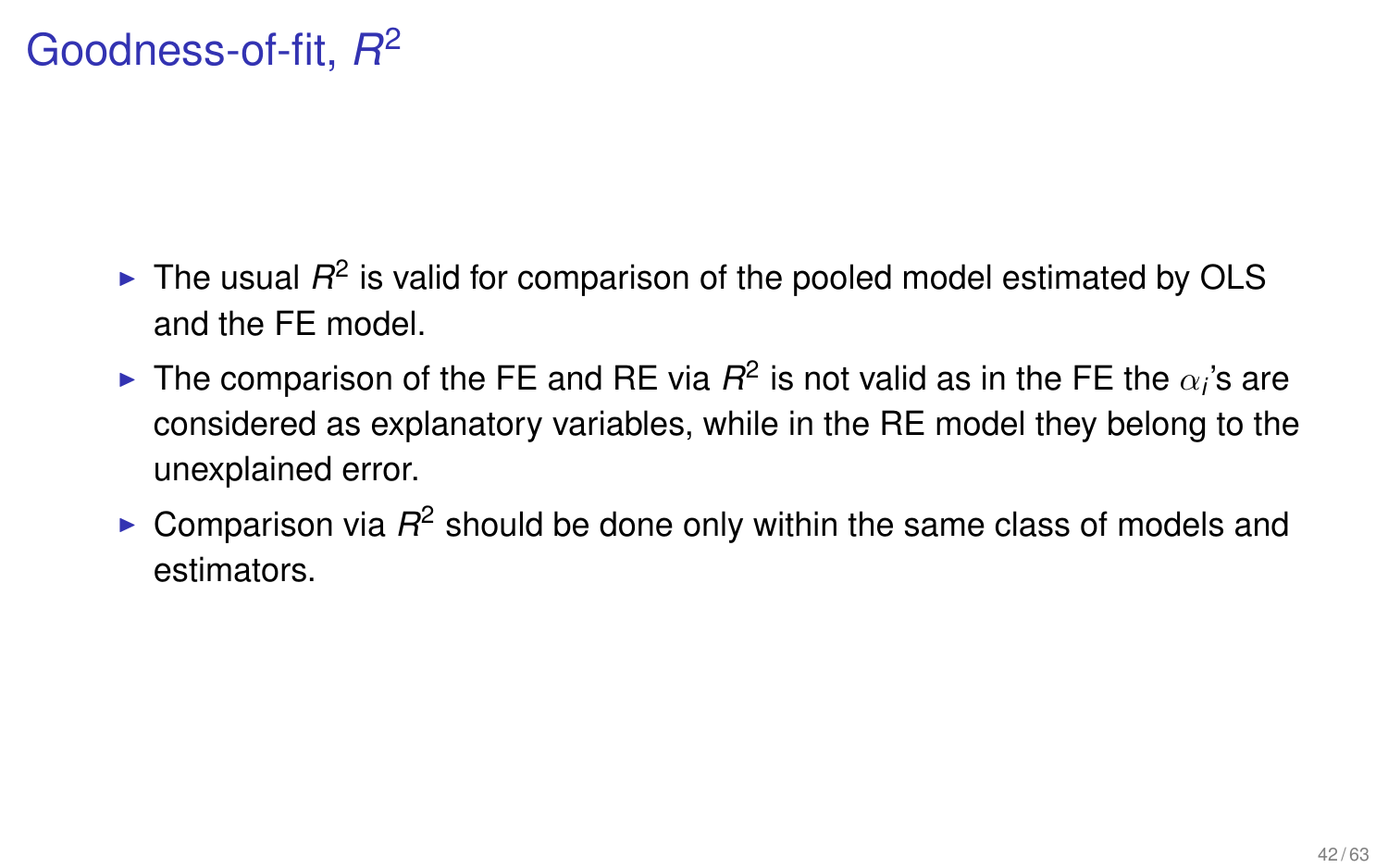## Testing for autocorrelation

A generalization of the **Durbin-Watson statistic** for autocorr of order 1 can be formulated

$$
DW_p = \frac{\sum_i \sum_{t=2}^T (\hat{u}_{it} - \hat{u}_{i,t-1})^2}{\sum_i \sum_t \hat{u}_{it}^2}
$$

The critical values depend on *T*, *N* and *K*. For  $T \in [6, 10]$  and  $K \in [3, 9]$  the following approximate lower and upper bounds can be used.

| $N = 100$ |          | $N = 500$ $N = 1000$ |        |        |  |
|-----------|----------|----------------------|--------|--------|--|
|           | $d_{II}$ |                      | dı dır | dı dır |  |
| 1.86      |          |                      |        |        |  |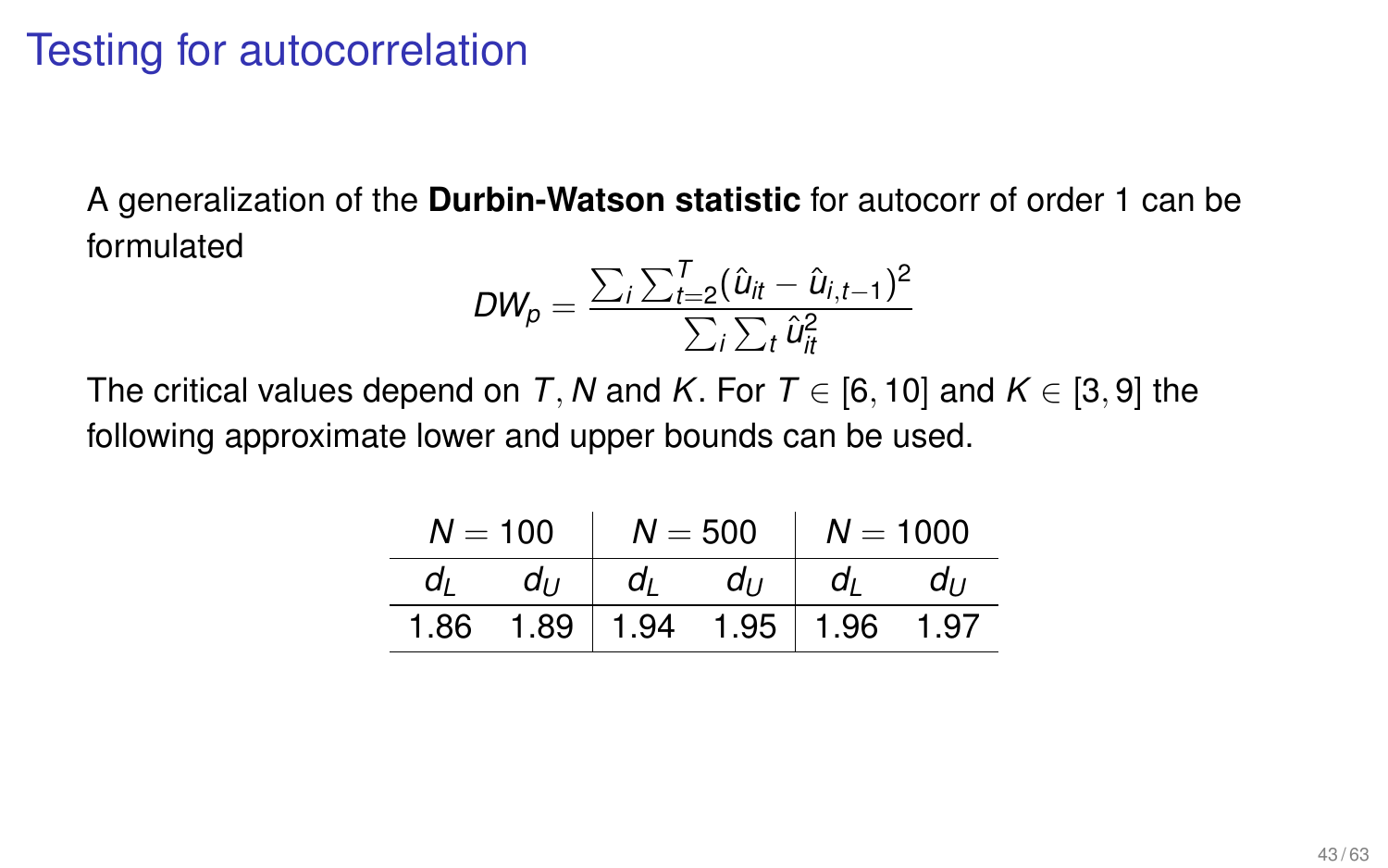## Testing for heteroscedasticity

A generalization of the **Breusch-Pagan test** is applicable.  $\sigma^2_u$  is tested whether it depends on a set of  $J$  third variables  $\bm{z}.$ 

$$
V(u_{it}) = \sigma^2 h(\boldsymbol{z}_{it}^{\prime}\boldsymbol{\gamma})
$$

where for the function  $h(.)$ ,  $h(0) = 1$  and  $h(.) > 0$  holds.

The null hypothesis is  $\gamma = 0$ .

The  $N(T-1)$  multiple of  $R^2_u$  of the auxiliary regression

$$
\hat{u}_{it}^2 = \sigma^2 h(\mathbf{z}_{it}^{\prime}\gamma) + v_{it}
$$

is distributed under the  $H_0$  asymptotically  $\chi^2(\bm{J})$  with  $\bm{J}$  degrees of freedom.

$$
N(T-1)R_u^2 \stackrel{a}{\sim} \chi^2(J)
$$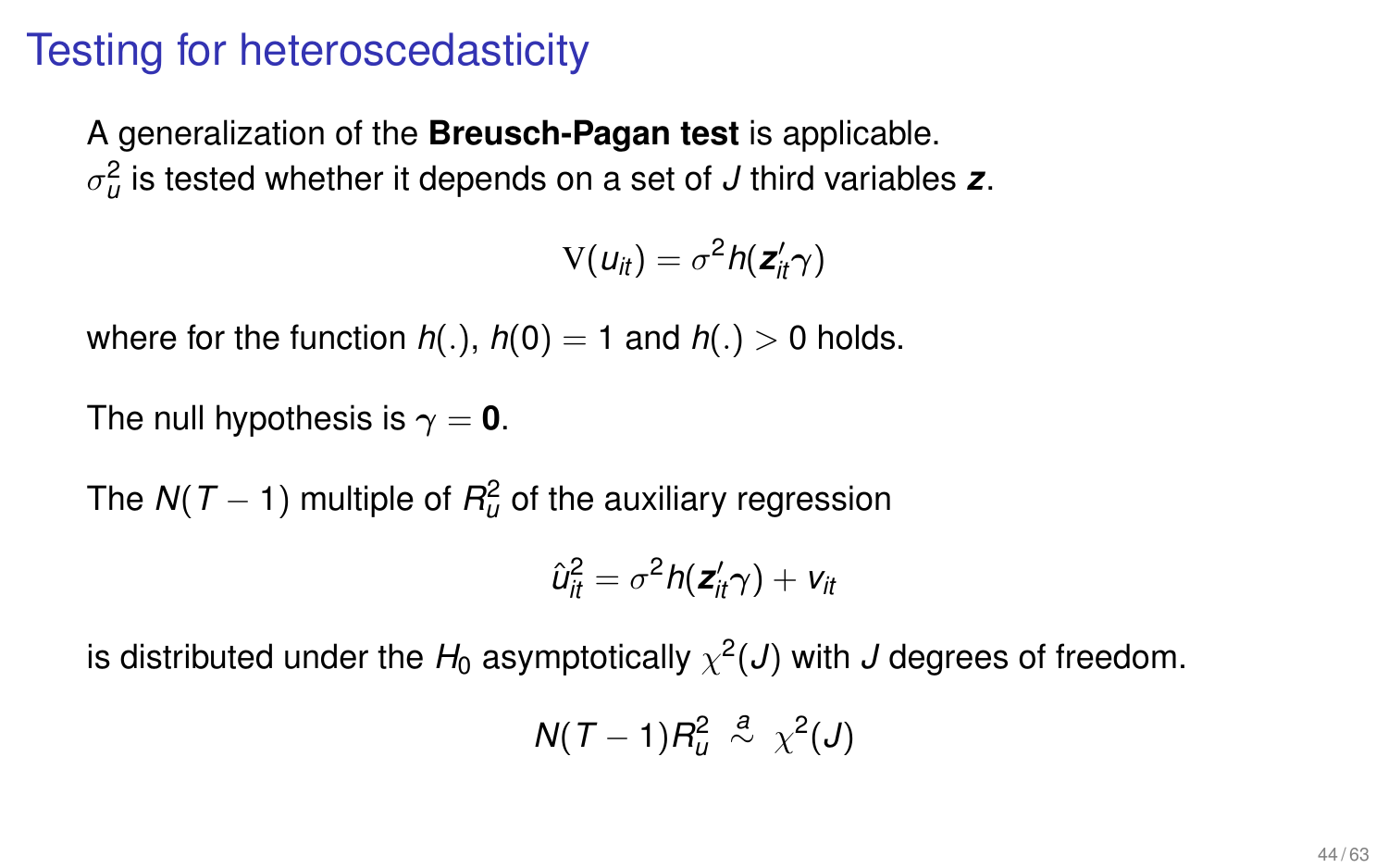**Dynamic panel data models**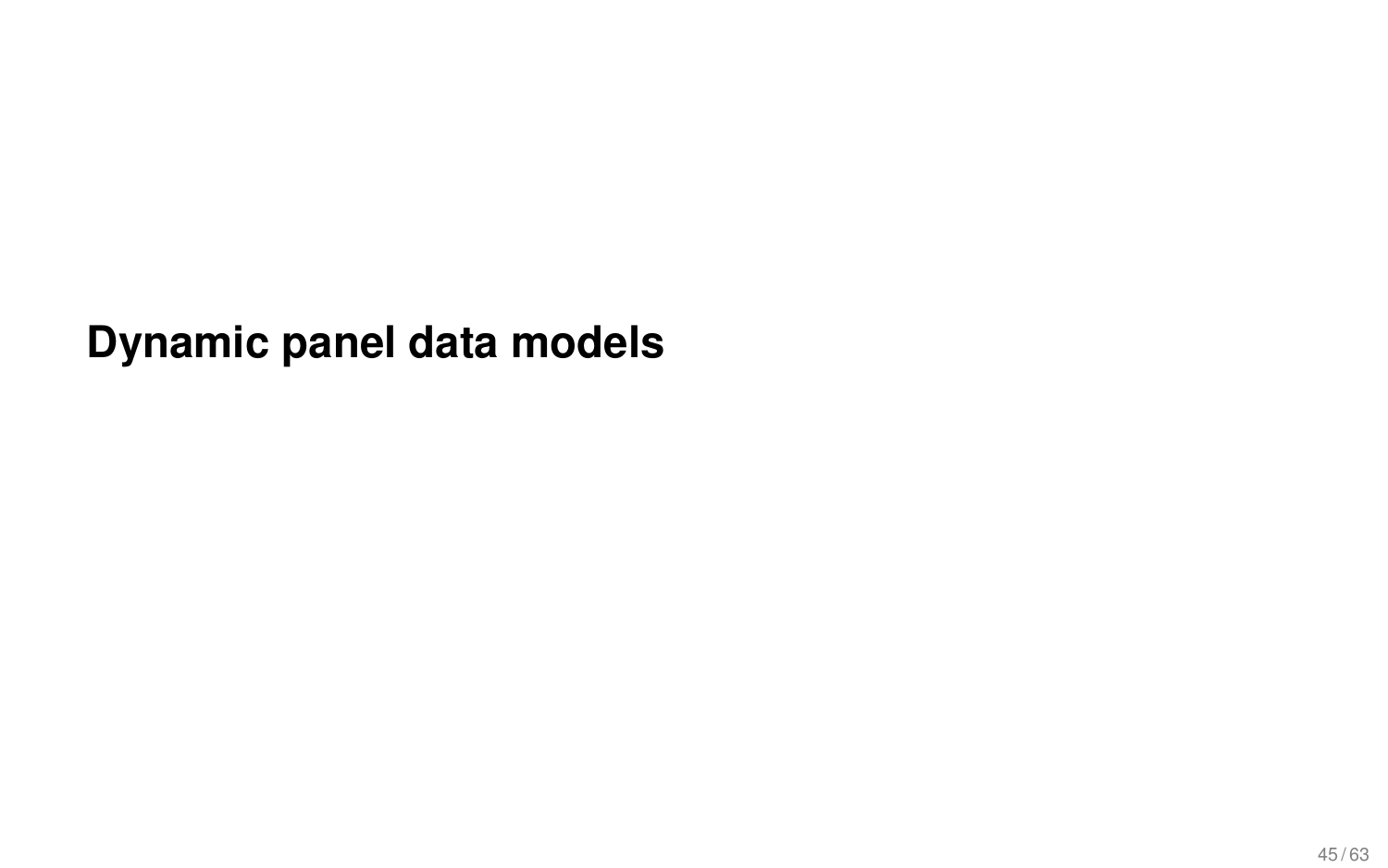The dynamic model with one lagged dependent without exogenous variables,  $|\gamma|$  < 1, is

$$
y_{it} = \gamma y_{i,t-1} + \alpha_i + u_{it}, \quad u_{it} \sim \text{iid}(0, \sigma_u^2)
$$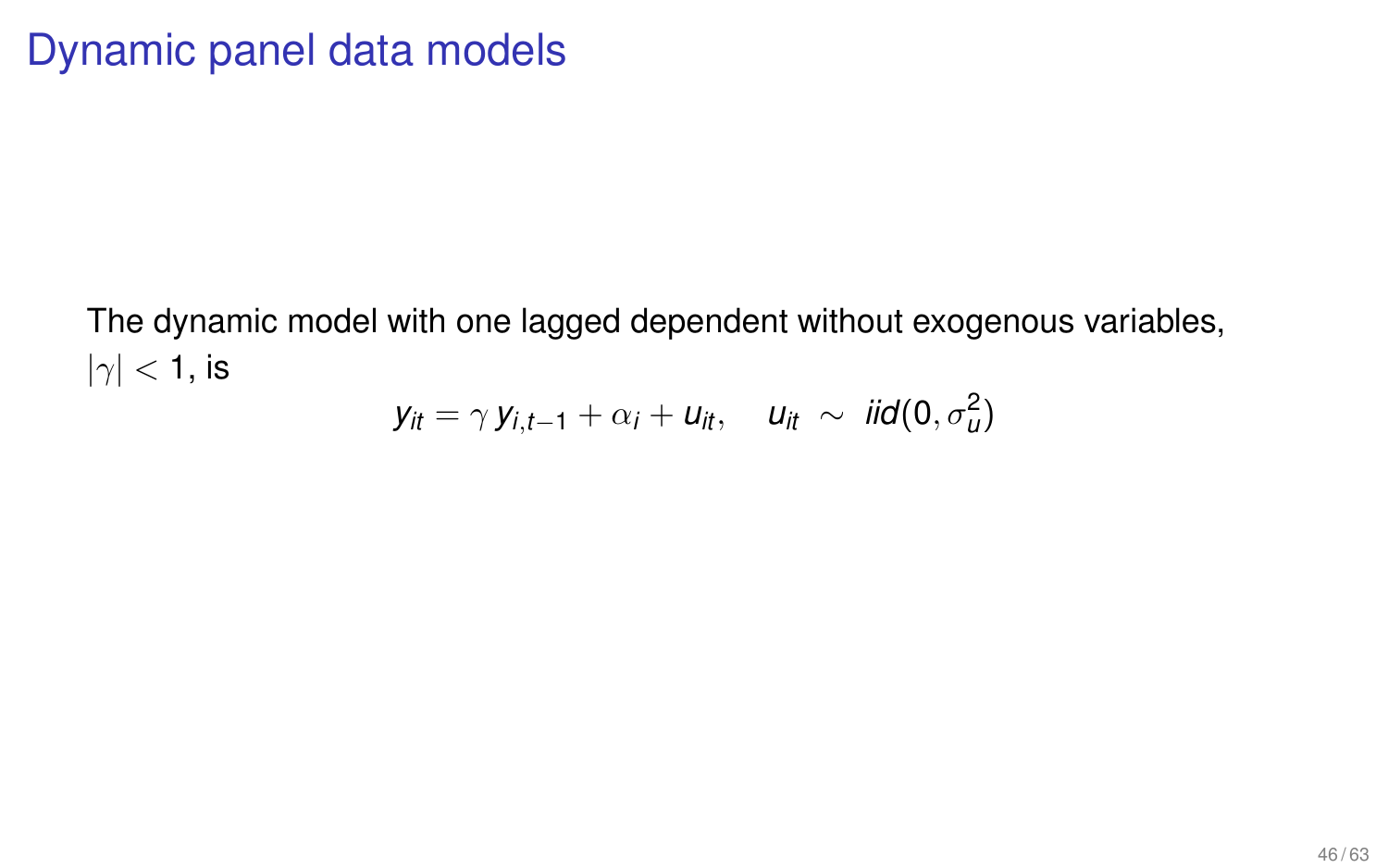# Endogeneity problem

Here, *yi*,*t*−<sup>1</sup> *depends positively on* α*<sup>i</sup>* : This is simple to see, when inspecting the model for period  $(t - 1)$ 

*y*<sub>i</sub>, $t_{-1} = \gamma y_i$ ,  $t_{-2} + \alpha_i + u_i$ ,  $t_{-1}$ 

There is an *endogeneity problem*. OLS or GLS will be inconsistent for  $N \to \infty$  and *T* fixed, both for FE and RE. (Easy to see for RE.)

The finite sample bias can be substantial for small *T*. E.g. if  $\gamma = 0.5$ ,  $T = 10$ , and  $N \rightarrow \infty$ 

$$
\text{plim}_{\text{$N\rightarrow\infty$}} \, \hat{\gamma}_{\textit{FE}} = 0.33
$$

However, as in the univariate model, if in addition  $T \rightarrow \infty$ , we obtain a consistent estimator. But *T* is i.g. small for panel data.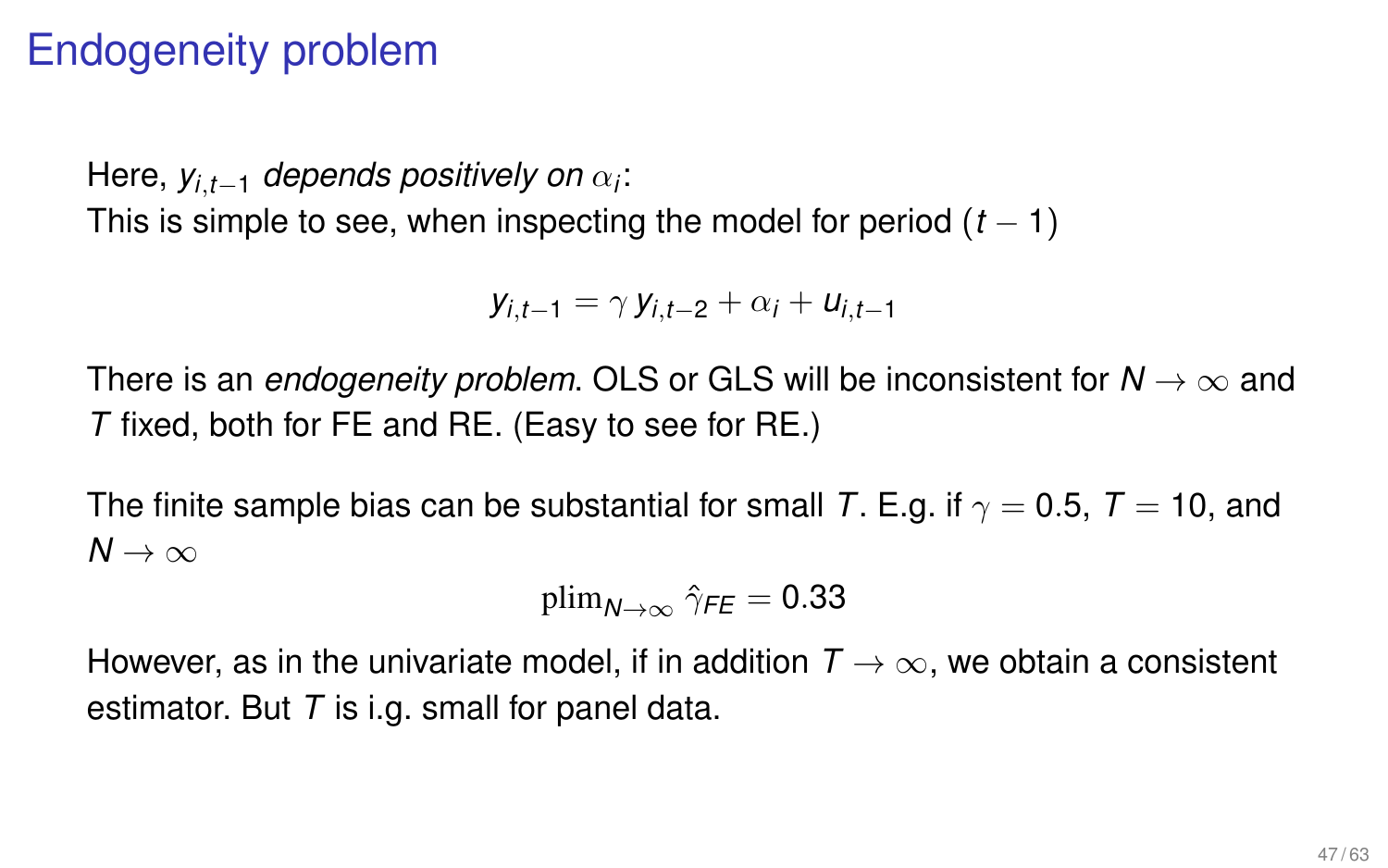# The first difference estimator (FD)

Using the 1st difference estimator (FD), which eliminates the  $\alpha_i$ 's

$$
\Delta y_{it} = \gamma \Delta y_{i,t-1} + \Delta u_{it}
$$

$$
y_{it} - y_{i,t-1} = \gamma(y_{i,t-1} - y_{i,t-2}) + (u_{it} - u_{i,t-1})
$$

is no help, since  $y_{i,t-1}$  and  $u_{i,t-1}$  are correlated even when  $T \to \infty$ .

We stay with the FD model, as the exogeneity requirements are less restrictive, and use an IV estimator.

For that purpose we look also at ∆*yi*,*t*−<sup>1</sup>

$$
y_{i,t-1} - y_{i,t-2} = \gamma(y_{i,t-2} - y_{i,t-3}) + (u_{i,t-1} - u_{i,t-2})
$$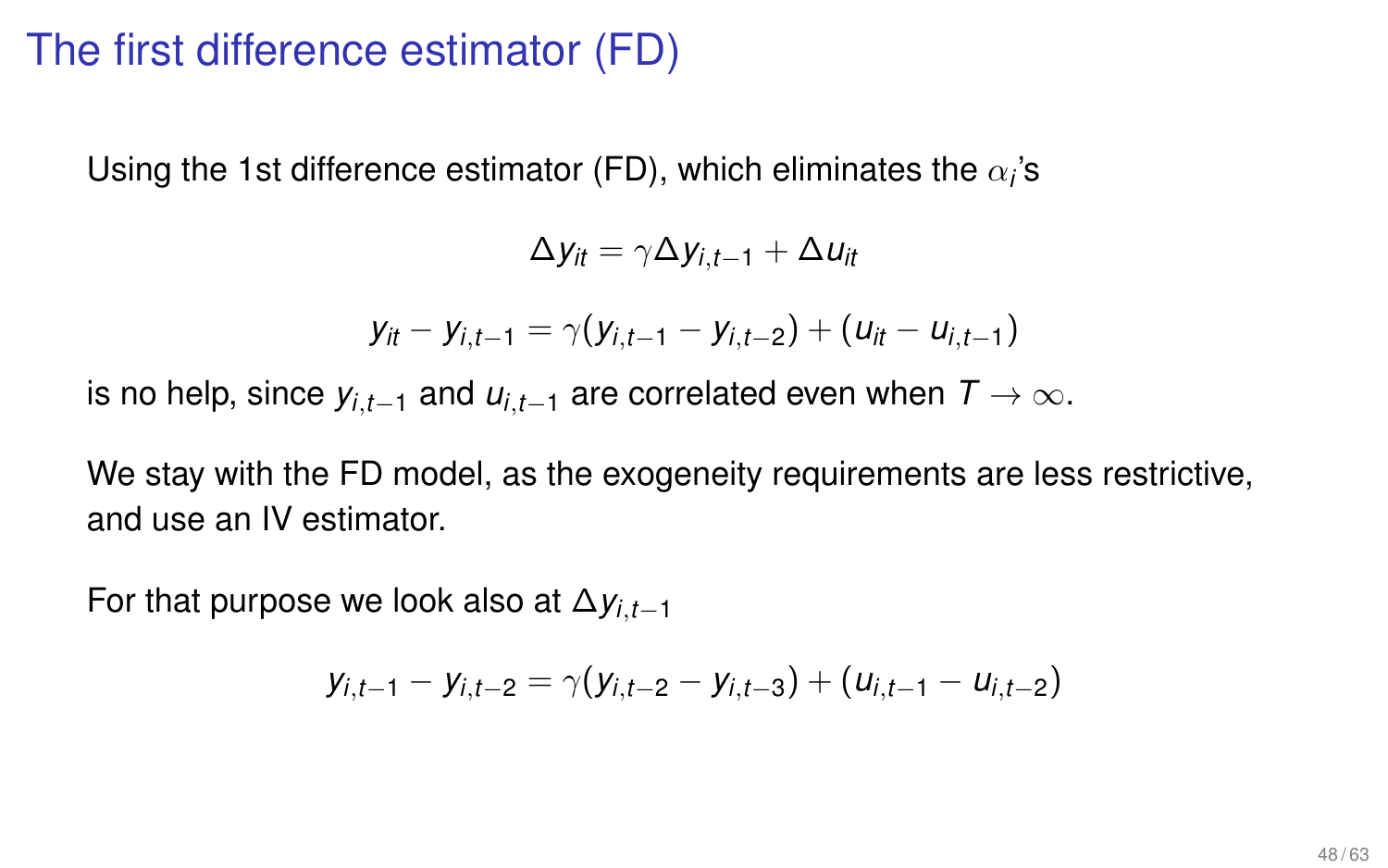Instrumental variable estimators, IV, have been proposed by Anderson-Hsiao, as they are consistent with  $N \rightarrow \infty$  and *finite T*.

*Choice of the instruments for*  $(y_{i,t-1} - y_{i,t-2})$ *:* 

- ► Instrument  $y_{i,t-2}$  as proxy is correlated with  $(y_{i,t-1} y_{i,t-2})$ , but not with  $u_{i,t-1}$ or  $u_{i,t}$ , and so  $\Delta u_{i,t}$ .
- ► Instrument ( $y_{i,t-2} y_{i,t-3}$ ) as proxy for ( $y_{i,t-1} y_{i,t-2}$ ) sacrifies one more sample period.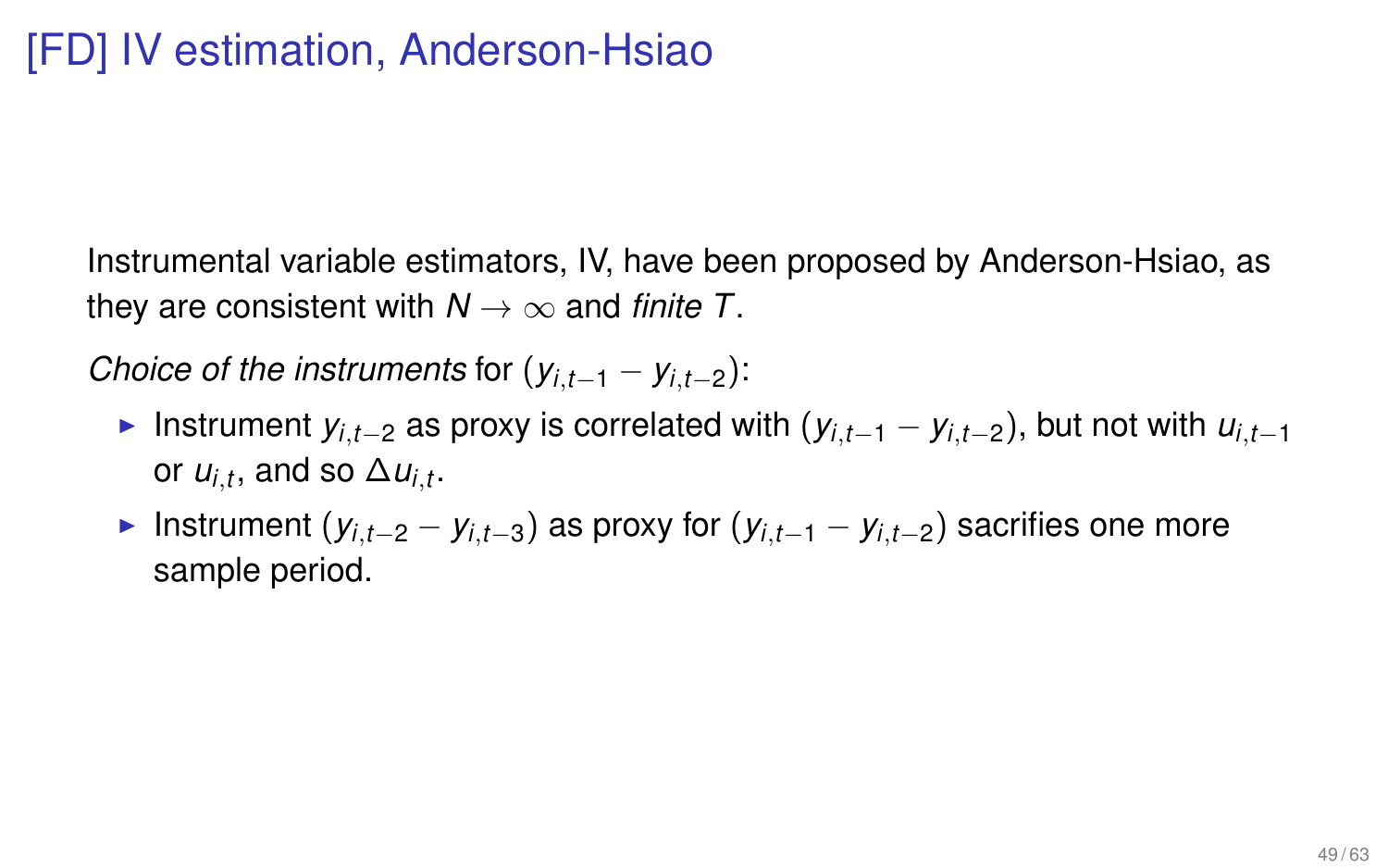# [FD] GMM estimation, Arellano-Bond

The **Arellano-Bond** (also Arellano-Bover) method of moments **estimator** is consistent.

The moment conditions use the properties of the instruments

$$
y_{i,t-j},\ j\geq 2
$$

to be uncorrelated with the future errors  $u_{it}$  and  $u_{i,t-1}$ . We obtain an increasing number of moment conditions for  $t = 3, 4, \ldots, T$ .

$$
t = 3: \ E[(u_{i,3} - u_{i,2})y_{i,1}] = 0
$$
  

$$
t = 4: \ E[(u_{i,4} - u_{i,3})y_{i,2}] = 0, \ E[(u_{i,4} - u_{i,3})y_{i,1}] = 0
$$
  

$$
t = 5: \ E[(u_{i,5} - u_{i,4})y_{i,3}] = 0, \ \ldots, \ E[(u_{i,5} - u_{i,4})y_{i,1}] = 0
$$

. . . . . . . . .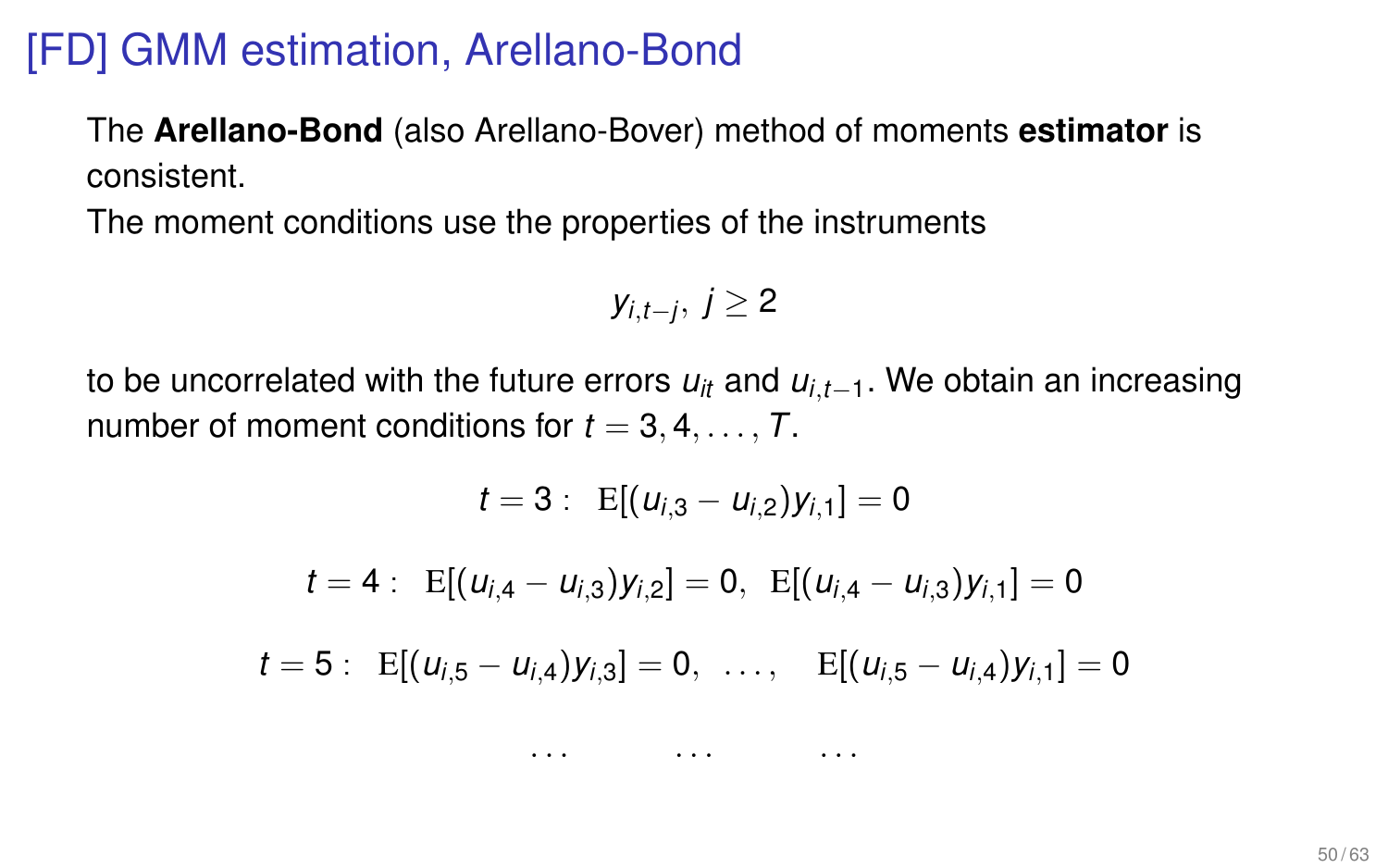# [FD] GMM estimation, Arellano-Bond

We define the  $(T - 2) \times 1$  vector

$$
\Delta u_i = [(u_{i,3} - u_{i,2}), \ldots, (u_{i,T} - u_{i,T-1})]'
$$

and a  $(T - 2) \times (T - 2)$  matrix of instruments

$$
\mathbf{Z}'_i = \left[ \begin{array}{cccc} y_{i,1} & y_{i,1} & \dots & y_{i,1} \\ 0 & y_{i,2} & \dots & y_{i,2} \\ 0 & 0 & \ddots & \vdots \\ 0 & \dots & 0 & y_{i,T-2} \end{array} \right]
$$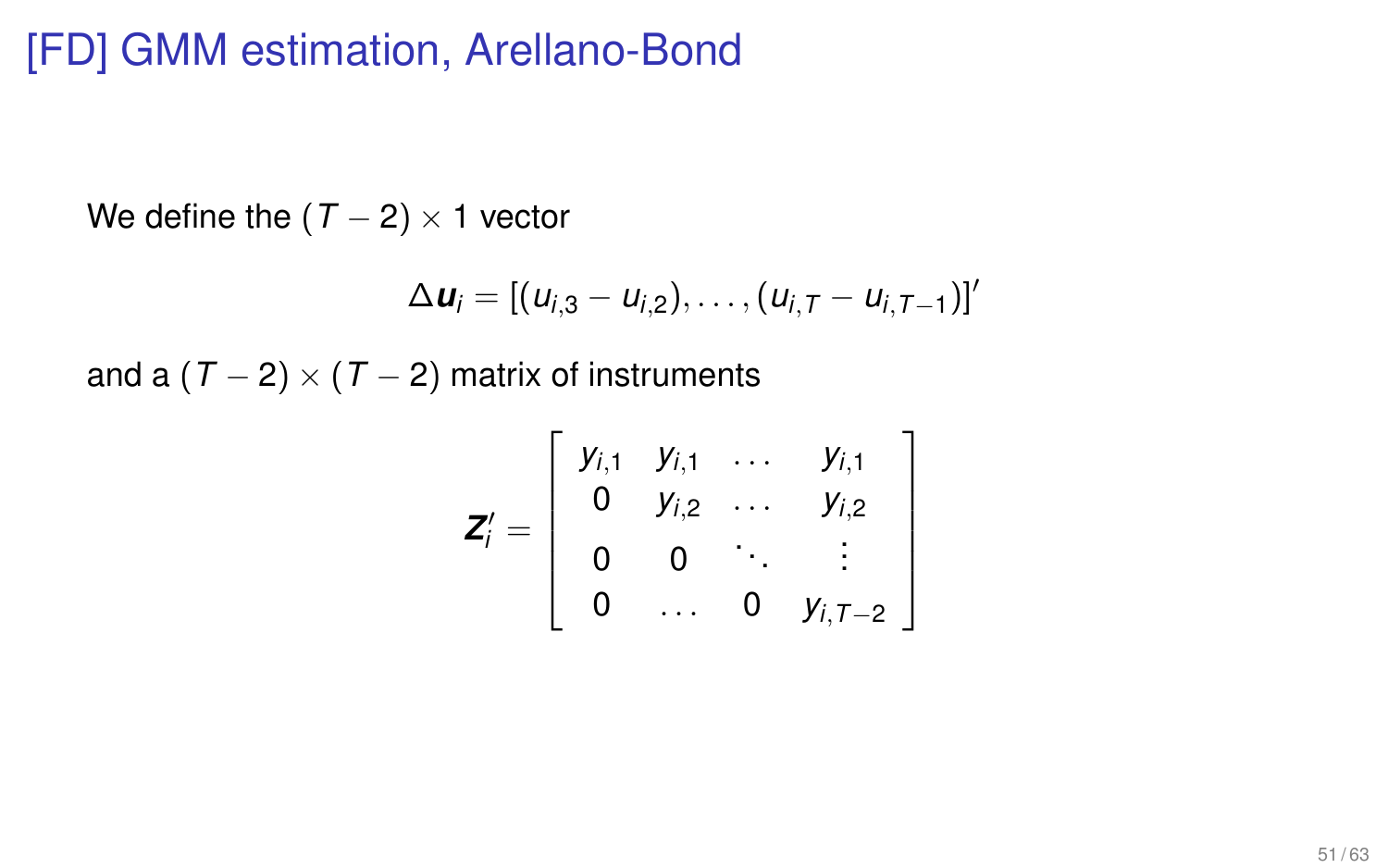# [FD] GMM estimation, Arellano-Bond, without x's

Ignoring exogenous variables, for  $\Delta y_i = \gamma \Delta y_i t_{i-1} + \Delta u_i t_i$ 

$$
\mathrm{E}[\boldsymbol{Z}^{\prime}_i \, \Delta \boldsymbol{u}_i] = \mathrm{E}[\boldsymbol{Z}^{\prime}_i \, (\Delta \boldsymbol{y}_i - \gamma \Delta \boldsymbol{y}_{i,-1})] = \boldsymbol{0}
$$

The number of moment conditions are  $1 + 2 + ... + (T - 2)$ . This number exceeds i.g. the number of unknown coefficients, so  $\gamma$  is estimated by minimizing the quadratic expression

$$
\min_{\gamma} \left[ \frac{1}{N} \sum_{i} \bm{Z}'_i (\Delta \bm{y}_i - \gamma \Delta \bm{y}_{i,-1}) \right]' \bm{W}_N \left[ \frac{1}{N} \sum_{i} \bm{Z}'_i (\Delta \bm{y}_i - \gamma \Delta \bm{y}_{i,-1}) \right]
$$

with a weighting matrix  $W_N$ .

The optimal matrix *W<sup>N</sup>* yielding an asy efficient estimator is the *inverse of the covariance matrix of the sample moments*.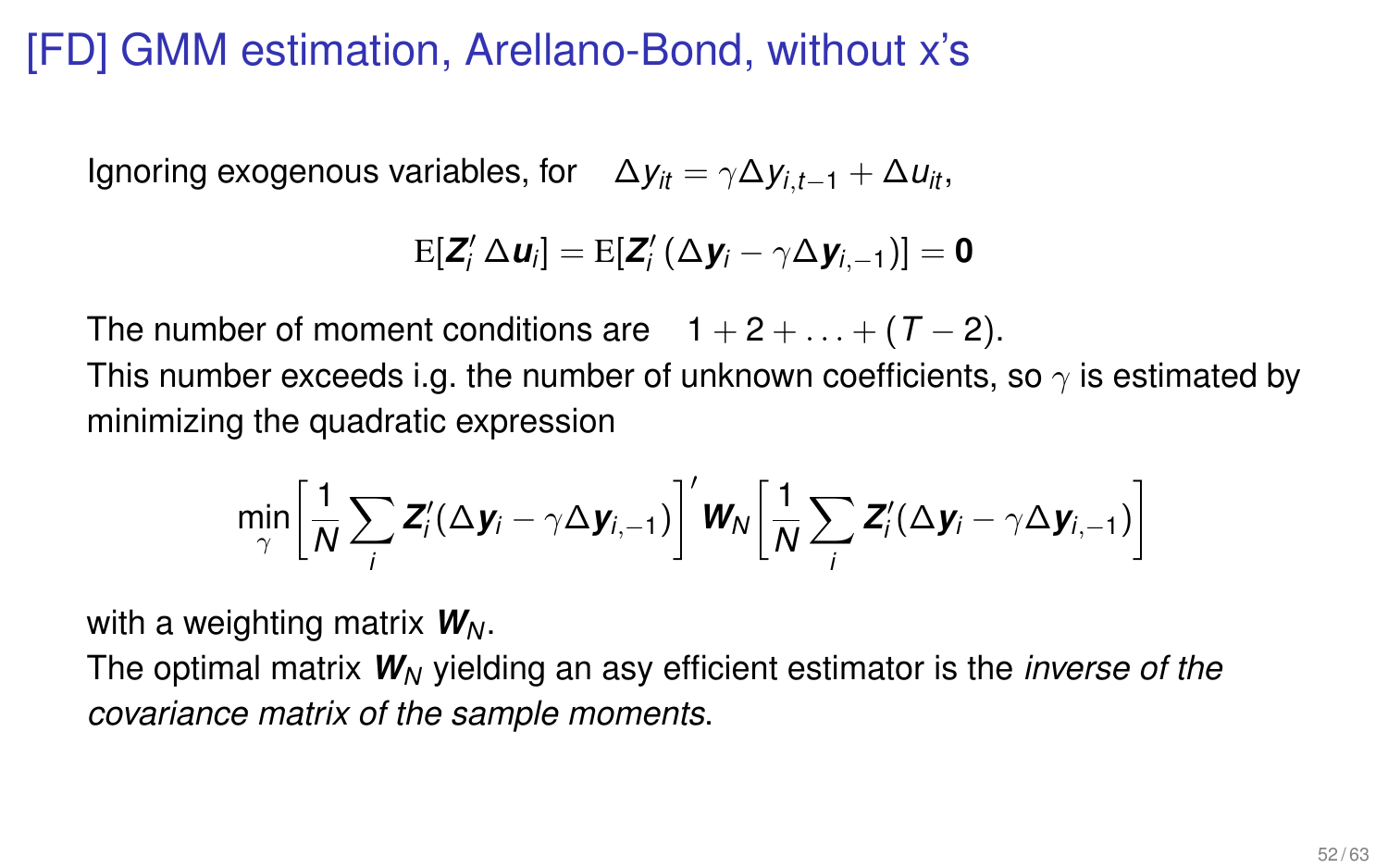# [FD] GMM estimation, Arellano-Bond, without x's

- $\blacktriangleright$  The  $W_N$  matrix can be estimated directly from the data after a first consistent estimation step.
- Inder weak regularity conditions the GMM estimator is asy normal for  $N \rightarrow \infty$  for fixed *T*, *T* > 2 using our instruments.
- It is also consistent for  $N \to \infty$  and  $T \to \infty$ , though the number of moment conditions  $\rightarrow \infty$  as  $T \rightarrow \infty$ .
- $\blacktriangleright$  It is advisable to limit the number of moment conditions.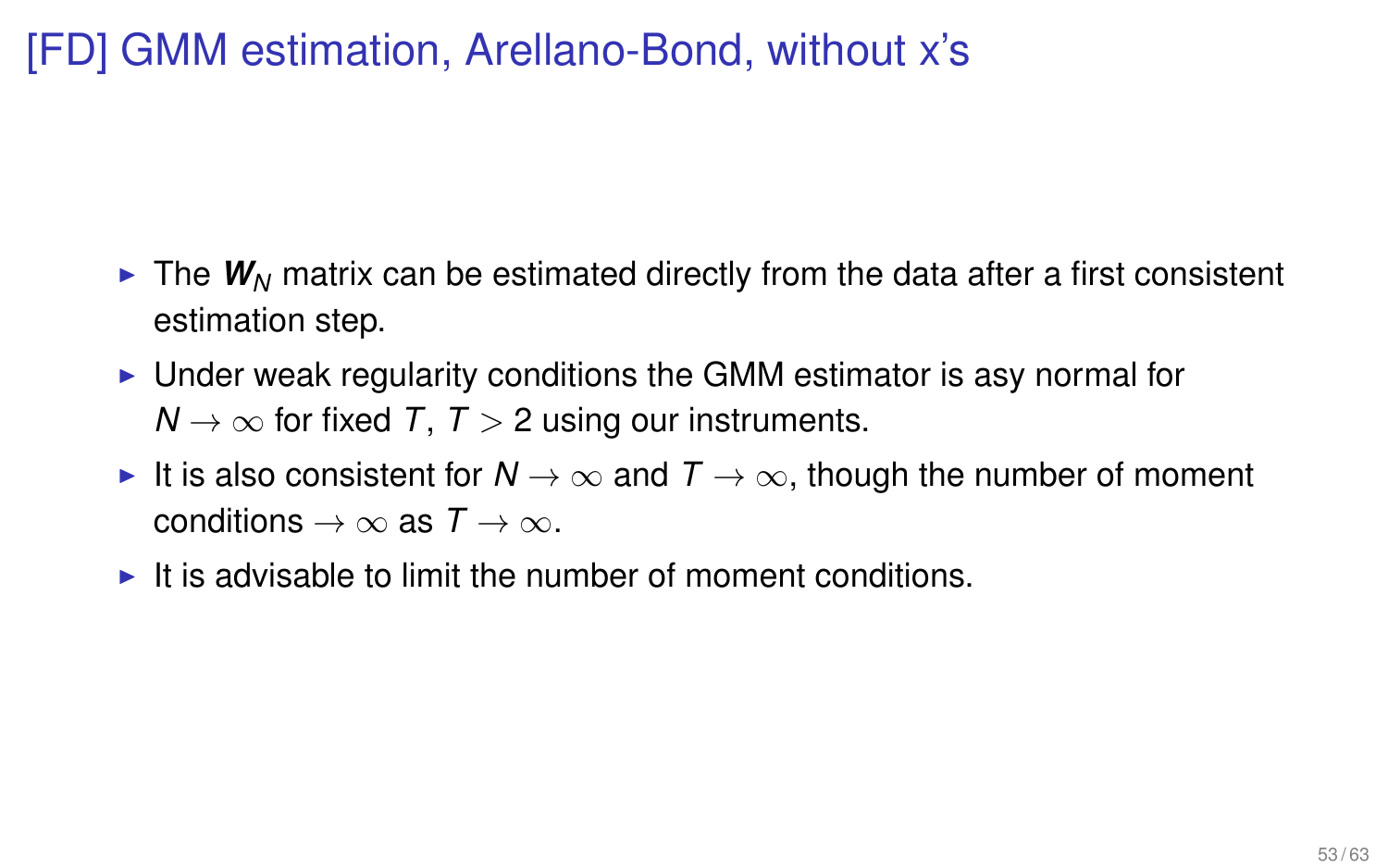# [FD] GMM estimation, Arellano-Bond, with x's

The dynamic panel data model with exogenous variables is

$$
\mathbf{y}_{it} = \mathbf{x}_{it} \boldsymbol{\beta} + \gamma \mathbf{y}_{i,t-1} + \alpha_i + \mathbf{u}_{it}, \quad \mathbf{u}_{it} \sim \mathit{iid}(\mathbf{0}, \sigma_u^2)
$$

As also exogenous *x*'s are included in the model *additional moment conditions* can be formulated:

For strictly exogenous vars,  $E[X_i, u_{ii}] = 0$  for all *s*, *t*,

$$
\mathrm{E}[x_{is}\,\Delta u_{it}]=0
$$

**For predetermined (not strictly exogenous) vars,**  $E[x_i, u_{it}] = 0$  **for**  $s > t$ 

$$
E[x_{i,t-j} \Delta u_{it}] = 0 \quad j=2,\ldots,t-1
$$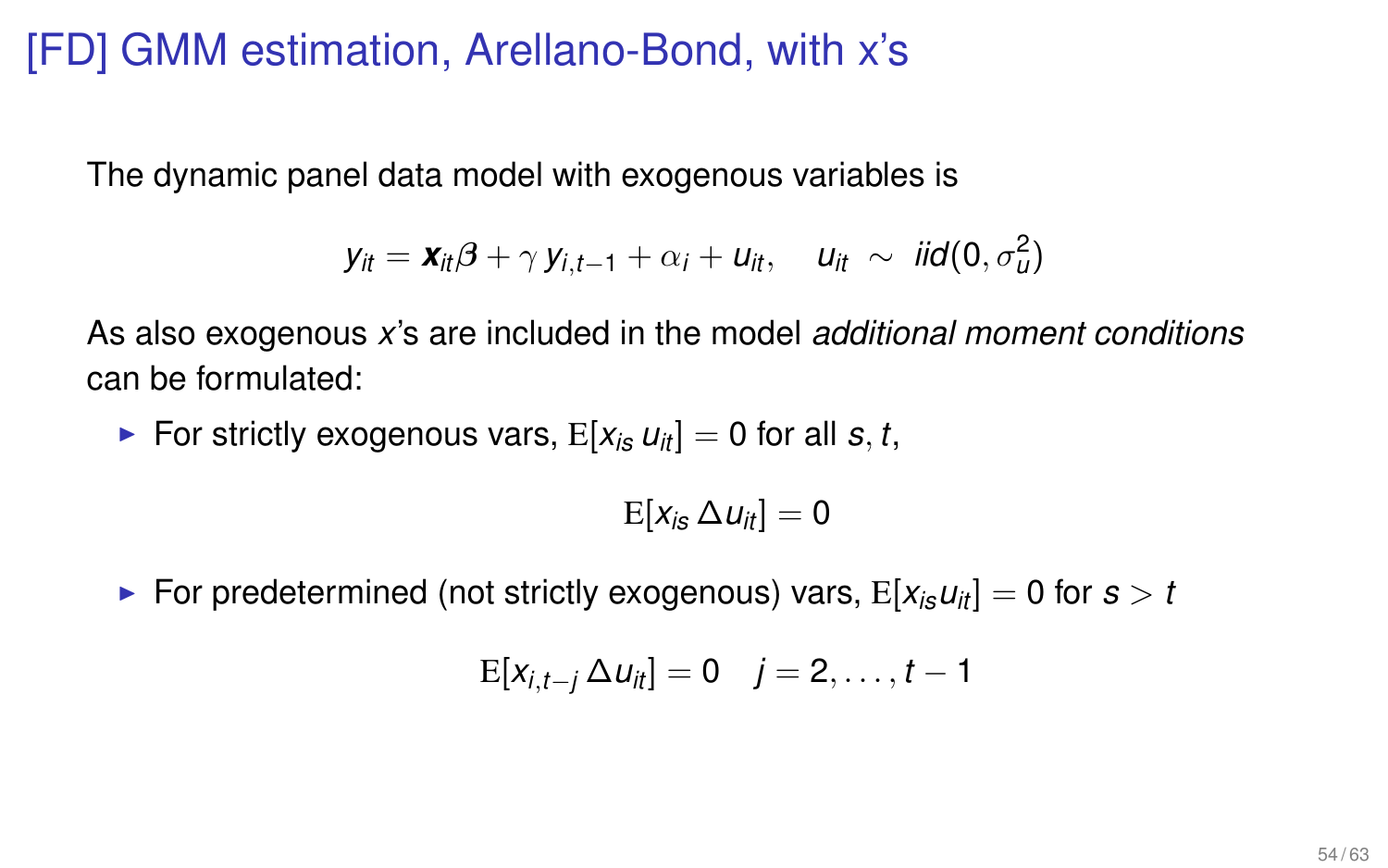# GMM estimation, Arellano-Bond, with x's

So there are a lot of possible moment restrictions both for differences *as well as for levels*, and so a variety of GMM estimators.

GMM estimation may be combined with both FE and RE. Here also, the RE estimator is identical to the FE estimator with  $T \to \infty$ .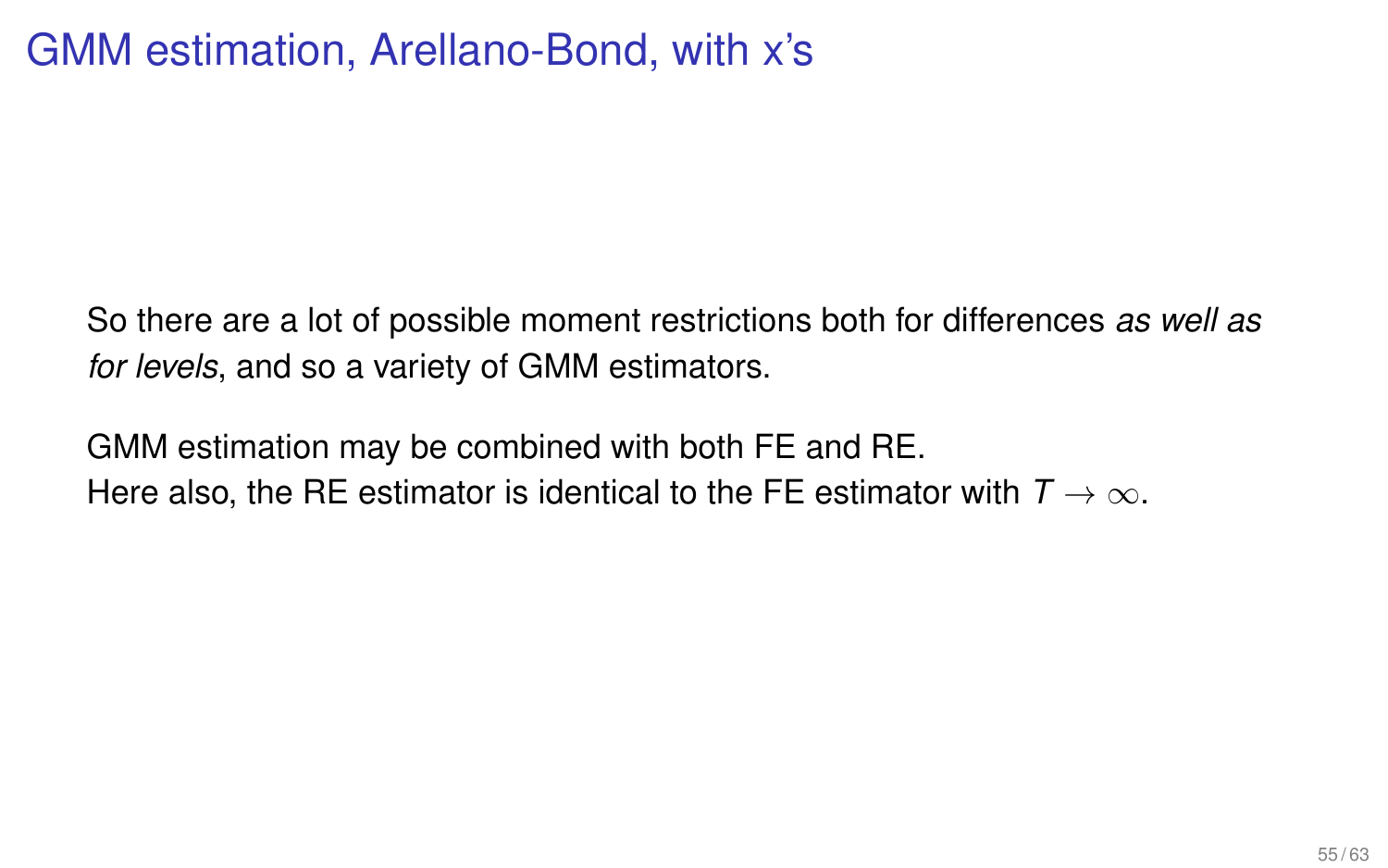**Further topics**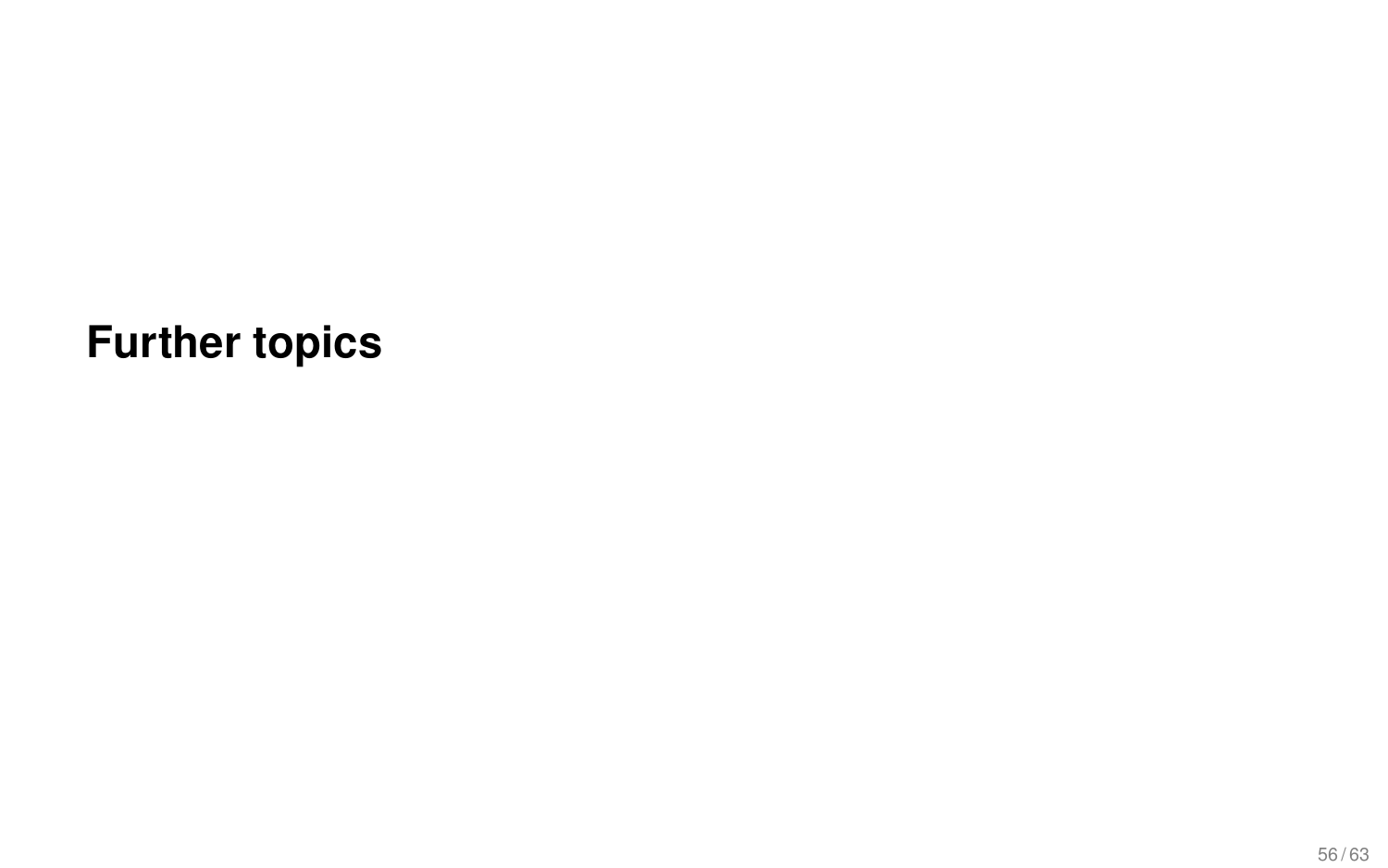### Further topics

► We augment the FE model with dummy variables indicating both *individuals* and *time periods*.

$$
y_{it} = \sum \delta_i d_i + \sum \delta_t d_t + \mathbf{x}_{it} \boldsymbol{\beta} + u_{it}
$$

► Common *unit roots* can be tested and modeled.

$$
y_{it} = \alpha_i + \gamma_i y_{i,t-1} + u_{it}
$$

which is transformed to

$$
\Delta y_{it} = \alpha_i + \pi_i y_{i,t-1} + u_{it}
$$

and tested wrt  $H_0$ :  $\pi_i = 0$  for all *i*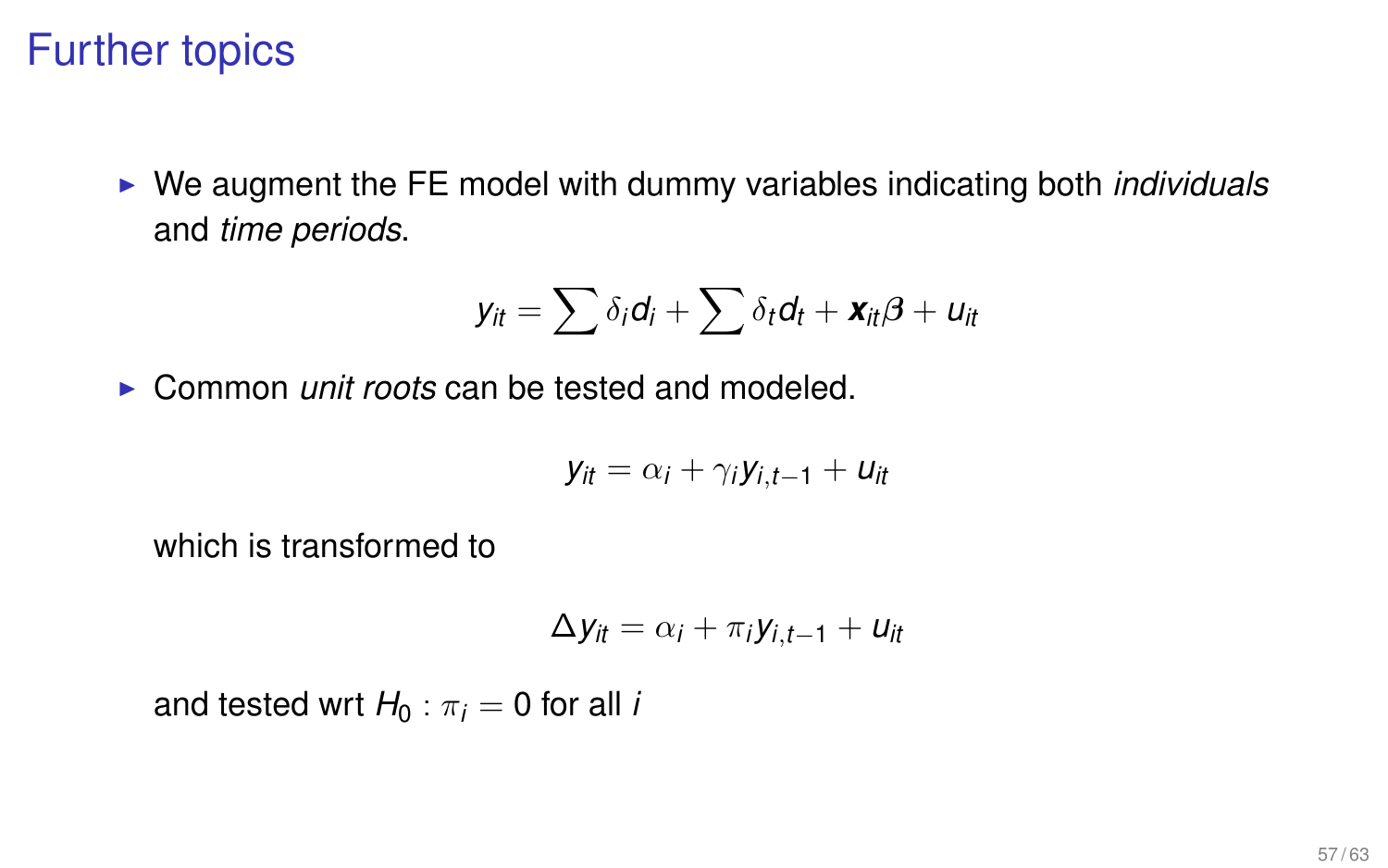# Panel data models: further topics

- $\blacktriangleright$  Cointegration tests.
- $\blacktriangleright$  Limited dependent models, like binary choice, logit, probit models, etc.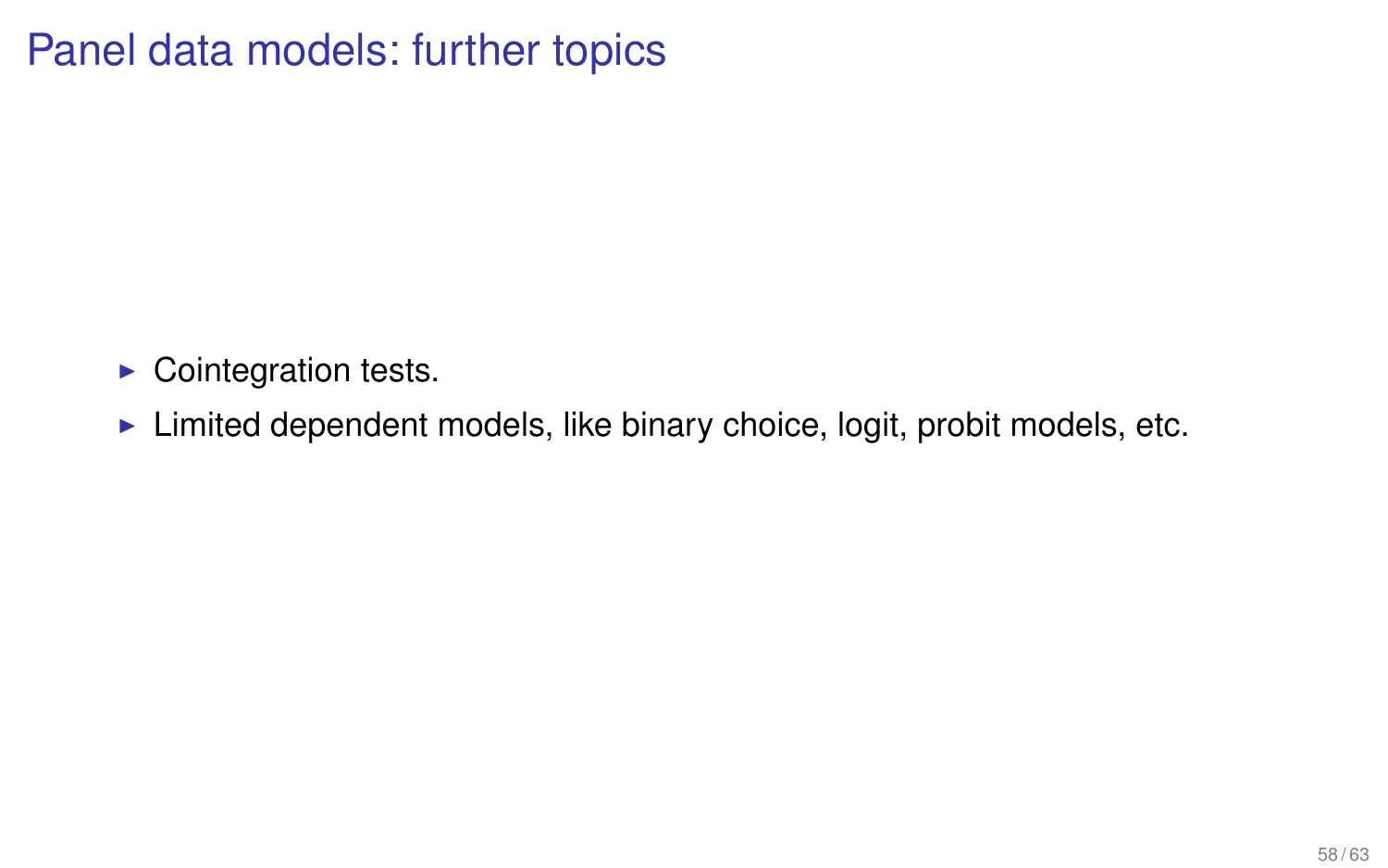#### **Exercises and References**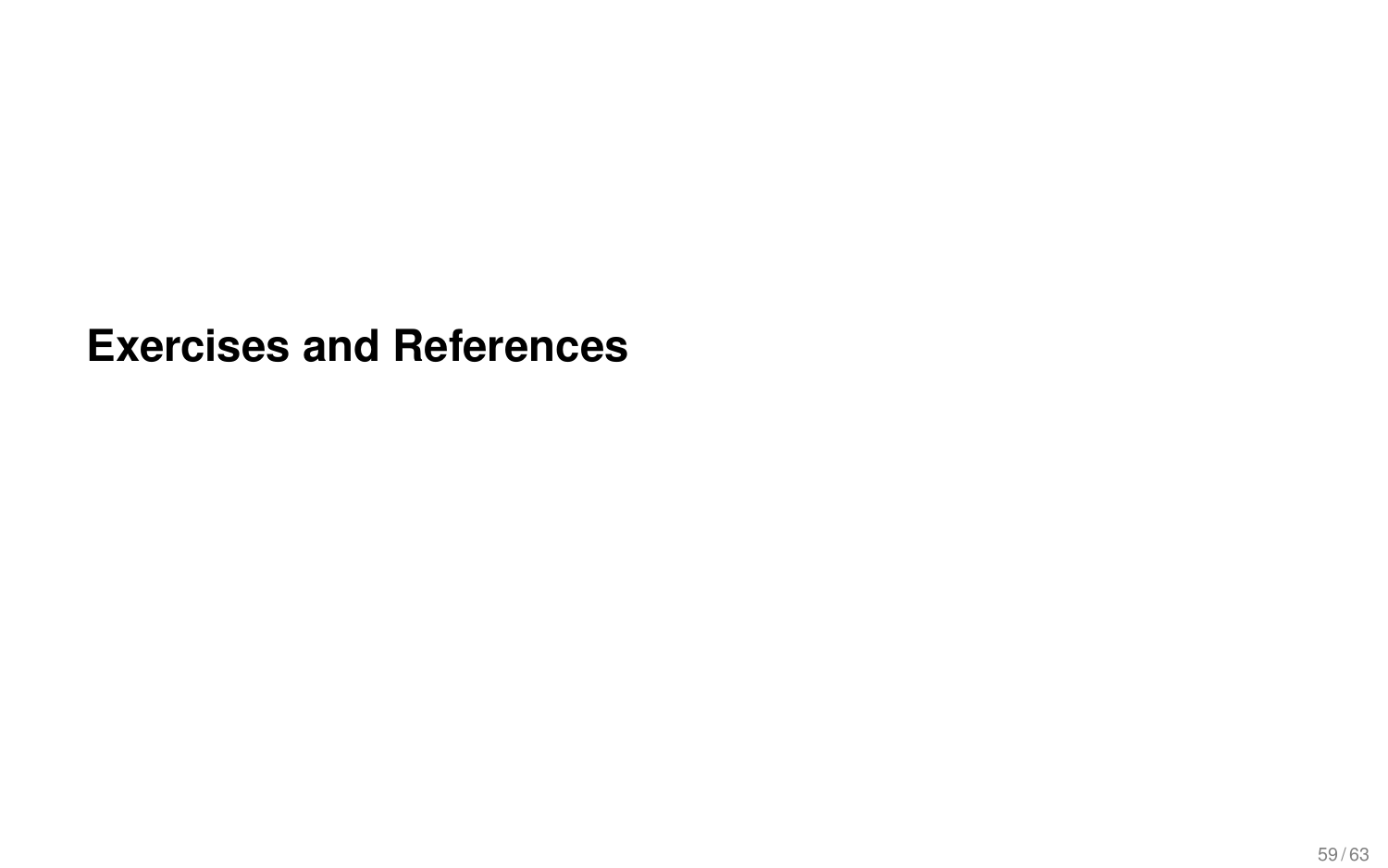#### **Exercises**

Choose one out of (1, 2), and 3 out of (3G, 4G, 5G, 6G). 7G is compulsory.

1 The fixed effects model with group and time effects is

$$
y_{it} = \alpha_i d_i + \delta_t d_t + \mathbf{x}_{it} \boldsymbol{\beta} + u_{it}
$$

where *d<sup>i</sup>* are dummies for individuals, and *d<sup>t</sup>* dummies for time periods. Specify the model correctly when an overall intercept is included.

2 Show that

$$
\sum_{i} \sum_{t} (y_{it} - \bar{y})^2 = \sum_{i} \sum_{t} (y_{it} - \bar{y}_{i})^2 + \mathcal{T} \sum_{i} (\bar{y}_{i} - \bar{y})^2
$$

holds.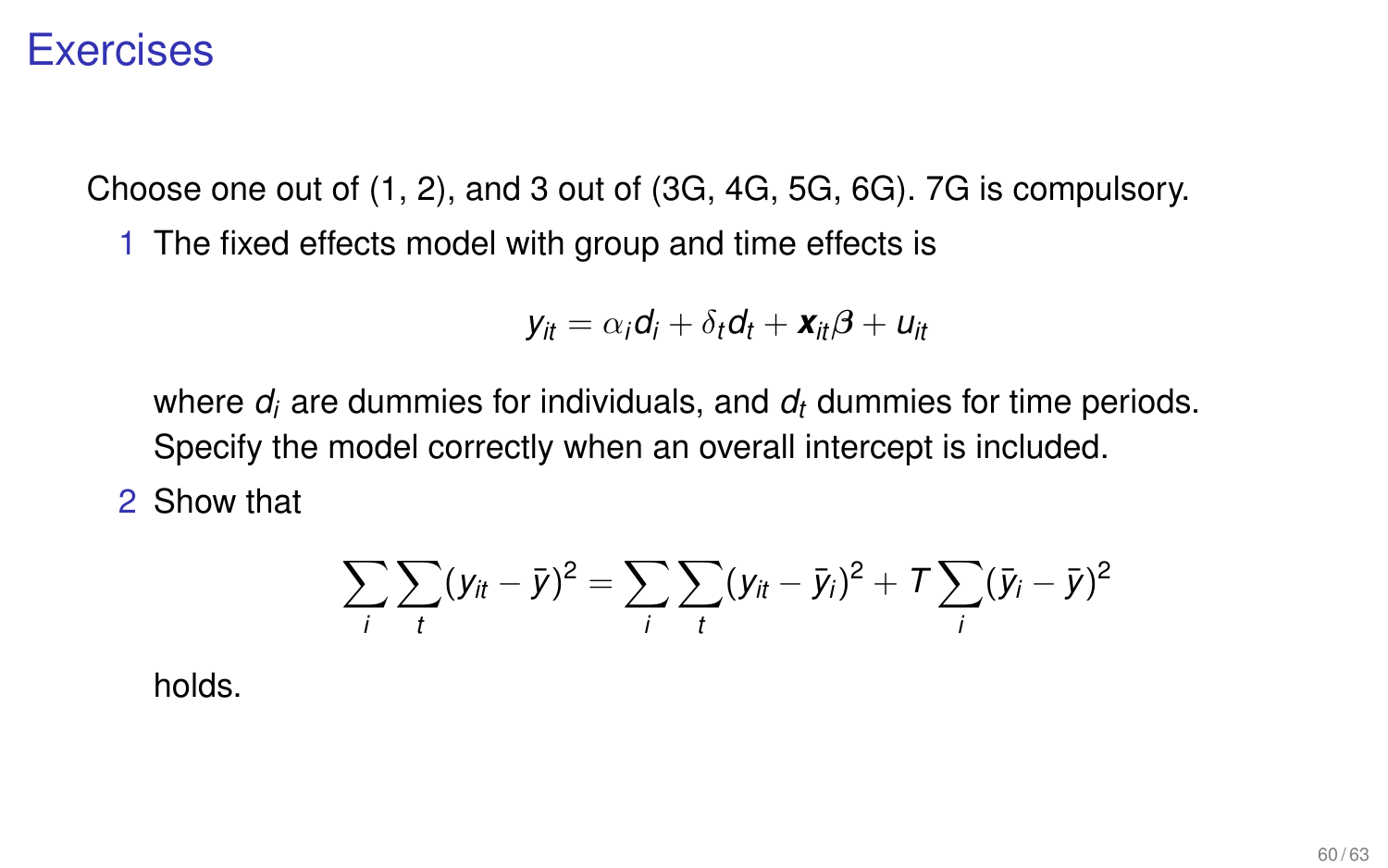#### **Exercises**

3G Choose a subset of firms for the Grunfeld data and compare the pooling and the fixed effects model.

Use Ex5 panel\_data\_R.txt.

4G Choose a subset of firms for the Grunfeld data and compare the fixed effects and the random effects model.

Use Ex5 panel data R.txt.

5G Choose a subset of firms for the Grunfeld/EmplUK data and estimate a suitable dynamic panel data model.

Use Ex5\_panel\_data\_R.txt.

6G Compute the Durbin-Watson statistic for panel data in R. Test for serial correlation in the fixed effects model of a data set of your choice.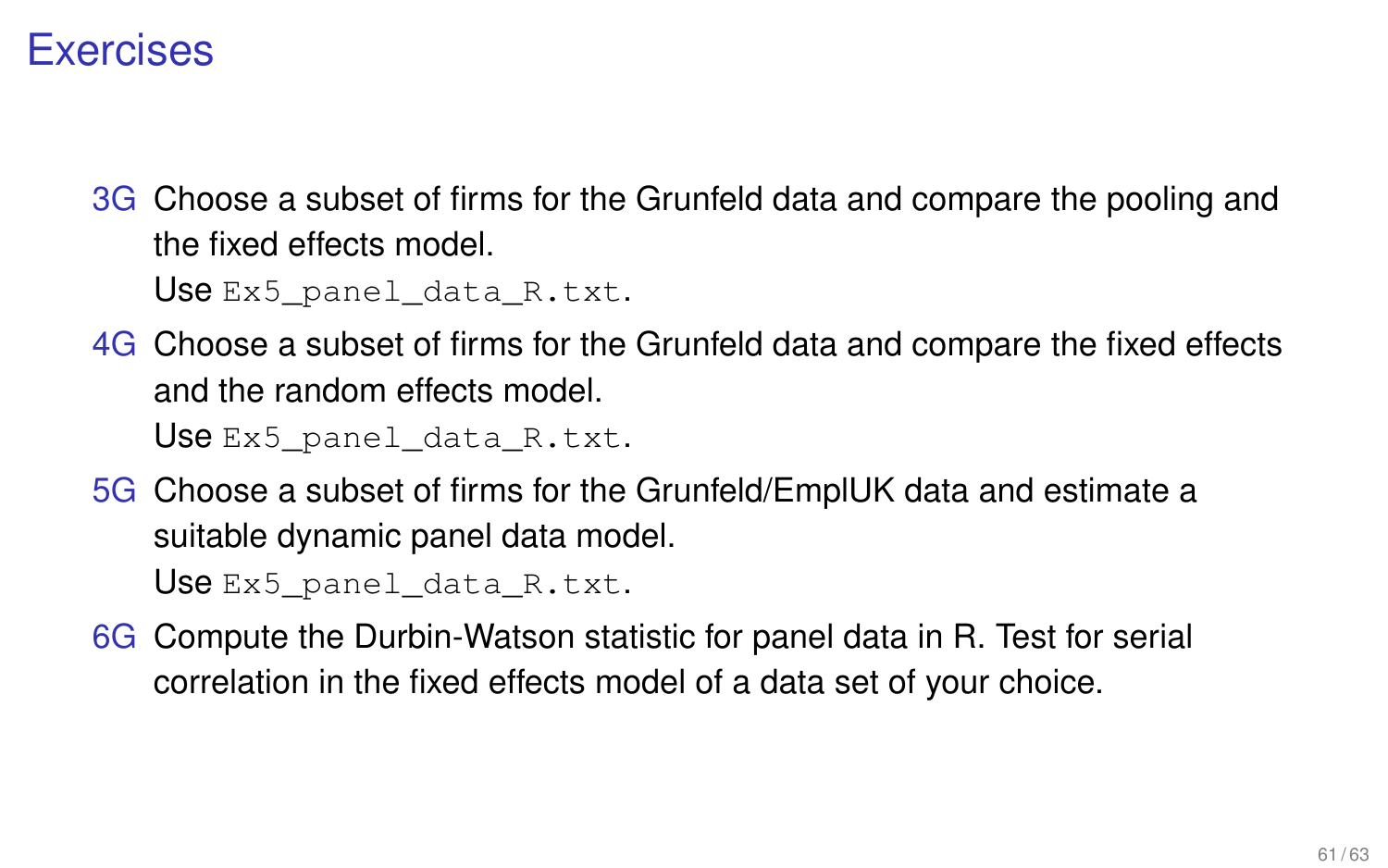#### **Exercises**

- 7G (Compulsory) Prepare a short summary about the 'Illustration 10.5: Explaining capital structure', in Verbeek, p.383-388, covering the following issues:
	- $\blacktriangleright$  the empirical problem/question posed
	- $\triangleright$  the model(s) under consideration/ the relations between the variables suggested by economic theory
	- $\blacktriangleright$  the formal model
	- $\triangleright$  the data (source, coverage, proxies for the variables in the theoretical model)
	- $\triangleright$  the estimation method(s), empirical specification of the model, comparison of models
	- $\blacktriangleright$  results/conclusions

Delivery of an electronic version of 7G not later than 1 week after the final test.